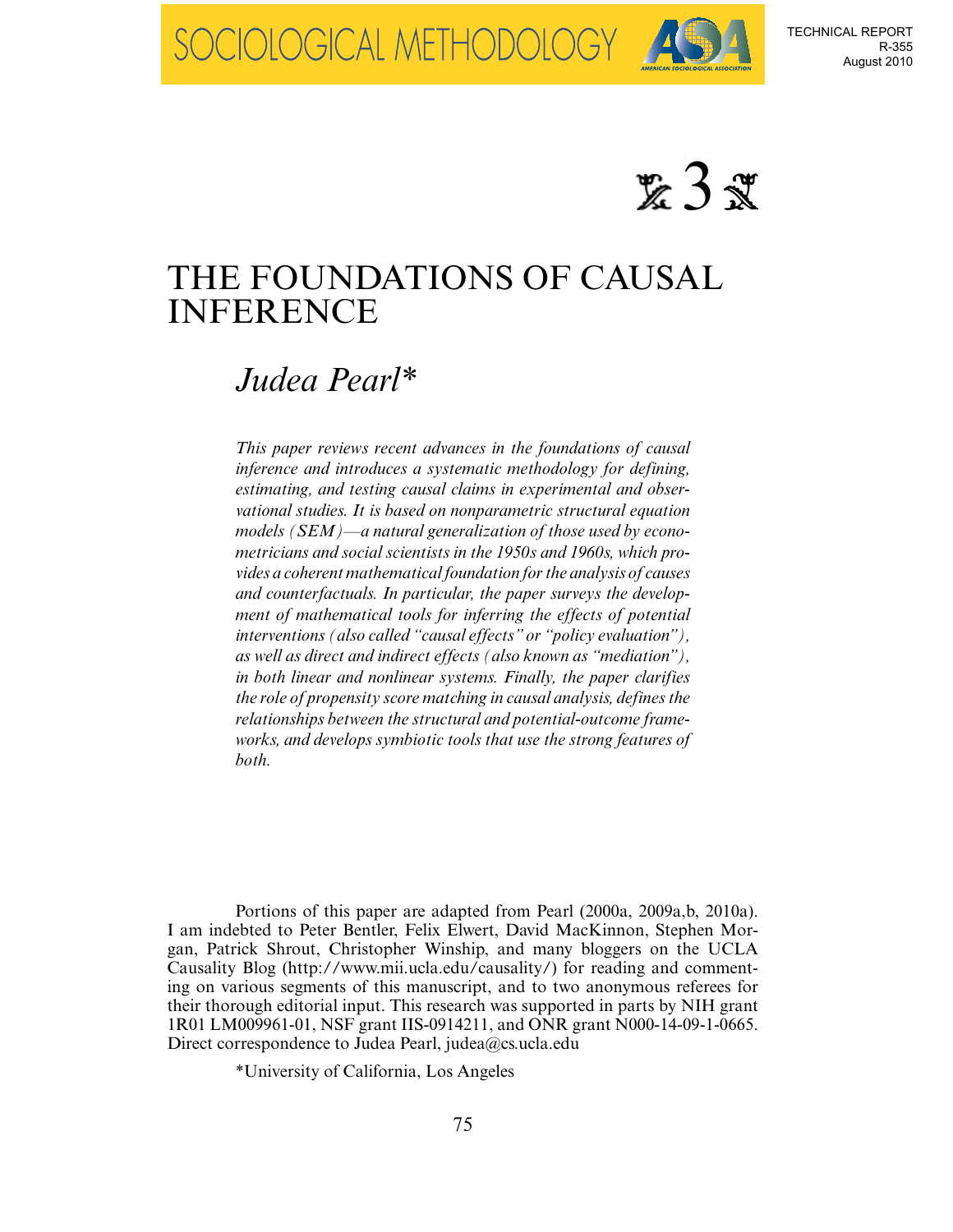#### 1. INTRODUCTION

The questions that motivate most studies in the social and behavioral sciences are causal, not statistical. For example, what is the efficacy of a given social program in a given community? Can data prove an employer guilty of hiring discrimination? What fraction of past crimes could have been prevented by a given policy? Why did one group of students succeed where others failed? What can a typical public school student gain by switching to a private school? These are *causal* questions because they require some knowledge of the data-generating process; they cannot be computed from the data alone, regardless of sample size.

Remarkably, although much of the conceptual and algorithmic tools needed for tackling such problems are now well established, and although these tools invoke structural equations—a modeling tool developed by social scientists—they are hardly known among rank and file researchers. The barrier has been cultural; formulating causal problems mathematically requires certain extensions to the standard mathematical language of statistics, and these extensions are not generally emphasized in the mainstream literature and education. As a result, the common perception among quantitative social scientists is that causality is somehow "controversial" or "ill understood" or requiring esoteric assumptions, or demanding extreme caution and immense erudition in the history of scientific thought. Not so.

This paper introduces basic principles and simple mathematical tools that are sufficient for solving most (if not all) problems involving causal and counterfactual relationships. The principles are based on the nonparametric structural equation model (SEM)—a natural generalization of the models used by econometricians and social scientists in the 1950s and 1960s, yet cast in new mathematical underpinnings, liberated from the parametric blindfolds that have conflated regression with causation and thus obscured the causal content of traditional SEMs. This semantical framework, enriched with a few ideas from logic and graph theory, gives rise to a general, formal, yet friendly calculus of causes and counterfactuals that resolves many long-standing problems in sociological methodology.

To this end, Section 2 (based on Pearl 2009a:38–40) begins by illuminating two conceptual barriers that impede the transition from statistical to causal analysis: (1) coping with untested assumptions and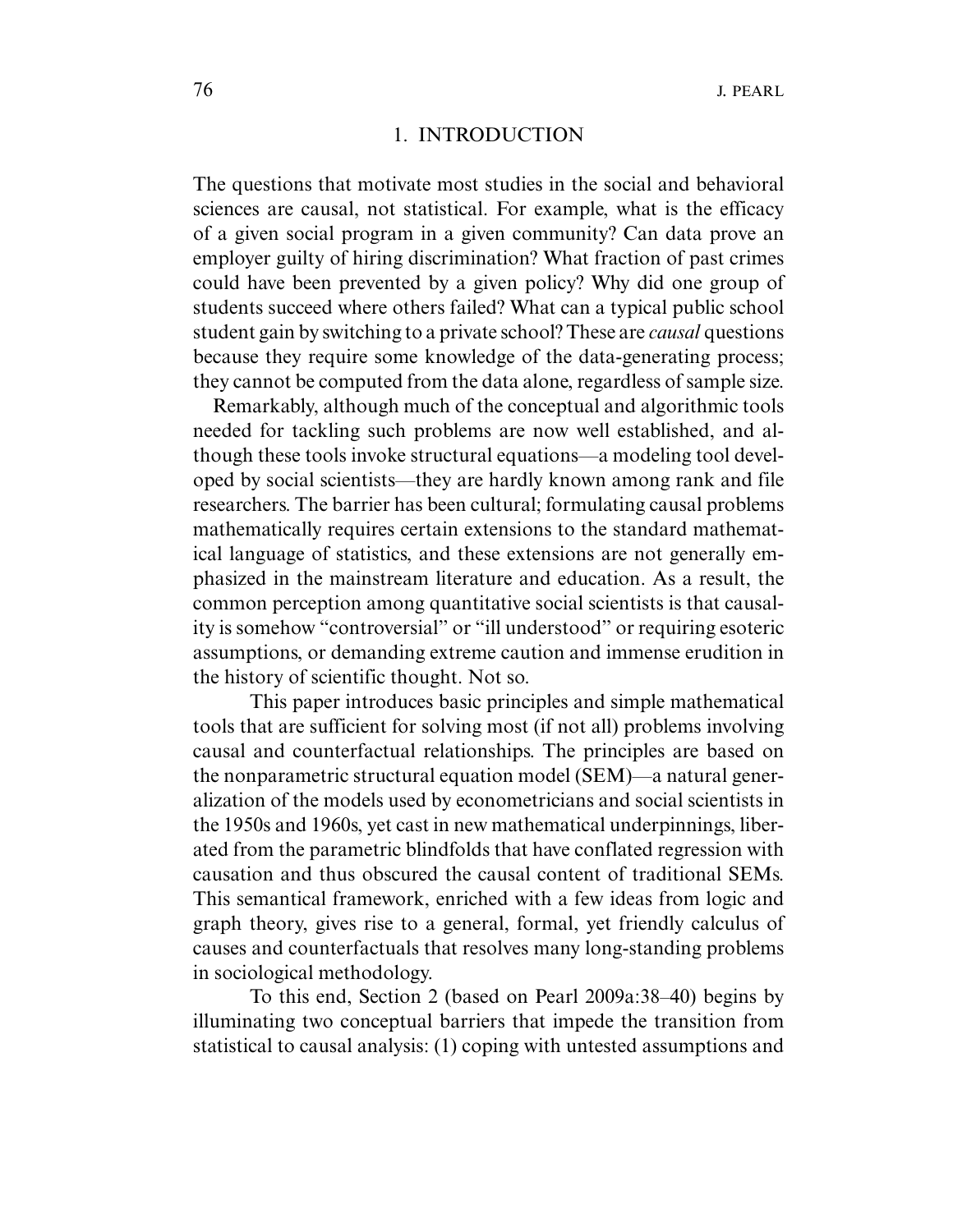(2) acquiring new mathematical notation; it is then followed by a brief historical account of how these barriers have impeded progress in social science methodology. Crossing these barriers, Section 3.1 (based on Pearl 2009a, ch. 1) then introduces the fundamentals of the structural theory of causation, with emphasis on the formal representation of causal assumptions, and formal definitions of causal effects, counterfactuals, and joint probabilities of counterfactuals. Section 3.2 (based on Pearl 2009a, ch. 3) uses these modeling fundamentals to represent interventions and develops mathematical tools for estimating causal effects (Section 3.3) and counterfactual quantities (Section 3.4). Sections 3.3.2 and 3.5 introduce new results, concerning the choice of measurements (3.3.2) and the limits of analytical tools in coping with heterogeneity  $(3.5).$ 

The tools described in Section 3 permit investigators to communicate causal assumptions formally using diagrams, then to inspect the diagram and

- 1. decide whether the assumptions made are sufficient for obtaining consistent estimates of the target quantity;
- 2. derive (if the answer to item 1 is affirmative) a closed-form expression for the target quantity in terms of distributions of observed quantities; and
- 3. suggest (if the answer to item 1 is negative) a set of observations and experiments that, if performed, would render a consistent estimate feasible.
- 4. identify the testable implications (if any) of the model's assumptions, and devise ways of testing the assumptions behind each causal claim.
- 5. decide, prior to taking any data, what measurements ought to be taken, whether one set of measurements is as good as another, and which measurements tend to bias our estimates of the target quantities.

Section 4 outlines a general methodology to guide problems of causal inference. It is structured along five major steps: (1) define, (2) assume, (3) identify, (4) test, and (5) estimate. Each step benefits from the tools developed in Section 3. This five-step methodology is an expansion of the one presented in Pearl (2010a) and clarifies the role of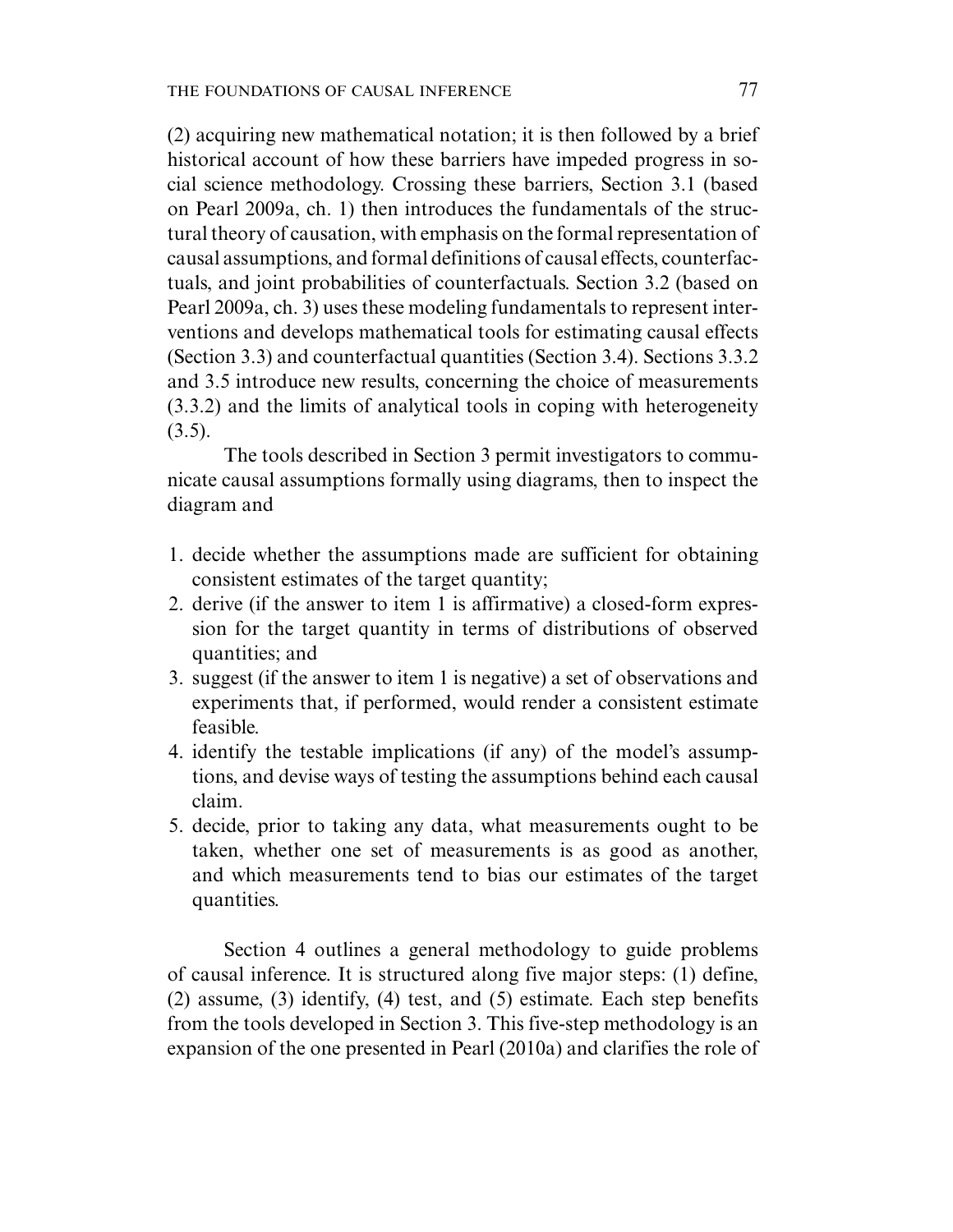local testing (4.3.1), propensity score matching (4.3.2), and approximation methods (4.3.3).

Section 5 relates these tools to those used in the potentialoutcome framework, and offers a formal mapping between the two frameworks and a symbiosis (based on Pearl 2009a:231–34) that exploits the best features of both and demystifies enigmatic terms such as "potential outcomes," "ignorability," "treatment assignment," and more. Finally, the benefit of this symbiosis is demonstrated in Section 6, in which the structure-based logic of counterfactuals is harnessed to estimate causal quantities that cannot be defined within the paradigm of controlled randomized experiments. These include direct and indirect effects, or "mediation," a topic with a long tradition in social science research, which only recently has been given a satisfactory formulation in nonlinear systems (Pearl 2001, 2010b).

#### 2. FROM ASSOCIATION TO CAUSATION

#### 2.1. *The Basic Distinction and Its Implications*

The aim of standard statistical analysis, typified by regression, estimation, and hypothesis testing techniques, is to assess parameters of a distribution from samples drawn of that distribution. With the help of such parameters, one can infer associations among variables, estimate probabilities of past and future events, as well as update those probabilities in light of new evidence or new measurements. These tasks are managed well by standard statistical analysis so long as experimental conditions remain the same. Causal analysis goes one step further; its aim is to infer not only beliefs or probabilities under static conditions, but also the dynamics of beliefs under *changing conditions*—for example, changes induced by treatments, new policies, or other external interventions.

This distinction implies that causal and associational concepts do not mix. There is nothing in the joint distribution of symptoms and diseases to tell us that curing the former would or would not cure the latter. More generally, there is nothing in a distribution function to tell us how that distribution would differ if external conditions were to change—say from observational to experimental setup—because the laws of probability theory do not dictate how one property of a distribution ought to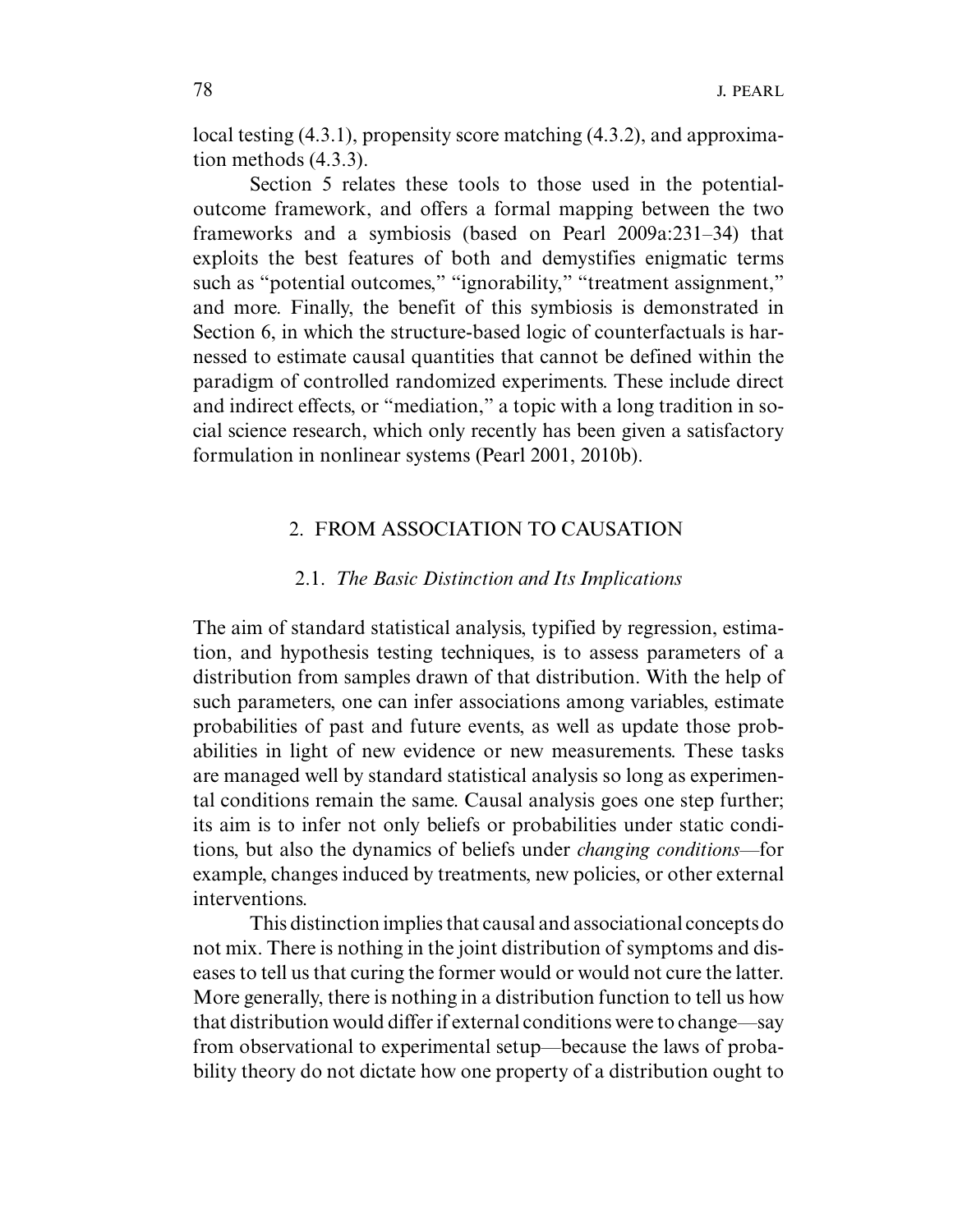change when another property is modified. This information must be provided by causal assumptions that identify relationships that remain invariant when external conditions change.

A useful demarcation line that makes the distinction between associational and causal concepts crisp and easy to apply can be formulated as follows. An associational concept is any relationship that can be defined in terms of a joint distribution of observed variables, and a causal concept is any relationship that cannot be defined from the distribution alone. Examples of associational concepts are correlation, regression, dependence, conditional independence, likelihood, collapsibility, propensity score, risk ratio, odds ratio, marginalization, Granger causality, conditionalization, "controlling for," and so on. Examples of causal concepts are randomization, influence, effect, confounding, "holding constant," disturbance, error terms, structural coefficients, spurious correlation, faithfulness/stability, instrumental variables, intervention, explanation, and attribution. The former can, while the latter cannot, be defined in term of distribution functions.

This demarcation line is extremely useful in tracing the assumptions that are needed for substantiating various types of scientific claims. Every claim invoking causal concepts must rely on some premises that invoke such concepts; it cannot be inferred from or even defined in terms of statistical associations alone.

This principle, though it goes back to the late nineteenth century, has far reaching consequences that are not generally recognized in the standard literature. Wright (1923), for example, specifically declared that "prior knowledge of the causal relations is assumed as prerequisite" before one can draw causal conclusions from path diagrams. The same understanding overrides the classical works of Blalock (1964) and Duncan (1975). And yet, even today, it is not uncommon to find "sociologists [who] routinely employ regression analysis and a variety of related statistical models to draw causal inferences from survey data" (Sobel 1996:p. 353). More subtly, it is not uncommon to find seasoned sociologists wondering why an instrumental variable is a causal concept while a propensity score would not be.<sup>1</sup> Such confusions may tempt one

 $1$  The answer of course is that the defining conditions for an instrumental variable invoke unobserved variables (see Pearl 2009a:247–48) while the propensity score is defined in terms of the conditional probability of observed variables (see equation 31). I am grateful to one reviewer for demonstrating this prevailing confusion.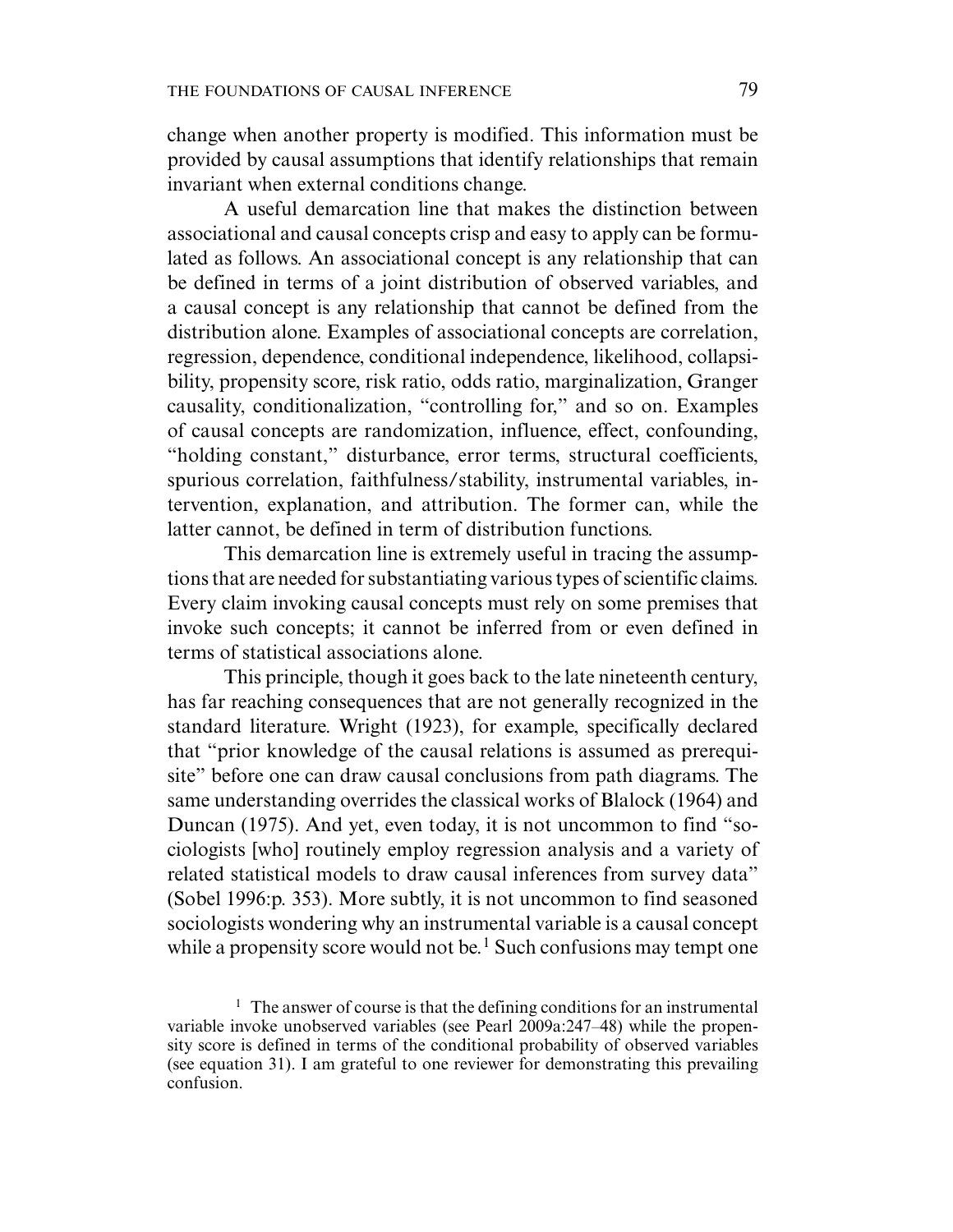to define the former in terms of the latter, or to ignore the untestable causal assumptions that are necessary for the former.

This association/causation demarcation line further implies that causal relations cannot be expressed in the language of probability and hence that any mathematical approach to causal analysis must acquire new notation for expressing causal relations—probability calculus is insufficient. To illustrate, the syntax of probability calculus does not permit us to express the simple fact that "symptoms do not cause diseases," let alone draw mathematical conclusions from such facts. All we can say is that two events are dependent—meaning that if we find one, we can expect to encounter the other, but we cannot distinguish statistical dependence, quantified by the conditional probability *P*(*disease* |*symptom*) from causal dependence, for which we have no expression in standard probability calculus.

## 2.2. *Untested Assumptions and New Notation*

The preceding two requirements—to commence causal analysis with untested, $2$  theoretically or judgmentally based assumptions, and to extend the syntax of probability calculus—constitute the two main obstacles to the acceptance of causal analysis among professionals with traditional training in statistics.

Associational assumptions, even untested, are testable in principle, given sufficiently large samples and sufficiently fine measurements. Causal assumptions, in contrast, cannot be verified even in principle, unless one resorts to experimental control. This difference stands out in Bayesian analysis. Though the priors that Bayesians commonly assign to statistical parameters are untested quantities, the sensitivity to these priors tends to diminish with increasing sample size. In contrast, sensitivity to prior causal assumptions, say that treatment does not change gender, remains substantial regardless of sample size.

This makes it doubly important that the notation we use for expressing causal assumptions be cognitively meaningful and unambiguous so that we can clearly judge the plausibility or inevitability of the assumptions articulated. Analysts can no longer ignore the mental

<sup>&</sup>lt;sup>2</sup> By "untested" I mean untested using frequency data in nonexperimental studies.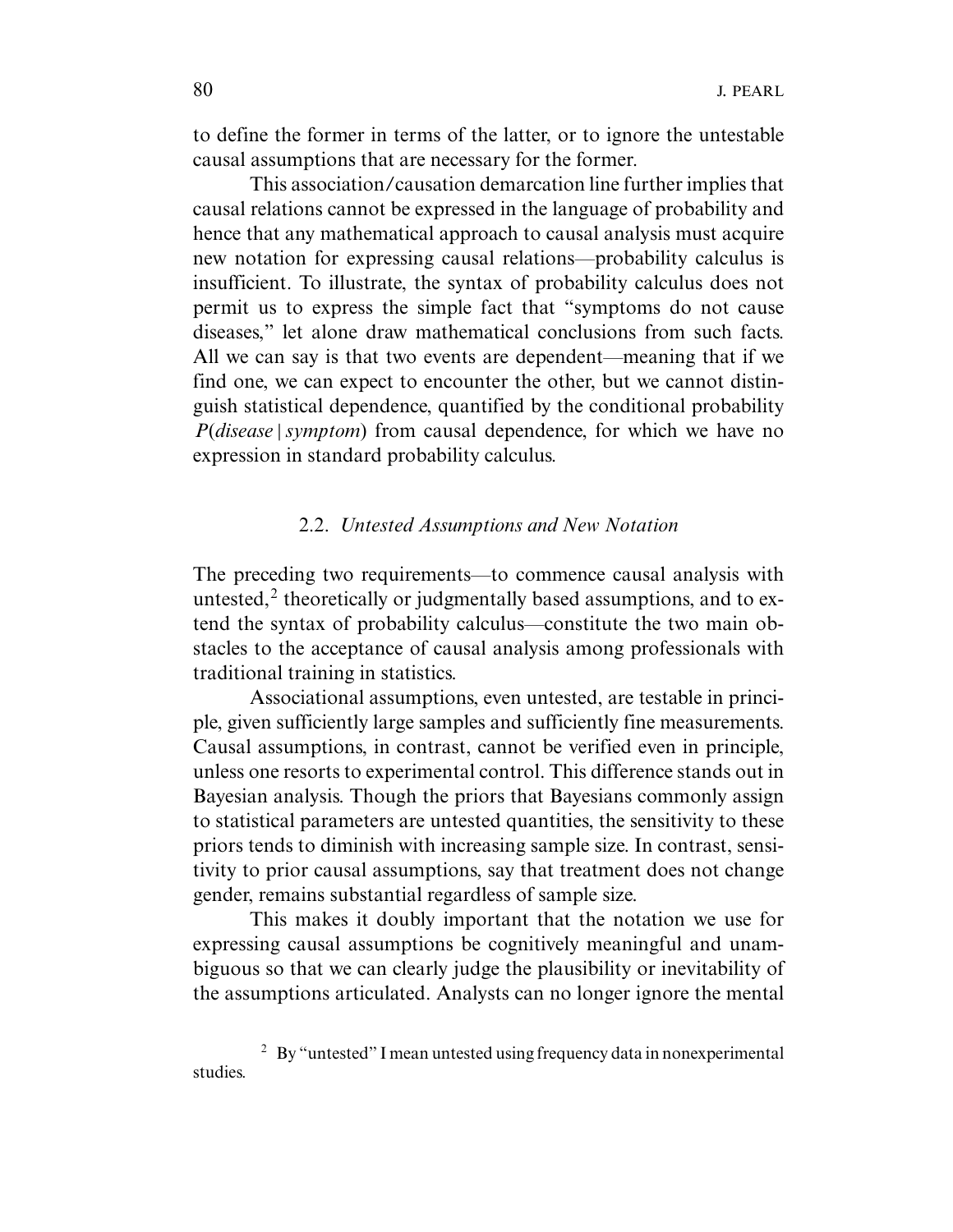representation in which scientists store experiential knowledge, since it is this representation and the language used to access it that determine the reliability of the judgments upon which the analysis so crucially depends.

How do we recognize causal expressions in the social science literature? Those versed in the potential-outcome notation (Neyman 1923; Rubin 1974; Holland 1988; Sobel 1996) can recognize such expressions through the subscripts that are attached to counterfactual events and variables—for example,  $Y_x(u)$  or  $Z_{xy}$ . (Some authors use parenthetical expressions such as  $Y(0)$ ,  $Y(1)$ ,  $Y(x, u)$ , or  $Z(x, y)$ .) The expression  $Y_x(u)$ , for example, stands for the value that outcome *Y* would take in individual *u*, had treatment *X* been at level *x*. If *u* is chosen at random,  $Y_x$  is a random variable, and one can talk about the probability that *Y<sub>x</sub>* would attain a value *y* in the population, written  $P(Y_x = y)$  (see Section 5 for a formal definition). Alternatively, Pearl (1995) used expressions of the form  $P(Y = y \mid set(X = x))$  or  $P(Y = y \mid do(X = x))$  to denote the probability (or frequency) that event  $(Y = y)$  would occur if treatment condition  $X = x$  were enforced uniformly over the population.<sup>3</sup> Still a third notation that distinguishes causal expressions is provided by graphical models, where the arrows convey causal directionality, or structural equations, in which the equality signs  $(=)$  represent right-to-left assignment operators (:=) (Pearl 2009a:138).<sup>4</sup>

# 2.3. *SEM and Causality: A Brief History*<sup>5</sup>

Quantitative sociological researchers have chosen structural equation models and their associated causal diagrams as the primary language for causal analysis. Influenced by the pioneering work of Sewall

<sup>3</sup> Clearly,  $P(Y = y | do(X = x))$  is equivalent to  $P(Y_x = y)$ . This is what we normally assess in a controlled experiment, with *X* randomized, in which the distribution of *Y* is estimated for each level *x* of *X*.

<sup>4</sup> These notational clues should be useful for detecting inadequate definitions of causal concepts; any definition of confounding, randomization, or instrumental variables that is cast in standard probability expressions, void of graphs, counterfactual subscripts or *do*(∗) operators, can safely be discarded as inadequate.

<sup>5</sup> A more comprehensive account of the history of SEM and its causal interpretations is given in Pearl (1998). Pearl (2009a:368–74) further devotes a whole section of his book *Causality* to advise SEM students on the causal reading of SEM and how to defend it against the skeptics.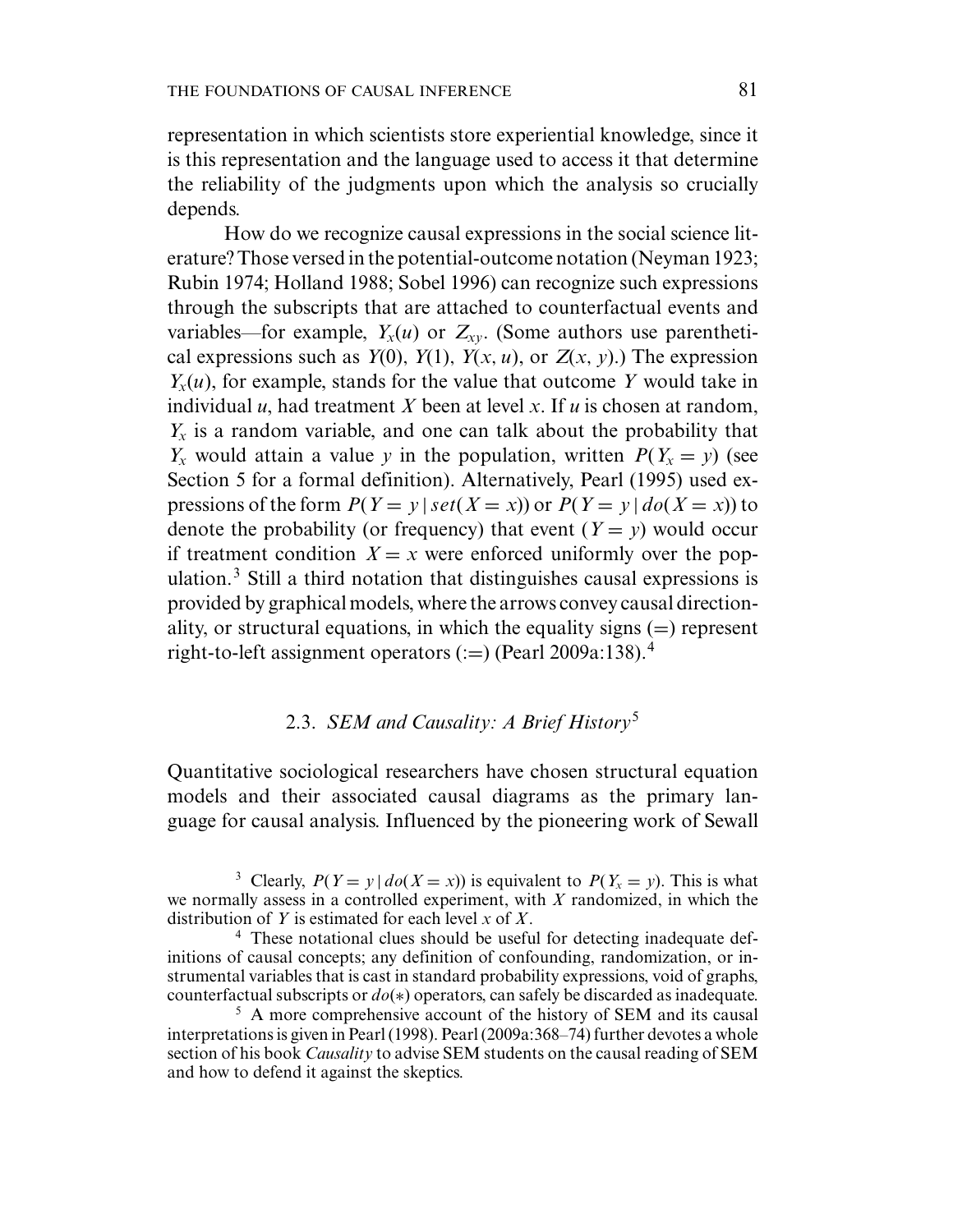Wright (1923) and early econometricians (Haavelmo 1943; Simon 1953; Marschak 1950; Koopmans 1953), Blalock (1964) and Duncan (1975) considered SEM a mathematical tool for drawing causal conclusions from a combination of observational data and theoretical assumptions. They were explicit about the importance of the latter, and about the unambiguous causal reading of the model parameters, once the assumptions are substantiated.

In time, however, the proper causal reading of structural equation models and the theoretical basis on which it rests became suspect of ad hockery, even to seasoned workers in the field. This occurred partially due to the revolution in computer power, which made sociological workers "lose control of their ability to see the relationship between theory and evidence" (Sørensen 1998:241). But it was also due to a steady erosion of the basic understanding of what SEMs stand for.

In his critical paper Freedman (1987:114) challenged the causal interpretation of SEM as "self-contradictory," and none of the 11 discussants of his paper were able to articulate the correct, noncontradictory interpretation of the example presented by Freedman. Instead, SEM researchers appeared willing to live with the contradiction. In his highly cited commentary on SEM, Chin (1998) writes: "researchers interested in suggesting causality in their SEM models should consult the critical writing of Cliff (1983), Freedman (1987), and Baumrind  $(1993)$ ."

This, together with the steady influx of statisticians into the field, has left SEM researchers in a quandary about the meaning of the SEM parameters, and has caused some to avoid causal vocabulary altogether and to regard SEM as an encoding of parametric family of density functions, void of causal interpretation. Muthén (1987), for example, wrote, "It would be very healthy if more researchers abandoned thinking of and using terms such as cause and effect" (Muthén 1987). Many SEM textbooks have subsequently considered the term "causal modeling" to be an outdated misnomer (e.g., Kelloway 1998:8), giving clear preference to causality-free nomenclature such as "covariance structure," "regression analysis," or "simultaneous equations."

The confusion between regression and structural equations has further eroded confidence in the latter's adequacy to serve as a language for causation. Sobel (1996), for example, states that the interpretations of the parameters of the model as effects "do not generally hold, even if the model is correctly specified and a causal theory is given," and "the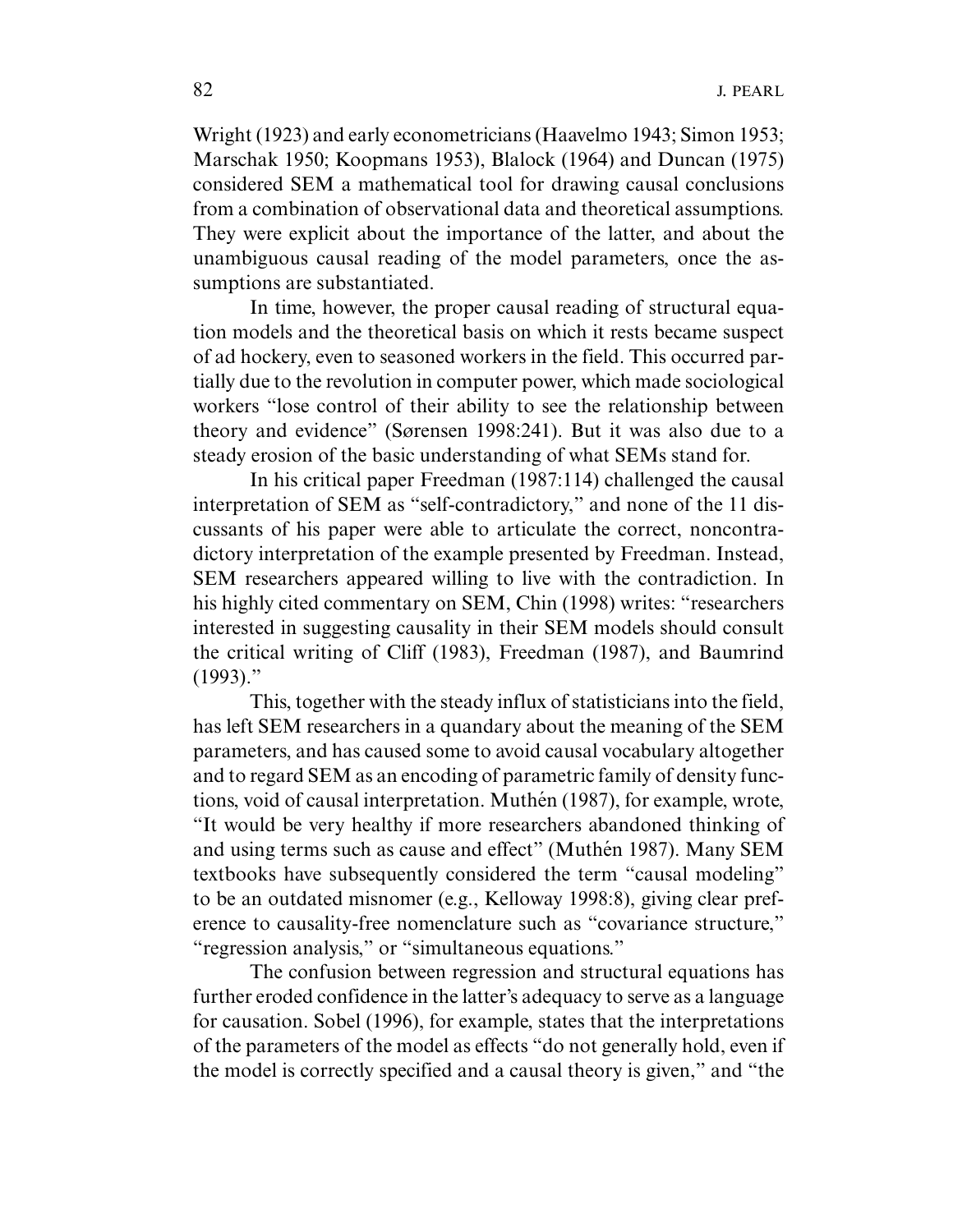way sociologists use structural equation models to draw causal inferences is problematic in both experimental and nonexperimental work." Comparing structural equation models to the potential-outcome framework, Sobel (2008) further states that "In general (even in randomized studies), the structural and causal parameters are not equal, implying that the structural parameters should not be interpreted as effect." In Section 3 of this paper we show the opposite: structural and causal parameters are one and the same thing, and they should *always* be interpreted as effects.

Another advocate of the potential-outcome framework is Holland (1995:54), who explains the source of the confusion: "I am speaking, of course, about the equation:  $\{y = a + bx + \epsilon\}$ . What does it mean? The only meaning I have ever determined for such an equation is that it is a shorthand way of describing the conditional distribution of  $\{y\}$  given  $\{x\}$ ." We will see that the structural interpretation of the equation above has in fact nothing to do with the conditional distribution of {*y*} given {*x*}; rather, it conveys counterfactual information that is orthogonal to the statistical properties of {*x*} and {*y*} (see footnote 18).

We will further see (Section 4) that the SEM language in its nonparametric form offers a mathematically equivalent and conceptually superior alternative to the potential-outcome framework that Holland and Sobel advocate for causal inference. It provides in fact the formal mathematical basis for the potential-outcome framework and a friendly mathematical machinery for a general cause-effect analysis.

# 3. STRUCTURAL MODELS, DIAGRAMS, CAUSAL EFFECTS, AND COUNTERFACTUALS

This section provides a gentle introduction to the structural framework and uses it to present the main advances in causal inference that have emerged in the past two decades. We start with recursive linear models,<sup>6</sup> in the style of Wright (1923), Blalock (1964), and Duncan (1975) and,

<sup>6</sup> By "recursive" we mean systems free of feedback loops. We allow however correlated errors, or latent variables that create such correlations. Most of our results, with the exception of Sections 3.2.3 and 3.3, are valid for nonrecursive systems, allowing reciprocal causation.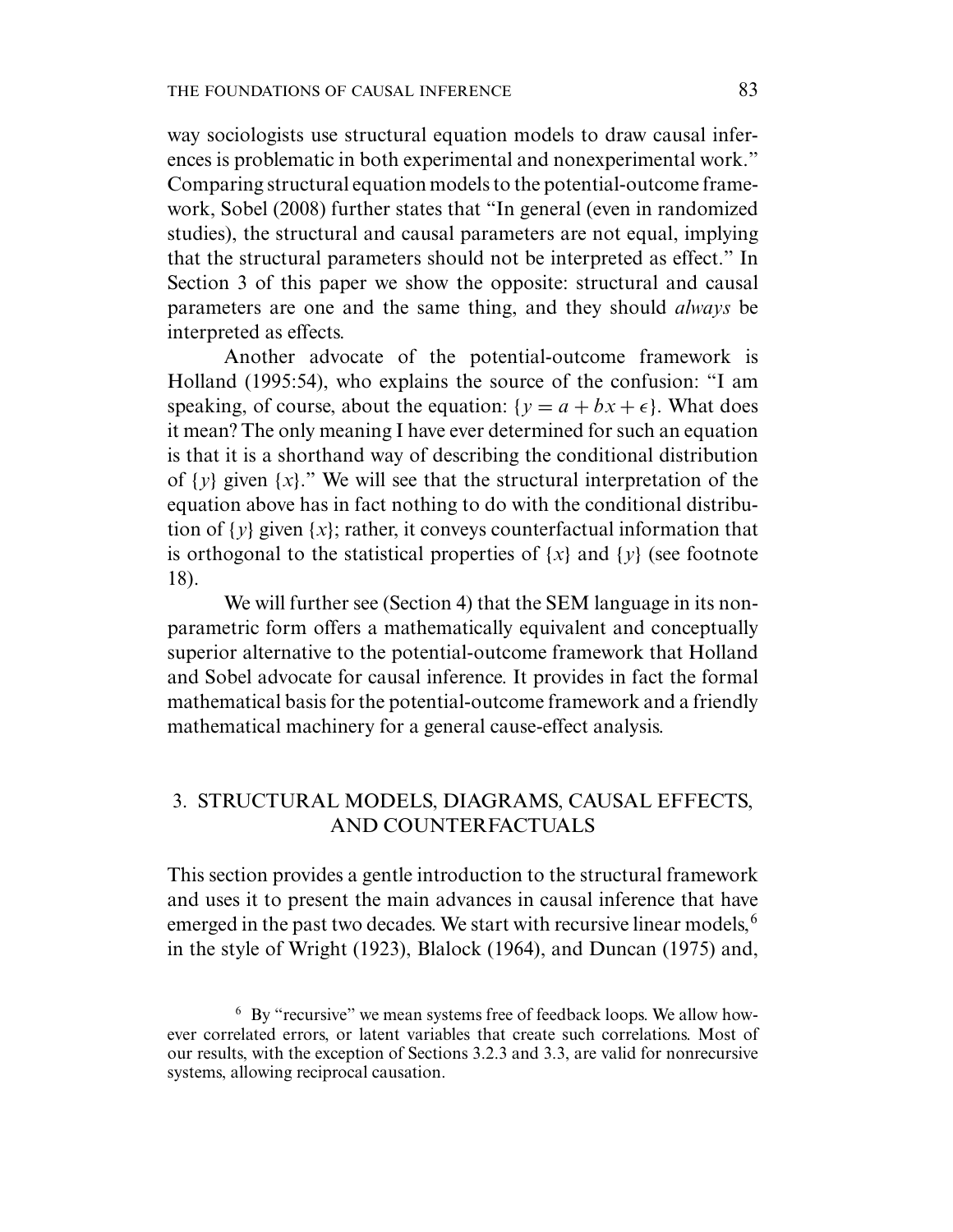after explicating carefully the meaning of each symbol and the causal assumptions embedded in each equation, we advance to nonlinear and nonparametric models with latent variables, and we show how these models facilitate a general analysis of causal effects and counterfactuals.

#### 3.1. *Introduction to Structural Equation Models*

How can we express mathematically the common understanding that symptoms do not cause diseases? The earliest attempt to formulate such relationship mathematically was made in the 1920s by the geneticist Sewall Wright (1921). Wright used a combination of equations and graphs to communicate causal relationships. For example, if *X* stands for a disease variable and *Y* stands for a certain symptom of the disease, Wright would write a linear equation:

$$
y = \beta x + u_Y,\tag{1}
$$

where *x* stands for the level (or severity) of the disease, *y* stands for the level (or severity) of the symptom, and  $u<sub>Y</sub>$  stands for all factors, other than the disease in question, that could possibly affect *Y* when *X* is held constant.<sup>7</sup> In interpreting this equation we should think of a physical process whereby nature *examines*the values of *x* and *u* and, accordingly, *assigns* to variable *Y* the value  $y = \beta x + u_y$ . Similarly, to "explain" the occurrence of disease *X*, we could write  $x = u_X$ , where  $U_X$  stands for all factors affecting *X*.

Equation (1) still does not properly express the causal relationship implied by this assignment process, because algebraic equations are symmetrical objects; if we rewrite (1) as

$$
x = (y - u_Y)/\beta, \tag{2}
$$

it might be misinterpreted to mean that the symptom influences the disease. To express the directionality of the underlying process, Wright augmented the equation with a diagram, later called "path diagram,"

<sup>7</sup> Linear relations are used here for illustration purposes only; they do not represent typical disease-symptom relations but illustrate the historical development of path analysis. Additionally, we will use standardized variables—that is, zero mean and unit variance.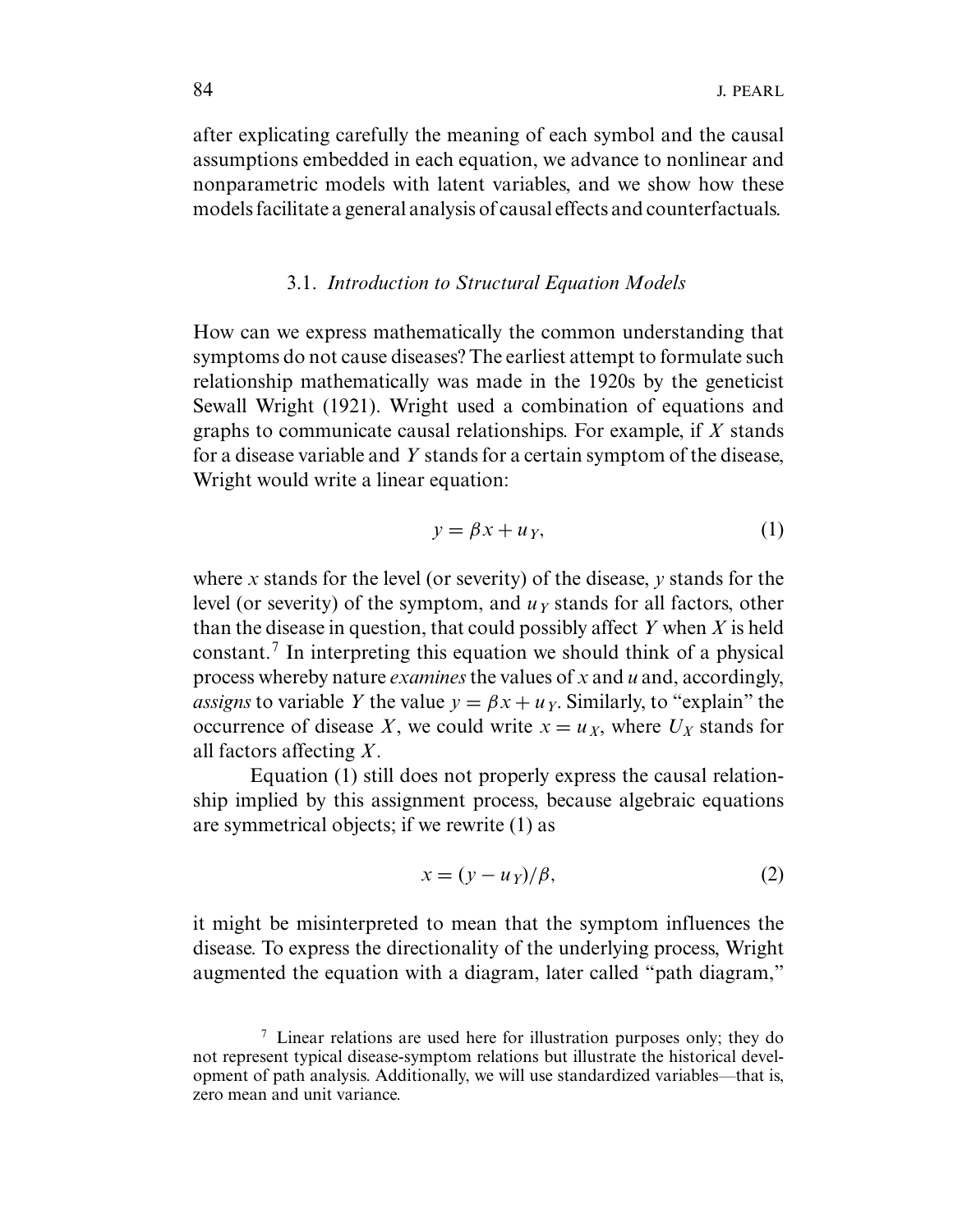

**FIGURE 1.** A simple structural equation model, and its associated diagrams, showing (a) independent unobserved exogenous variables (connected by dashed arrows), (b) dependent exogenous variables, and (c) an equivalent, more traditional notation, in which latent variables are enclosed in ovals.

in which arrows are drawn from (perceived) causes to their (perceived) effects, and more importantly, the absence of an arrow makes the empirical claim that Nature assigns values to one variable irrespective of another. In Figure 1, for example, the absence of an arrow from *Y* to *X* represents the claim that symptom *Y* is not among the factors  $U_X$ that affect disease *X*. Thus, in our example, the complete model of a symptom and a disease would be written as in Figure 1: The diagram encodes the possible existence of (direct) causal influence of *X* on *Y*, and the absence of causal influence of *Y* on *X*, while the equations encode the quantitative relationships among the variables involved, to be determined from the data. The parameter  $\beta$  in the equation is called a "path coefficient," and it quantifies the (direct) causal effect of *X* on *Y*. Once we commit to a particular numerical value of  $\beta$ , the equation claims that a unit increase for *X* would result in  $\beta$  units increase of *Y* regardless of the values taken by other variables in the model, and regardless of whether the increase in *X* originates from external or internal influences.

The variables  $U_X$  and  $U_Y$  are called "exogenous"; they represent observed or unobserved background factors that the modeler decides to keep unexplained—that is, factors that influence but are not influenced by the other variables (called "endogenous") in the model. Unobserved exogenous variables are sometimes called "disturbances" or "errors"; they represent factors omitted from the model but judged to be relevant for explaining the behavior of variables in the model. Variable *UX*, for example, represents factors that contribute to the disease *X*, which may or may not be correlated with  $U<sub>Y</sub>$  (the factors that influence the symptom *Y*). Thus, background factors in structural equations differ fundamentally from residual terms in regression equations. The latters,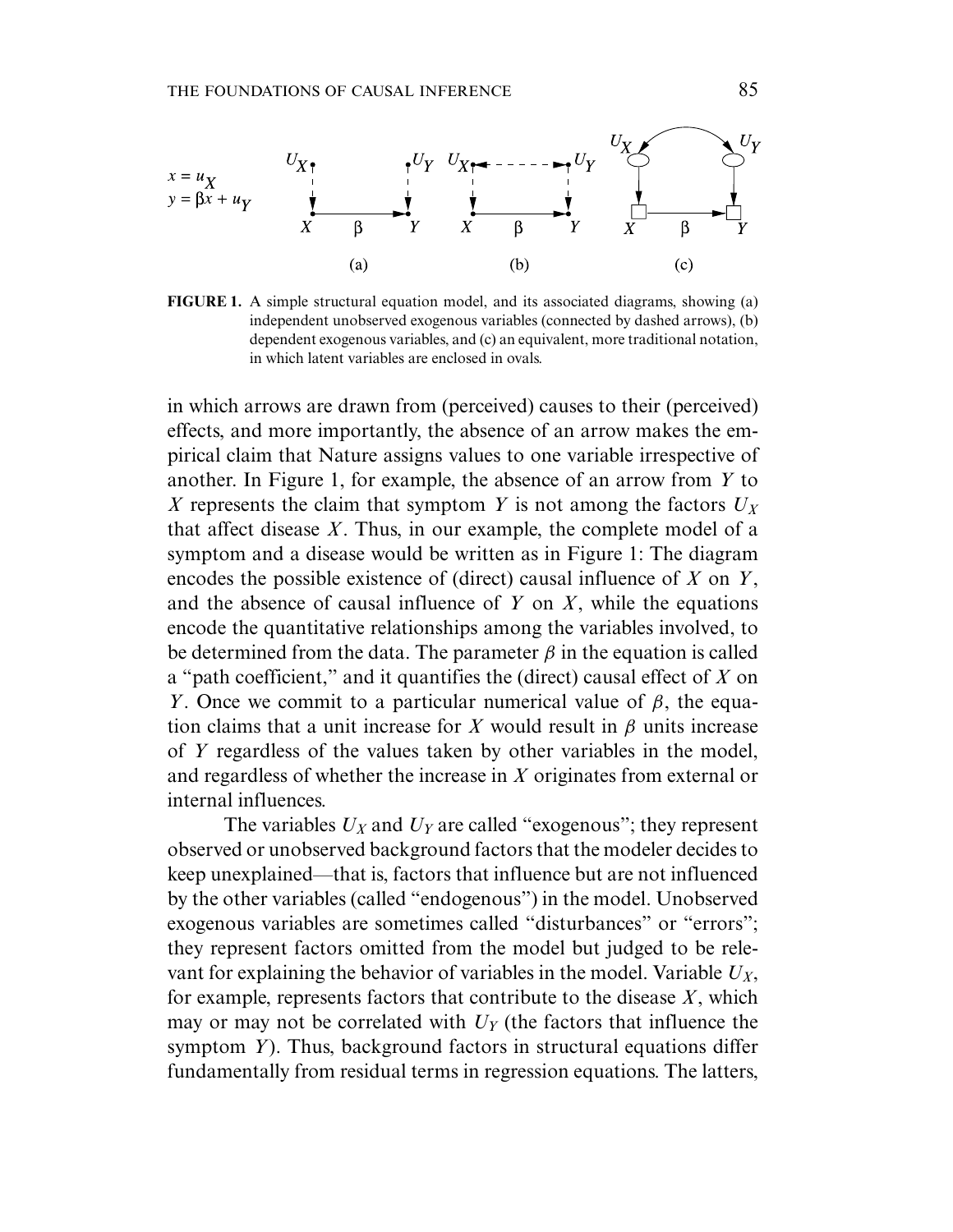usually denoted by letters  $\epsilon_X$ ,  $\epsilon_Y$ , are artifacts of analysis which, by definition, are uncorrelated with the regressors. The formers are part of physical reality (e.g., genetic factors, socioeconomic conditions), which are responsible for variations observed in the data; they are treated as any other variable, though we often cannot measure their values precisely and must resign ourselves to merely acknowledging their existence and assessing qualitatively how they relate to other variables in the system.

If correlation is presumed possible, it is customary to connect the two variables, *UY* and *UX*, by a dashed double arrow, as shown in Figure 1(b). By allowing correlations among omitted factors, we allow in effect for the presence of latent variables affecting both *X* and *Y*, as shown explicitly in Figure 1(c), which is the standard representation in the SEM literature (e.g., Bollen 1989). In contrast to traditional latent variable models, however, our attention will not be focused on the connections among such latent variables but, rather, on the causal effects that those variables induce among the observed variables. In particular, we will not be interested in the causal effect of one latent variable on another and, therefore, there will be no reason to distinguish between correlated errors and causally related latent variables; it is only the distinction between correlated and uncorrelated errors (e.g., between Figure 1(a) and (b)) that needs to be made. Moreover, when the error terms are uncorrelated, it is often more convenient to eliminate them altogether from the diagram (as in Figure 3, Section 3.2.3), with the understanding that every variable, *X*, is subject to the influence of an independent disturbance  $U_X$ .

In reading path diagrams, it is common to use kinship relations such as parent, child, ancestor, and descendent, the interpretation of which is usually self-evident. For example, the arrow in  $X \to Y$  designates *X* as a parent of *Y* and *Y* as a child of *X*. A "path" is any consecutive sequence of edges, solid or dashed. For example, there are two paths between *X* and *Y* in Figure 1(b), one consisting of the direct arrow  $X \to Y$  while the other traces the nodes *X*,  $U_X$ ,  $U_Y$ , and *Y*.

Wright's major contribution to causal analysis, aside from introducing the language of path diagrams, has been the development of graphical rules for writing down the covariance of any pair of observed variables in terms of path coefficients and of covariances among the error terms. In our simple example, we can immediately write the relations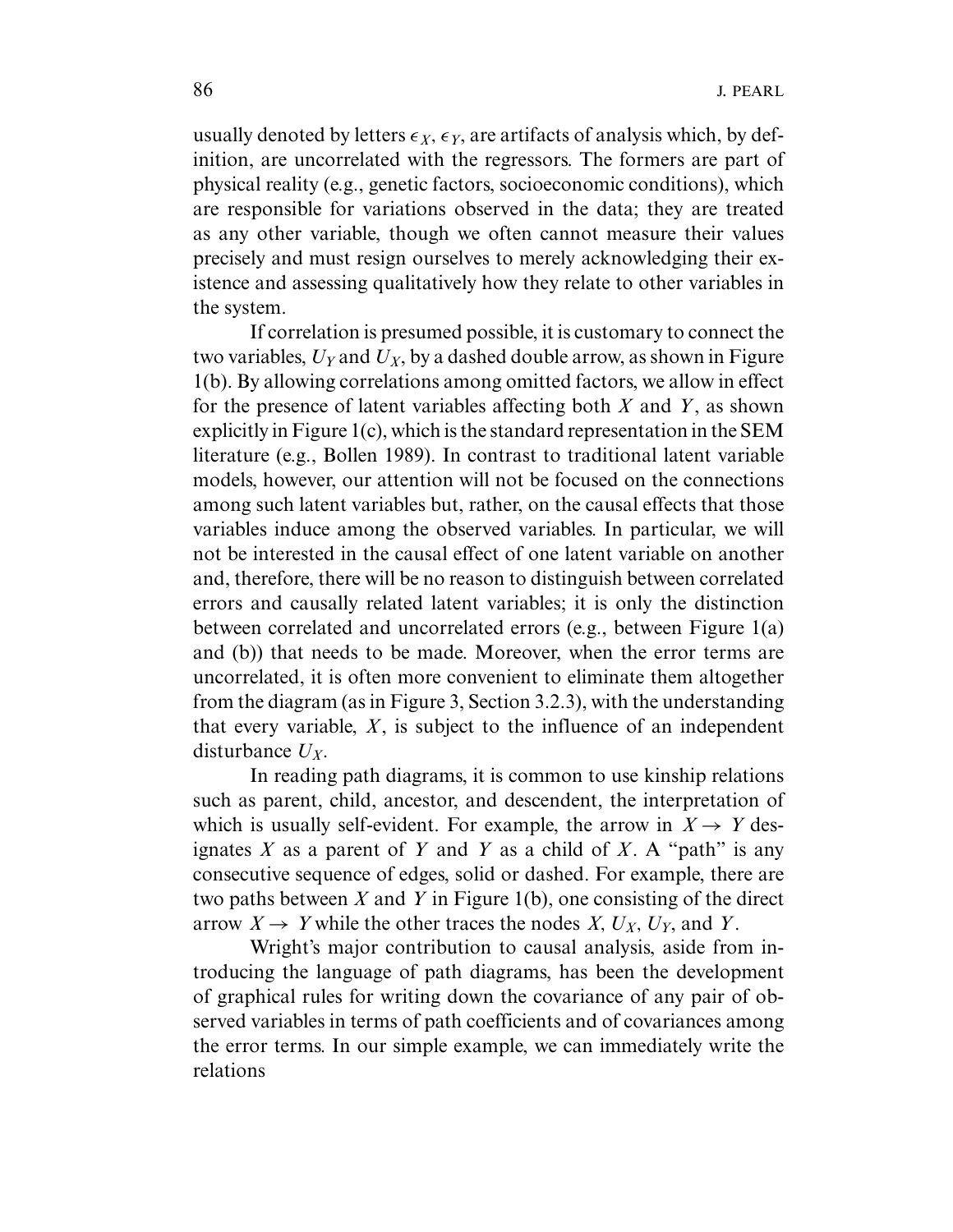$$
Cov(X, Y) = \beta \tag{3}
$$

for Figure 1(a), and

$$
Cov(X, Y) = \beta + Cov(U_Y, U_X)
$$
\n(4)

for Figure 1(b)–(c). (These can be derived of course from the equations, but, for large models, algebraic methods tend to obscure the origin of the derived quantities.) Under certain conditions (e.g., if  $Cov(U_Y, U_X) = 0$ ), such relationships may allow us to solve for the path coefficients in terms of observed covariance terms only, and this amounts to inferring the magnitude of (direct) causal effects from observed, nonexperimental associations, assuming of course that we are prepared to defend the causal assumptions encoded in the diagram.

It is important to note that, in path diagrams, causal assumptions are encoded not in the links but, rather, in the missing links. An arrow merely indicates the possibility of causal connection, the strength of which remains to be determined (from data); a missing arrow represents a claim of zero influence, while a missing double arrow represents a claim of zero covariance. In Figure 1(a), for example, the assumptions that permit us to identify the direct effect  $\beta$  are encoded by the missing double arrow between  $U_X$  and  $U_Y$ , indicating  $Cov(U_Y, U_X) = 0$ , together with the missing arrow from *Y* to *X*. Had any of these two links been added to the diagram, we would not have been able to identify the direct effect  $\beta$ . Such additions would amount to relaxing the assumption  $Cov(U_Y, U_X) = 0$ , or the assumption that *Y* does not affect *X*, respectively. Note also that both assumptions are causal, not statistical, since none can be determined from the joint density of the observed variables, *X* and *Y*; the association between the unobserved terms, *UY* and *UX*, can only be uncovered in an experimental setting; or (in more intricate models, as in Figure 5) from other causal assumptions.

Although each causal assumption in isolation cannot be tested, the sum total of all causal assumptions in a model often has testable implications. The chain model of Figure 2(a), for example, encodes seven causal assumptions, each corresponding to a missing arrow or a missing double-arrow between a pair of variables. None of those assumptions is testable in isolation, yet the totality of all those assumptions implies that *Z* is unassociated with *Y* in every stratum of *X*. Such testable implications can be read off the diagrams using a graphical criterion known as *d-separation* (Pearl 1988).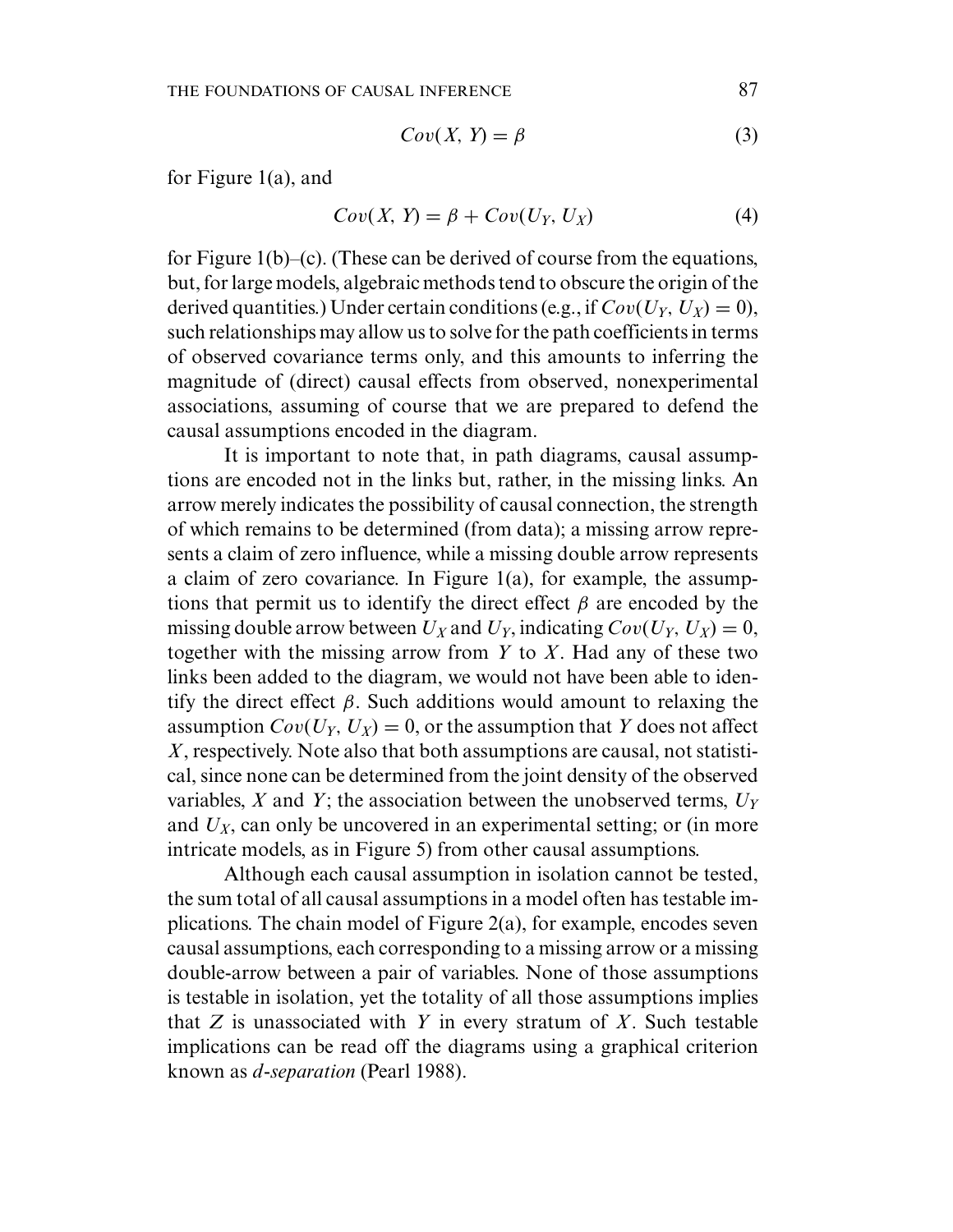

**FIGURE 2.** The diagrams associated with (a) the structural model of equation (5) and (b) the modified model of equation (6), representing the intervention  $d\rho(X = x_0)$ .

**Definition 1** (*d*-separation): A set *S* of nodes is said to block a path *p* if either (a) *p* contains at least one arrow-emitting node that is in *S*, or (b) *p* contains at least one collision node that is outside *S* and has no descendant in *S*. If *S* blocks all paths from *X* to *Y*, it is said to "*d*-separate *X* and *Y*," and then, *X* and *Y* are independent given *S*, written  $X \perp \!\!\! \perp Y \mid S$ .

To illustrate, the path  $U_Z \rightarrow Z \rightarrow X \rightarrow Y$  is blocked by  $S = \{Z\}$  and by  $S = \{X\}$ , since each emits an arrow along that path. Consequently we can infer that the conditional independencies  $U_Z \perp \!\!\! \perp Y | Z$  and  $U_Z \perp \!\!\! \perp Y | X$ will be satisfied in any probability function that this model can generate, regardless of how we parametrize the arrows. Likewise, the path  $U_Z \rightarrow$  $Z \rightarrow X \leftarrow U_X$  is blocked by the null set {Ø}, but it is not blocked by  $S = \{Y\}$  since *Y* is a descendant of the collision node *X*. Consequently, the marginal independence  $U_Z \perp\!\!\!\perp U_X$  will hold in the distribution, but  $U_Z \perp\!\!\!\perp U_X$  *Y* may or may not hold. This special handling of collision nodes (or *colliders*, e.g.,  $Z \rightarrow X \leftarrow U_X$ ) reflects a general phenomenon known as *Berkson's paradox* (Berkson 1946), whereby observations on a common consequence of two independent causes render those causes dependent. For example, the outcomes of two independent coins are rendered dependent by the testimony that at least one of them is a tail.

The conditional independencies entailed by *d*-separation constitute the main opening through which the assumptions embodied in structural equation models can confront the scrutiny of nonexperimental data. In other words, almost all statistical tests capable of invalidating the model are entailed by those implications. $8 \text{ In addition}$ , *d*-separation further defines conditions for model equivalence (Verma

<sup>8</sup> Additional implications called "dormant independence" (Shpitser and Pearl 2008) may be deduced from some semi-Markovian models, i.e., graphs with correlated errors (Verma and Pearl 1990).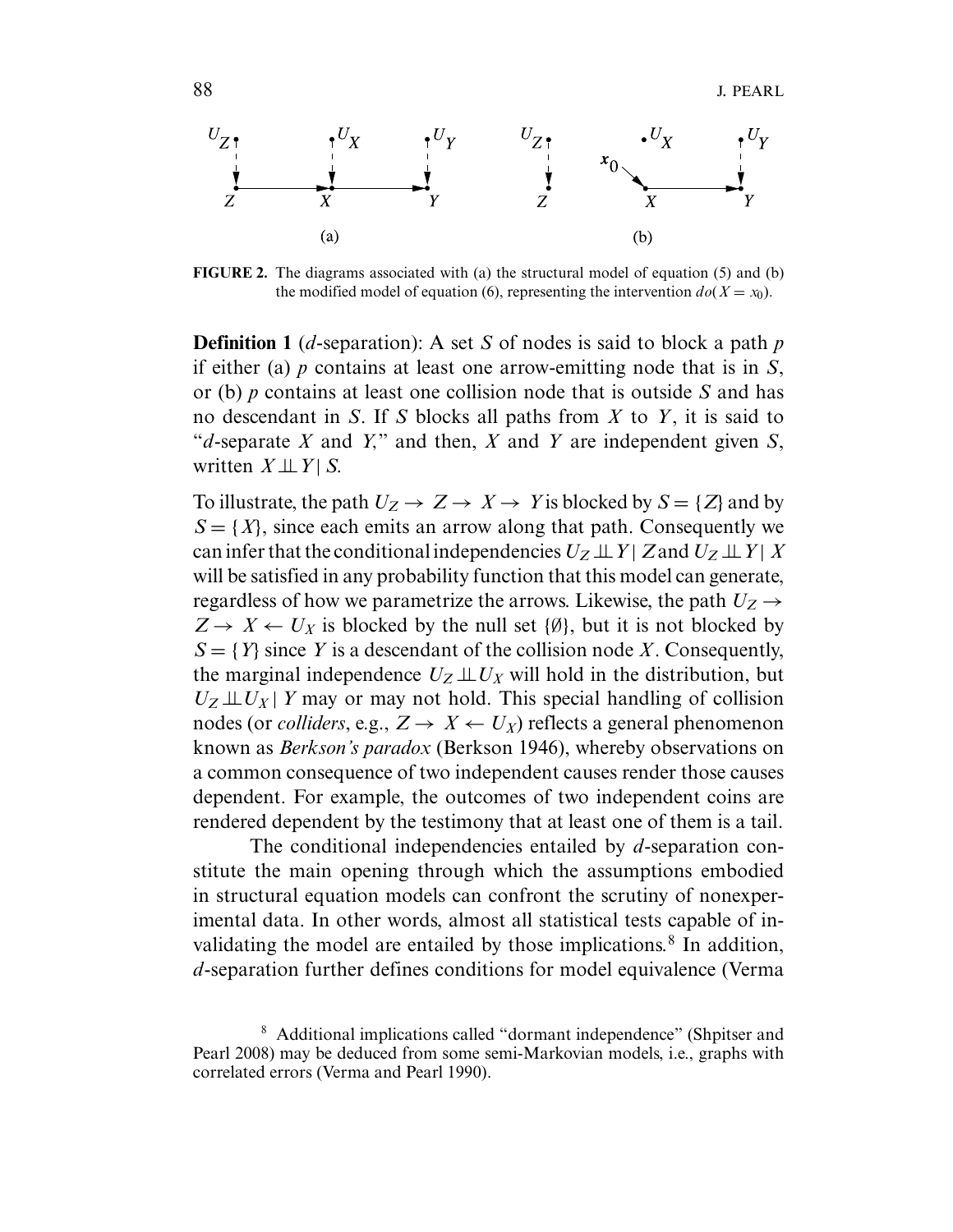and Pearl 1990; Ali et al. 2009) that are mathematically proven and should therefore supercede the heuristic (and occasionally false) rules prevailing in social science research (Lee and Hershberger 1990).

#### 3.2. *From Linear to Nonparametric Models and Graphs*

Structural equation modeling (SEM) has been the main vehicle for effect analysis in economics and the behavioral and social sciences (Goldberger 1972; Duncan 1975; Bollen 1989). However, the bulk of SEM methodology was developed for linear analysis, with only a few attempts (e.g., Muthén 1984; Winship and Mare 1983; Bollen 1989, ch. 9) to extend its capabilities to models involving discrete variables, nonlinear dependencies, and heterogeneous effect modifications.<sup>9</sup> A central requirement for any such extension is to detach the notion of "effect" from its algebraic representation as a coefficient in an equation, and redefine "effect" as a general capacity to transmit *changes* among variables. Such an extension, based on simulating hypothetical interventions in the model, was proposed in Haavelmo (1943), Strotz and Wold (1960), Spirtes et al. (1993), Pearl (1993a, 2000a), and Lindley (2002), and it has led to new ways of defining and estimating causal effects in nonlinear and nonparametric models (that is, models in which the functional form of the equations is unknown).

The central idea is to exploit the invariant characteristics of structural equations without committing to a specific functional form. For example, the nonparametric interpretation of the diagram in Figure 2(a) corresponds to a set of three functions, each corresponding to one of the observed variables:

$$
z = f_Z(u_Z)
$$
  
\n
$$
x = f_X(z, u_X)
$$
  
\n
$$
y = f_Y(x, u_Y),
$$
\n(5)

where in this particular example  $U_Z$ ,  $U_X$ , and  $U_Y$  are assumed to be jointly independent but otherwise arbitrarily distributed. Each of these

<sup>&</sup>lt;sup>9</sup> These attempts were limited to ML estimation of regression coefficients in specific nonlinear functions but failed to relate those coefficients to causal effects among the observed variables (see Section 6.5).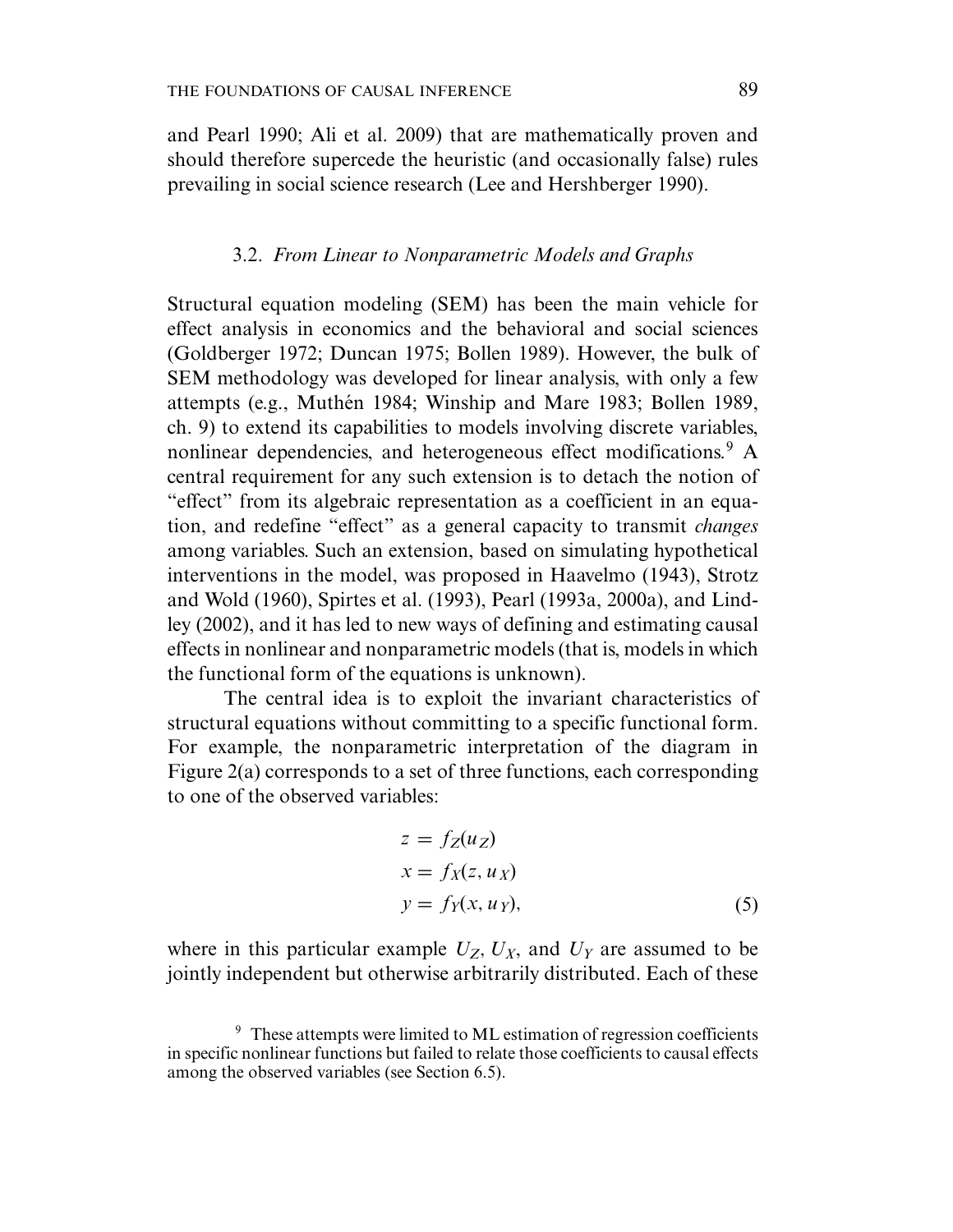functions represents a causal process (or mechanism) that determines the value of the left variable (output) from the values on the right variables (inputs). The absence of a variable from the right-hand side of an equation encodes the assumption that nature ignores that variable in the process of determining the value of the dependent variable. For example, the absence of variable  $Z$  from the arguments of  $f<sub>Y</sub>$  conveys the empirical claim that variations in *Z* will leave *Y* unchanged, as long as variables *UY* and *X* remain constant. A system of such functions is said to be *structural* if they are assumed to be autonomous—that is, each function is invariant to possible changes in the form of the other functions (Simon 1953; Koopmans 1953).

#### *3.2.1 Representing Interventions*

This feature of invariance permits us to use structural equations as a basis for modeling causal effects and counterfactuals. This is done through a mathematical operator called  $do(x)$ , which simulates physical interventions by deleting certain functions from the model, replacing them with a constant  $X = x$ , while keeping the rest of the model unchanged. For example, to emulate an intervention  $do(x_0)$  that holds *X* constant (at  $X = x_0$ ) in model M of Figure 2(a), we replace the equation for x in equation (5) with  $x = x_0$ , and obtain a new model,  $M_{x_0}$ ,

$$
z = f_Z(u_Z)
$$
  
\n
$$
x = x_0
$$
  
\n
$$
y = f_Y(x, u_Y)
$$
 (6)

the graphical description of which is shown in Figure 2(b).

The joint distribution associated with the modified model, denoted  $P(z, y | do(x_0))$ , describes the postintervention distribution of variables *Y* and *Z* (also called "controlled" or "experimental" distribution), to be distinguished from the preintervention distribution,  $P(x, y, z)$ , associated with the original model of equation (5). For example, if *X* represents a treatment variable, *Y* a response variable, and *Z* some covariate that affects the amount of treatment received, then the distribution  $P(z, y | do(x_0))$  gives the proportion of individuals that would attain response level  $Y = y$  and covariate level  $Z = z$  under the hypothetical situation in which treatment  $X = x_0$  is administered uniformly to the population.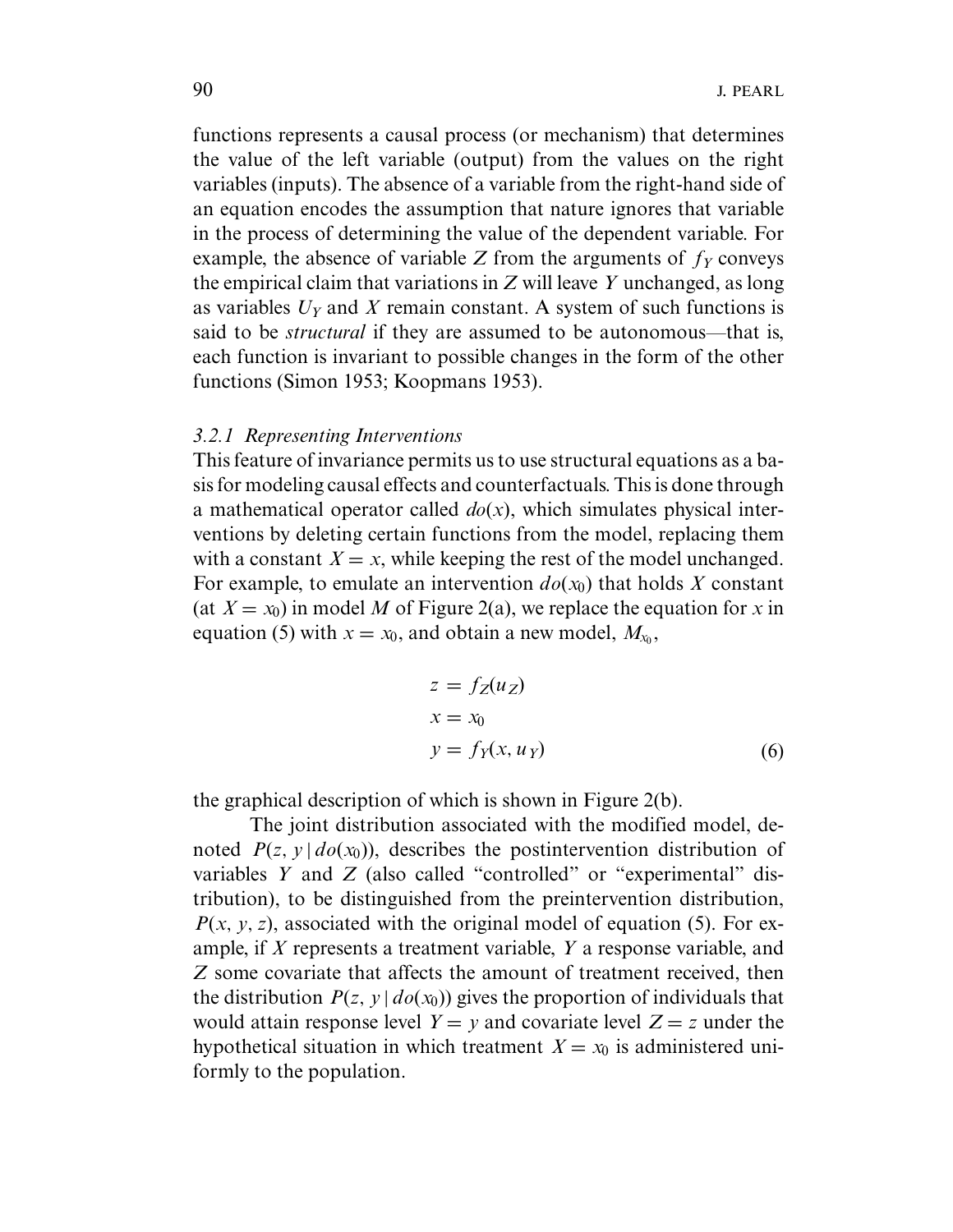In general, we can formally define the postintervention distribution by the equation

$$
P_M(y \mid do(x)) \stackrel{\Delta}{=} P_{M_x}(y) \tag{7}
$$

In words: In the framework of model *M*, the postintervention distribution of outcome *Y* is defined as the probability that model  $M_x$  assigns to each outcome level  $Y = y$ .

From this distribution, we are able to assess treatment efficacy by comparing aspects of this distribution at different levels of  $x_0$ . A common measure of treatment efficacy is the average difference

$$
E(Y | do(x'_0)) - E(Y | do(x_0)),
$$
\n(8)

where  $x'_0$  and  $x_0$  are two levels (or types) of treatment selected for comparison. Another measure is the experimental risk ratio

$$
E(Y | do(x'_0)) / E(Y | do(x_0)).
$$
\n(9)

The variance  $Var(Y|do(x_0))$ , or any other distributional parameter, may also enter the comparison; all these measures can be ob-  $\sum_{z} P(z, y \mid do(x))$ , which was called "causal effect" in Pearl (2000a, tained from the controlled distribution function  $P(Y = y | do(x)) =$ 1995) (see footnote 3). The central question in the analysis of causal effects is the question of *identification*: Can the controlled (postintervention) distribution,  $P(Y = y | do(x))$ , be estimated from data governed by the preintervention distribution,  $P(z, x, y)$ ?

The problem of *identification* has received considerable attention in econometrics (Hurwicz 1950; Marschak 1950; Koopmans 1953) and social science (Duncan 1975; Bollen 1989), usually in linear parametric settings, where it reduces to asking whether some model parameter,  $\beta$ , has a unique solution in terms of the parameters of*P* (the distribution of the observed variables). In the nonparametric formulation, identification is more involved, since the notion of "has a unique solution" does not directly apply to causal quantities such as  $Q(M) = P(\gamma | do(x)),$ which have no distinct parametric signature and are defined procedurally by simulating an intervention in a causal model *M*, as in equation (6). The following definition provides the needed extension: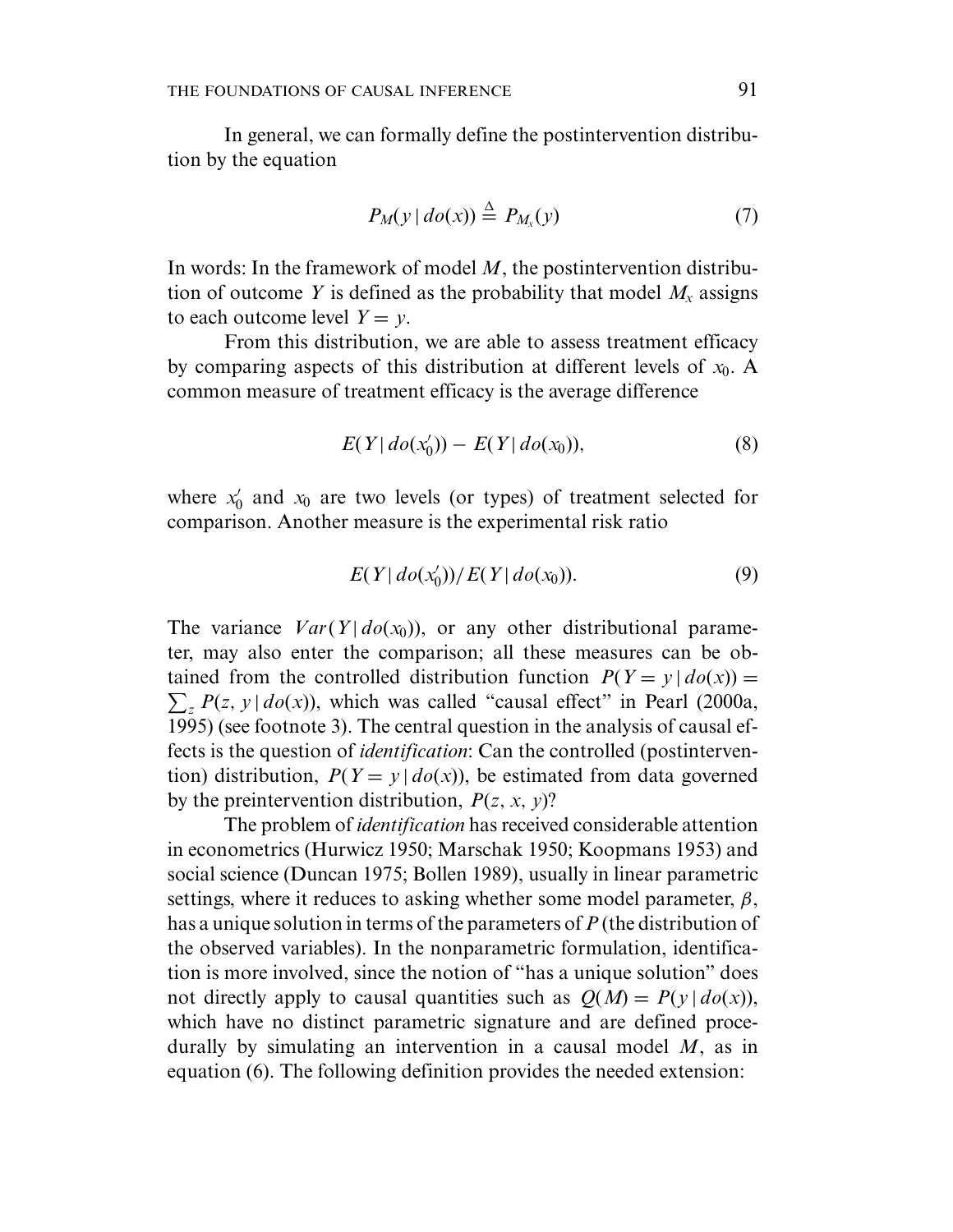**Definition 2** (identifiability, [Pearl 2000a:77]): A quantity *Q*(*M*) is identifiable, given a set of assumptions  $A$ , if for any two models  $M_1$  and  $M_2$ that satisfy *A*, we have

$$
P(M_1) = P(M_2) \Rightarrow Q(M_1) = Q(M_2) \tag{10}
$$

In words, the details of *M*<sup>1</sup> and *M*<sup>2</sup> do not matter; what matters is that the assumptions in *A* (e.g., those encoded in the diagram) would constrain the variability of those details in such a way that equality of *P*s would entail equality of *Q*s. When this happens, *Q* depends on *P* only and should therefore be expressible in terms of the parameters of *P*. The next subsections exemplify and operationalize this notion.

#### *3.2.2 Estimating the Effect of Interventions*

To understand how hypothetical quantities such as  $P(y | do(x))$  or  $E(Y|do(x_0))$  can be estimated from actual data and a partially specified model, let us begin with a simple demonstration on the model of Figure 2(a). We will see that, despite our ignorance of  $f_x$ ,  $f_y$ ,  $f_z$ , and  $P(u)$ ,  $E(Y | do(x_0))$  is nevertheless identifiable and is given by the conditional expectation  $E(Y|X=x_0)$ . We do this by deriving and comparing the expressions for these two quantities, as defined by equations (5) and (6), respectively. The mutilated model in equation (6) dictates

$$
E(Y | do(x_0)) = E(f_Y(x_0, u_Y)),
$$
\n(11)

whereas the preintervention model of equation (5) gives

$$
E(Y | X = x_0) = E(f_Y(x, u_Y) | X = x_0)
$$
  
=  $E(f_Y(x_0, u_Y) | X = x_0)$   
=  $E(f_Y(x_0, u_Y))$  (12)

which is identical to  $(11)$ . Therefore,

$$
E(Y | do(x_0)) = E(Y | X = x_0))
$$
\n(13)

Using a similar though somewhat more involved derivation, we can show that  $P(y | do(x))$  is identifiable and given by the conditional probability  $P(y | x)$ .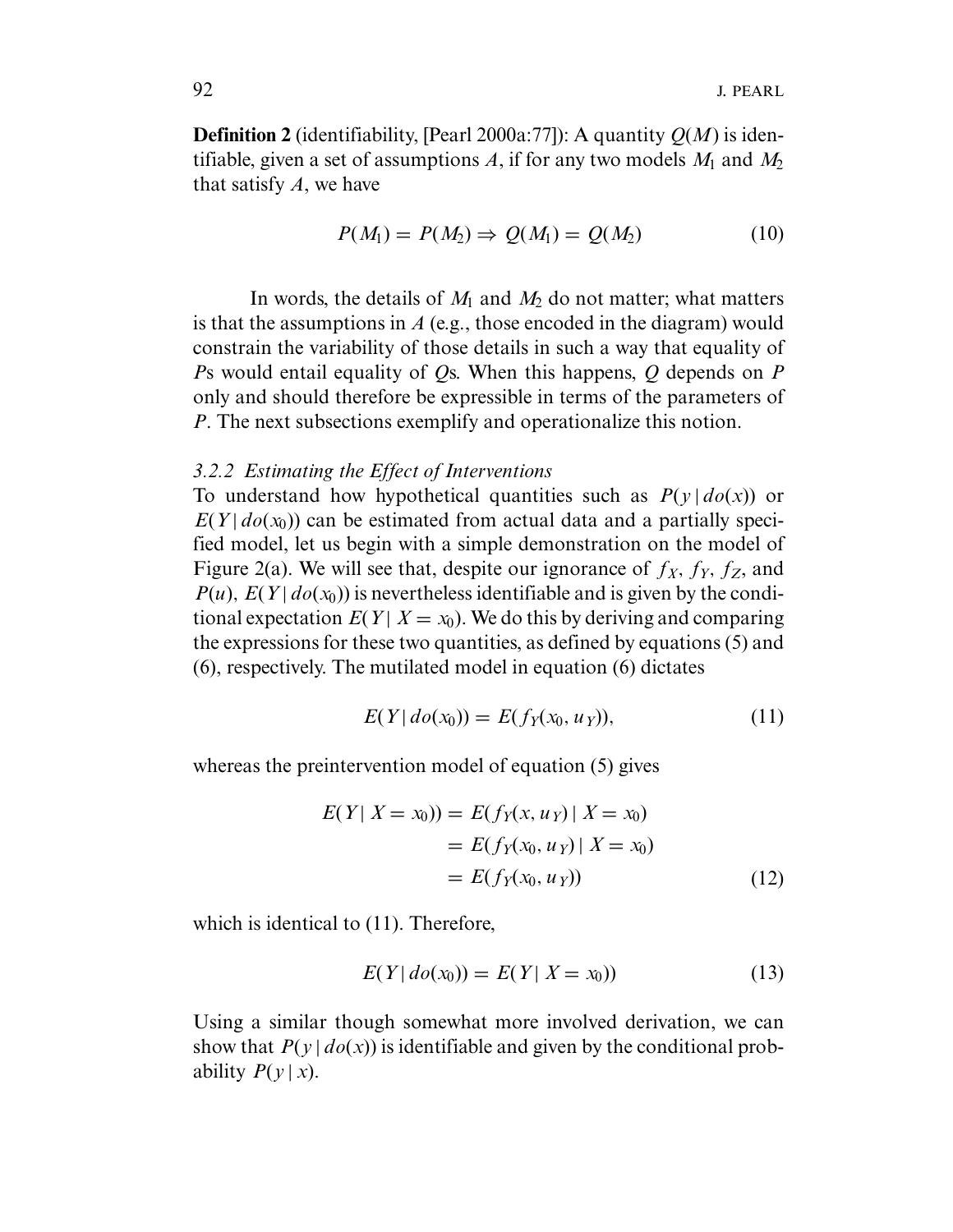We see that the derivation of (13) was enabled by two assumptions: (1) that *Y* is a function of *X* and  $U_Y$  only, and (2) that  $U_Y$  is independent of  $\{U_Z, U_X\}$ , hence of *X*. The latter assumption parallels the celebrated "orthogonality" condition in linear models,  $Cov(X, U_Y) = 0$ , which has been used routinely, often thoughtlessly, to justify the estimation of structural coefficients by regression techniques.

Naturally, if we were to apply this derivation to the linear models of Figure 1(a) or (b), we would get the expected dependence between *Y* and the intervention  $do(x_0)$ :

$$
E(Y | do(x_0)) = E(f_Y(x_0, u_Y))
$$
  
= 
$$
E(\beta x_0 + u_Y)
$$
  
= 
$$
\beta x_0
$$
 (14)

This equality endows  $\beta$  with its causal meaning as "effect coefficient." It is extremely important to keep in mind that in structural (as opposed to regressional) models,  $\beta$  is not "interpreted" as an effect coefficient but is "proven" to be one by the derivation above.  $\beta$  will retain this causal interpretation regardless of how *X* is actually selected (through the function  $f_X$  in Figure 2(a)) and regardless of whether  $U_x$  and  $U_y$  are correlated (as in Figure 1(b)) or uncorrelated (as in Figure 1(a)). Correlations may only impede our ability to estimate  $\beta$ from nonexperimental data, but it will not change its definition as given in (14). Accordingly, and contrary to endless confusions in the literature (see footnote 18), structural equations say absolutely nothing about the conditional expectation  $E(Y | X = x)$ . Such connection may exist under special circumstances—for example, if  $cov(X, U_Y) = 0$ , as in equation (13)—but it is otherwise irrelevant to the definition or interpretation of  $\beta$  as effect coefficient, or to the empirical claims of equation (1).

Section 3.2.3 will circumvent these derivations altogether by reducing the identification problem to a graphical procedure. Indeed, since graphs encode all the information that nonparametric structural equations represent, they should permit us to solve the identification problem without resorting to algebraic analysis.

#### *3.2.3 Causal Effects from Data and Graphs*

Causal analysis in graphical models begins with the realization that all causal effects are identifiable whenever the model is *Markovian*—that is,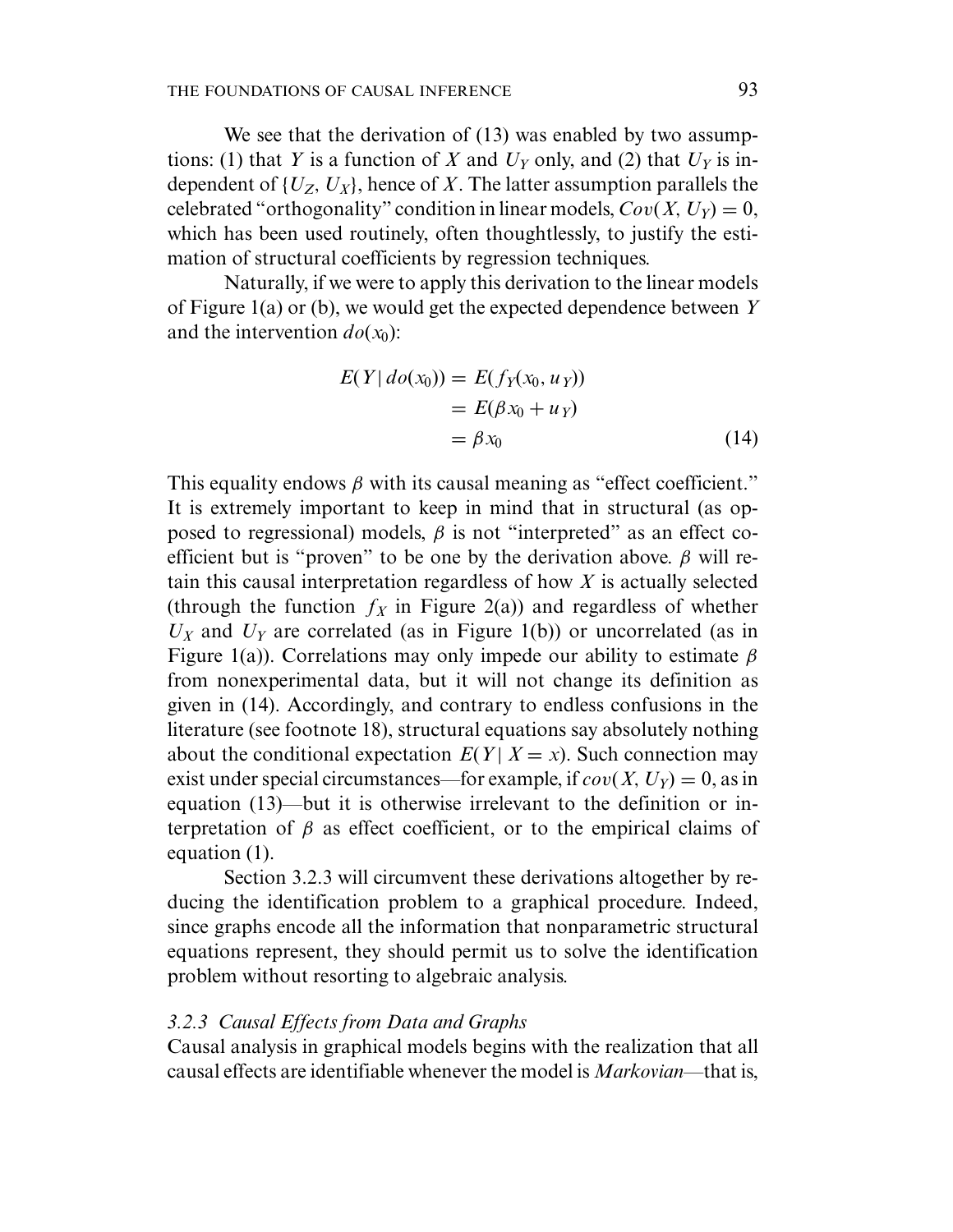the graph is acyclic (i.e., containing no directed cycles) and all the error terms are jointly independent. Non-Markovian models, such as those involving correlated errors (resulting from unmeasured confounders), permit identification only under certain conditions, and these conditions too can be determined from the graph structure (Section 3.3). The key to these results rests with the following basic theorem.

**Theorem 1** (the causal markov condition): Any distribution generated by a Markovian model *M* can be factorized as

$$
P(v_1, v_2, \dots, v_n) = \prod_i P(v_i \mid pa_i)
$$
 (15)

where  $V_1, V_2, \ldots, V_n$  are the endogenous variables in M, and pa<sub>i</sub> are (values of) the endogenous "parents" of  $V_i$  in the causal diagram associated with *M*.

For example, the distribution associated with the model in Figure 2(a) can be factorized as

$$
P(z, y, x) = P(z)P(x | z)P(y | x),
$$
\n(16)

since *X* is the (endogenous) parent of *Y*, *Z* is the parent of *X*, and *Z* has no parents.

**Corollary 1** (truncated factorization): For any Markovian model, the distribution generated by an intervention  $do(X = x_0)$  on a set X of endogenous variables is given by the truncated factorization

$$
P(v_1, v_2, \ldots, v_k \,|\, do(x_0)) = \prod_{i \,|\, V_i \notin X} P(v_i \,|\, pa_i)|_{x = x_0} \tag{17}
$$

where  $P(v_i | pa_i)$  are the preintervention conditional probabilities.<sup>10</sup>

Corollary 1 instructs us to remove from the product of equation (15) those factors that quantify how the intervened variables (members of

<sup>&</sup>lt;sup>10</sup> A simple proof of the causal Markov theorem is given in (Pearl 2000a: 30). This theorem was first presented in Pearl and Verma (1991), but it is implicit in the works of Kiiveri et al. (1984) and others. Corollary 1 was named "Manipulation Theorem" in Spirtes et al. (1993), and it is also implicit in the *G*-computation formula of Robins (1987); see also Lauritzen (2001).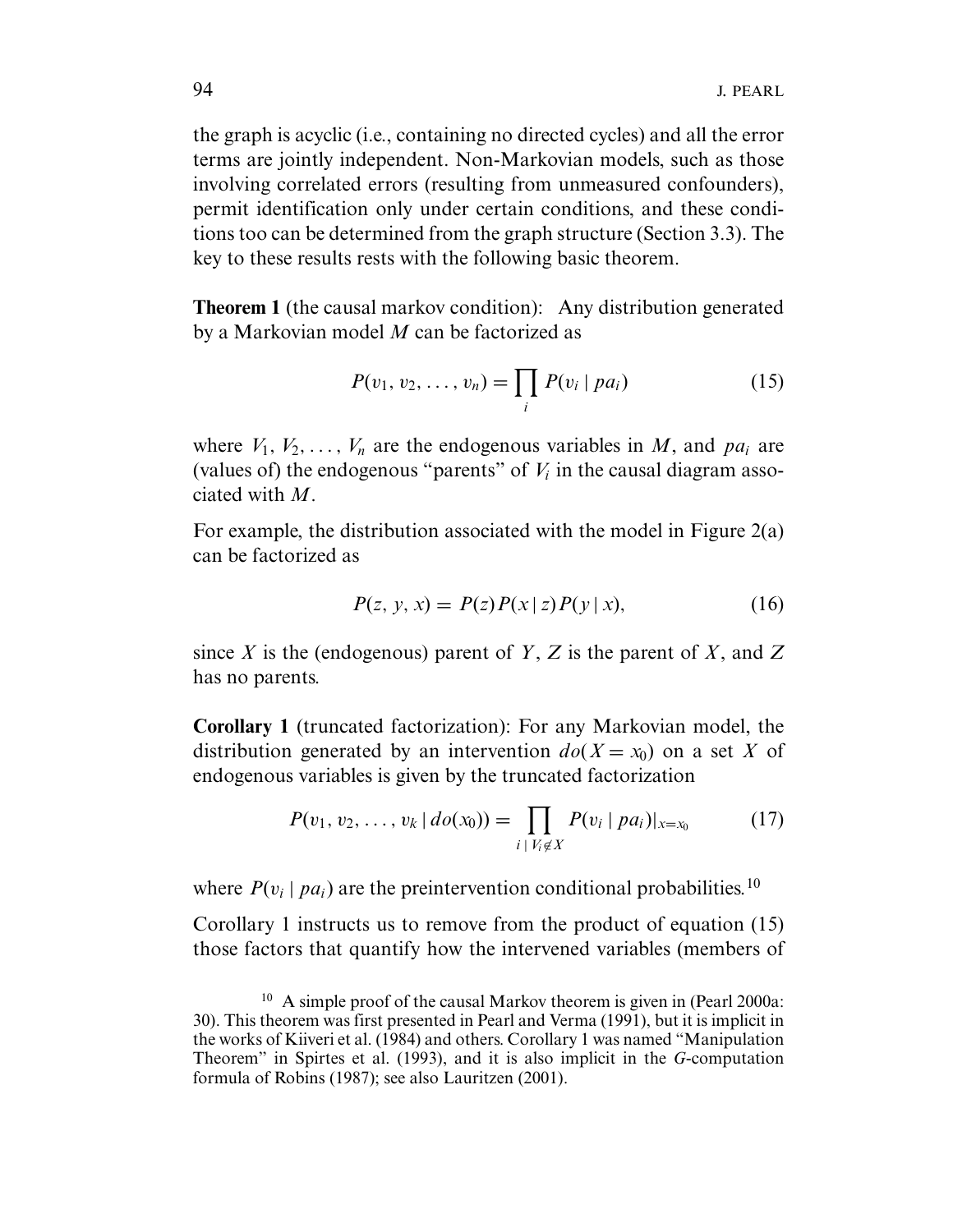set *X*) are influenced by their preintervention parents. This removal follows from the fact that the postintervention model is Markovian as well, hence, following Theorem 1, it must generate a distribution that is factorized according to the modified graph, yielding the truncated product of Corollary 1. In our example of Figure 2(b), the distribution  $P(z, y \mid do(x_0))$  associated with the modified model is given by

$$
P(z, y | do(x_0)) = P(z) P(y | x_0),
$$

where  $P(z)$  and  $P(y | x_0)$  are identical to those associated with the preintervention distribution of equation (16). As expected, the distribution of  $Z$  is not affected by the intervention, since<sup>11</sup>

$$
P(z | do(x_0)) = \sum_{y} P(z, y | do(x_0)) = \sum_{y} P(z) P(y | x_0) = P(z)
$$

while that of *Y* is sensitive to  $x_0$  and is given by

$$
P(y | do(x_0)) = \sum_{z} P(z, y | do(x_0)) = \sum_{z} P(z) P(y | x_0) = P(y | x_0).
$$

This example demonstrates how the (causal) assumptions embedded in the model *M* permit us to predict the postintervention distribution from the preintervention distribution, which further permits us to estimate the causal effect of *X* on *Y* from nonexperimental data, since  $P(y | x_0)$  is estimable from such data. Note that we have made no assumption whatsoever on the form of the equations or the distribution of the error terms; it is the structure of the graph alone (specifically, the identity of *X*'s parents) that permits the derivation to go through.

The truncated factorization formula enables us to derive causal quantities directly, without dealing with equations or equation modification as in equations  $(11)$ – $(13)$ . Consider, for example, the model shown in Figure 3, in which the error variables are kept implicit. Instead of writing down the corresponding five nonparametric equations, we can write the joint distribution directly as

 $11$  Throughout this paper, summation signs should be understood to represent integrals whenever the summed variables are continuous.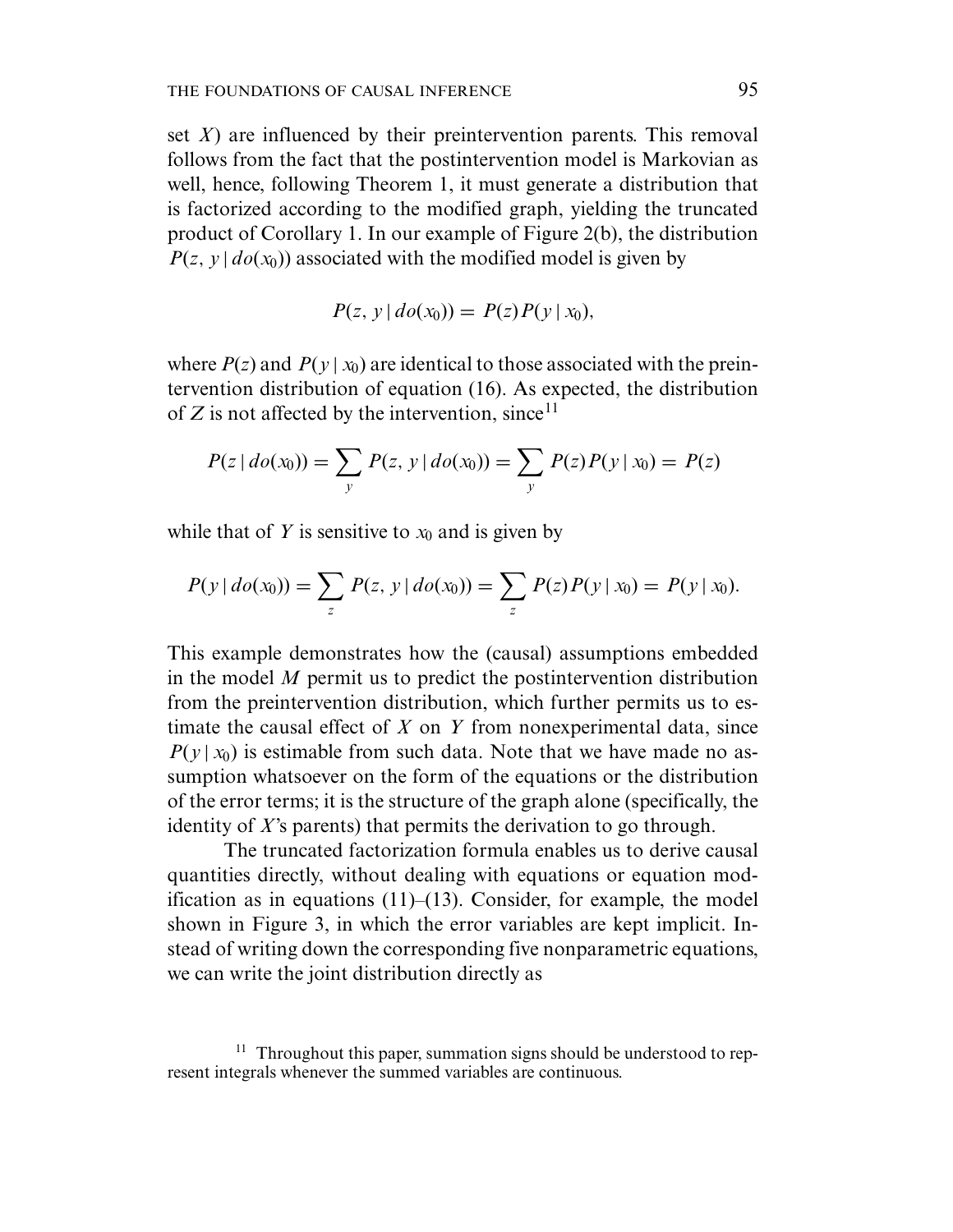

**FIGURE 3.** A Markovian model illustrating the derivation of the causal effect of *X* on *Y*, as shown in equation (20). Error terms are not shown explicitly.

$$
P(x, z_1, z_2, z_3, y) = P(z_1)P(z_2)P(z_3 | z_1, z_2)P(x | z_1, z_3)P(y | z_2, z_3, x)
$$
\n(18)

where each marginal or conditional probability on the right-hand side is directly estimable from the data. Now suppose we intervene and set variable  $X$  to  $x_0$ . The postintervention distribution can readily be written (using the truncated factorization formula (17)) as

$$
P(z_1, z_2, z_3, y \mid do(x_0)) = P(z_1)P(z_2)P(z_3 \mid z_1, z_2)P(y \mid z_2, z_3, x_0), \quad (19)
$$

and the causal effect of *X* on *Y* can be obtained immediately by marginalizing over the *Z* variables, giving

$$
P(y | do(x_0)) = \sum_{z_1, z_2, z_3} P(z_1) P(z_2) P(z_3 | z_1, z_2) P(y | z_2, z_3, x_0) \tag{20}
$$

Note that this formula corresponds precisely with what is commonly called "adjusting for  $Z_1$ ,  $Z_2$ , and  $Z_3$ ," and moreover we can write down this formula by inspection, without thinking on whether  $Z_1$ ,  $Z_2$ , and  $Z_3$ are confounders, whether they lie on the causal pathways, and so on. Though such questions can be answered explicitly from the topology of the graph, they are dealt with automatically when we write down the truncated factorization formula and marginalize.

Note also that the truncated factorization formula is not restricted to interventions on a single variable; it is applicable to simultaneous or sequential interventions such as those invoked in the analysis of time-varying treatment with time-varying confounders (Pearl and Robins 1995; Arjas and Parner 2004). For example, if  $X$  and  $Z_2$  are both treatment variables, and  $Z_1$  and  $Z_3$  are measured covariates, then the postintervention distribution would be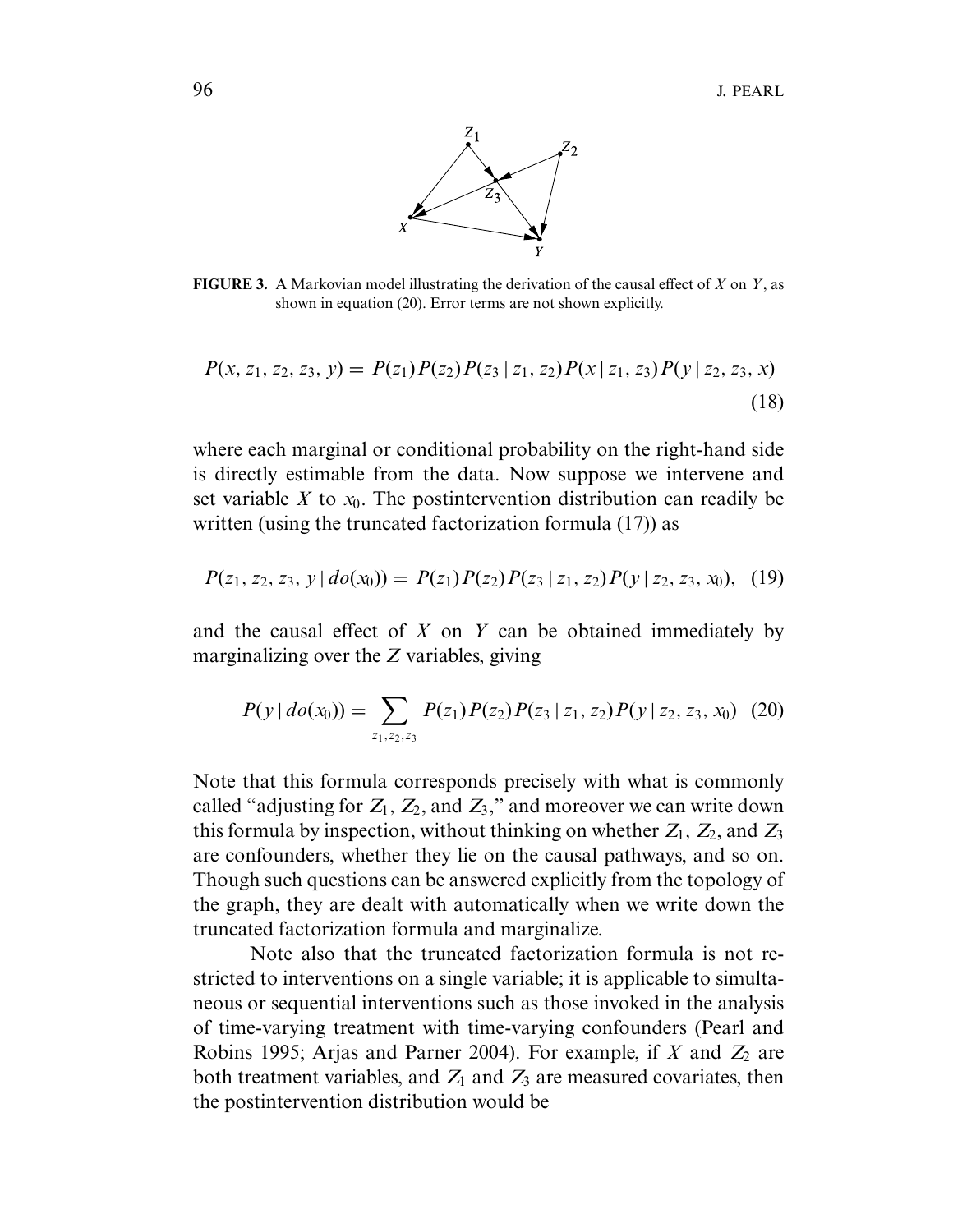$$
P(z_1, z_3, y \mid do(x), do(z_2)) = P(z_1)P(z_3 \mid z_1, z_2)P(y \mid z_2, z_3, x) \tag{21}
$$

and the causal effect of the treatment sequence  $d\rho(X = x)$ ,  $d\rho(Z_2 = x)$  $(z_2)^{12}$  would be

$$
P(y | do(x), do(z_2)) = \sum_{z_1, z_3} P(z_1) P(z_3 | z_1, z_2) P(y | z_2, z_3, x)
$$
 (22)

This expression coincides with the *G*-computation formula in Robins (1987), which was derived from a more complicated set of (counterfactual) assumptions. As noted by Robins, the formula dictates an adjustment for covariates (e.g.,  $Z_3$ ) that might be affected by previous treatments (e.g.,  $Z_2$ ).

#### 3.3. *Coping with Latent Confounders*

Things are more complicated when we face latent confounders that is, unmeasured factors that affect two or more observed variables. For example, it is not immediately clear whether the formula in equation (20) can be estimated if any of  $Z_1$ ,  $Z_2$ , and  $Z_3$  is not measured. A few but challenging algebraic steps would reveal that we can perform the summation over  $Z_2$  to obtain

$$
P(y | do(x_0)) = \sum_{z_1, z_3} P(z_1) P(z_3 | z_1) P(y | z_1, z_3, x_0),
$$
 (23)

which means that we need only adjust for  $Z_1$  and  $Z_3$  without ever measuring  $Z_2$ . In general, it can be shown (Pearl 2000a:73) that whenever the graph is Markovian the postinterventional distribution  $P(Y = y \mid do(X = x))$  is given by the expression

$$
P(Y = y | do(X = x)) = \sum_{t} P(y | t, x) P(t),
$$
 (24)

where *T* is the set of direct causes of *X* (also called "parents") in the graph.<sup>13</sup> This allows us to write  $(23)$  directly from the graph, thus

<sup>&</sup>lt;sup>12</sup> For clarity, we drop the (superfluous) subscript 0 from  $x_0$  and  $z_{20}$ .<br><sup>13</sup> The operation described in equation (24) is known as "adjusting for *T*" or "controlling for *T*." In linear analysis, the problem amounts to finding an appropriate set of regressors.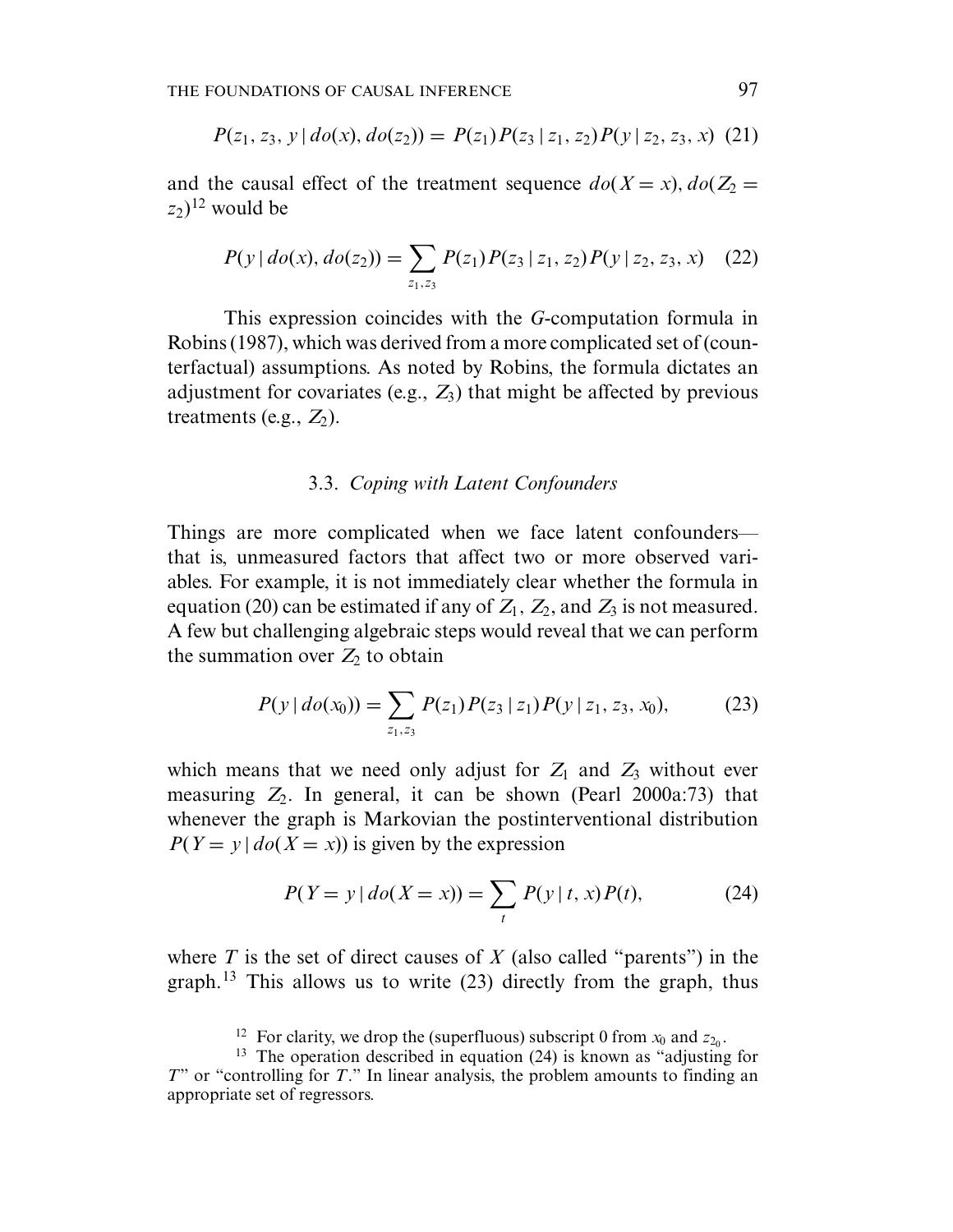

**FIGURE 4.** A Markovian model illustrating the back-door criterion. Error terms are not shown explicitly.

skipping the algebra that led to (23). It further implies that, no matter how complicated the model, the parents of *X* are the only variables that need to be measured to estimate the causal effects of *X*.

It is not immediately clear however whether other sets of variables beside *X*'s parents suffice for estimating the effect of *X*, whether some algebraic manipulation can further reduce equation (23), or that measurement of  $Z_3$  (unlike  $Z_1$  or  $Z_2$ ) is necessary in any estimation of  $P(y \mid do(x_0))$ . Such considerations become transparent from a graphical criterion to be discussed next.

## *3.3.1 Covariate Selection—the Back-Door Criterion*

Consider an observational study where we wish to find the effect of *X* on *Y*—for example, treatment on response—and assume that the factors deemed relevant to the problem are structured as in Figure 4; some are affecting the response, some are affecting the treatment, and some are affecting both treatment and response. Some of these factors may be unmeasurable, such as genetic trait or life style, while others are measurable, such as gender, age, and salary level. Our problem is to select a subset of these factors for measurement and adjustment—namely, that if we compare treated versus untreated subjects having the same values of the selected factors, we get the correct treatment effect in that subpopulation of subjects. Such a set of factors is called a "sufficient set" or "admissible set" for adjustment. The problem of defining an admissible set, let alone finding one, has baffled epidemiologists and social scientists for decades (see Greenland et al. [1999] and Pearl [1998] for a review).

The following criterion, named "back-door" in Pearl (1993a), settles this problem by providing a graphical method of selecting admissible sets of factors for adjustment.

**Definition 3** (admissible sets—the back-door criterion): A set *S* is admissible (or "sufficient") for adjustment if two conditions hold: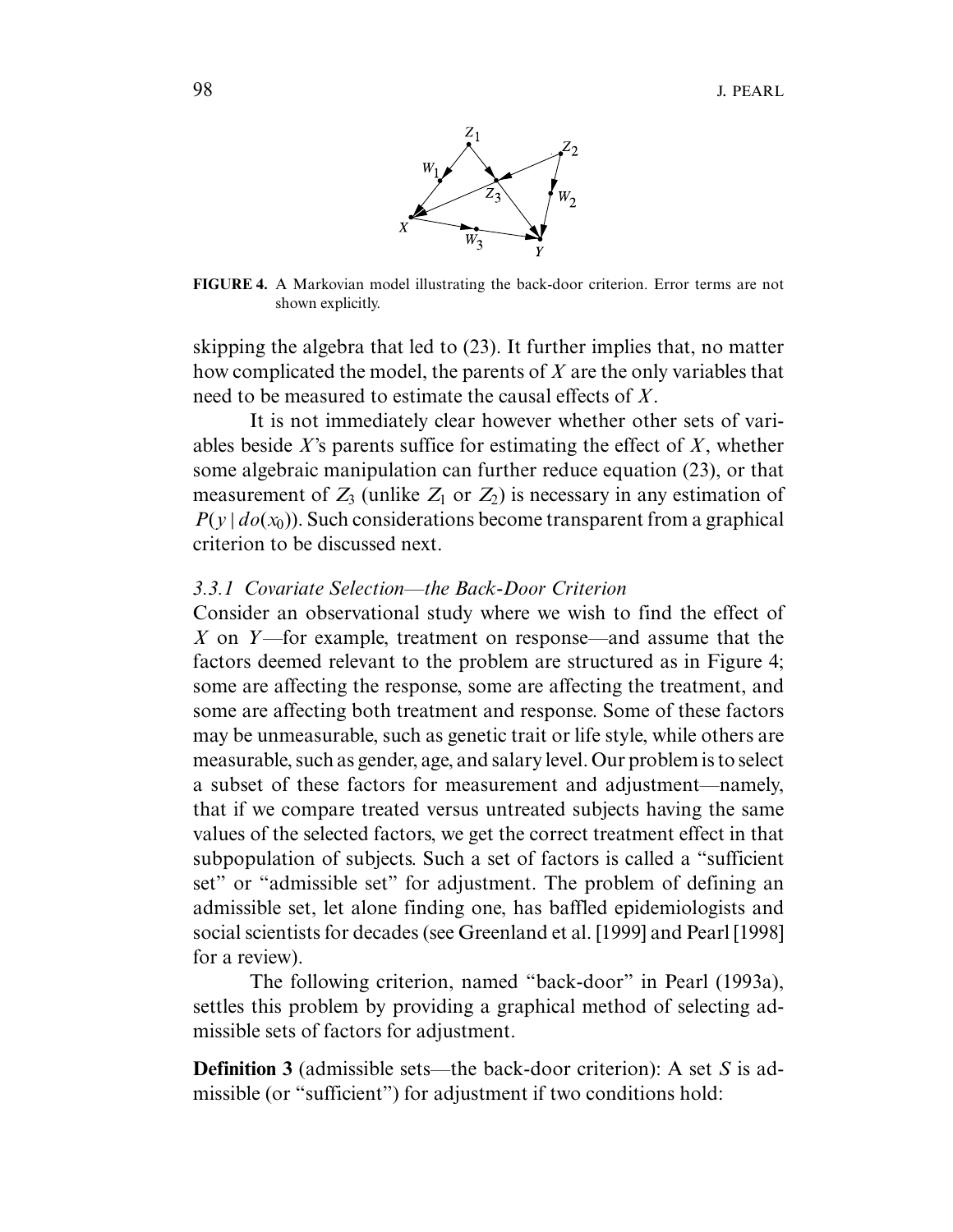- 1. No element of *S* is a descendant of *X*
- 2. The elements of *S* "block" all "back-door" paths from *X* to *Y* namely, all paths that end with an arrow pointing to *X*.

In this criterion, "blocking" is interpreted as in Definition 1. For example, the set  $S = \{Z_3\}$  blocks the path  $X \leftarrow W_1 \leftarrow Z_1 \rightarrow Z_3 \rightarrow Y$ , because the arrow-emitting node  $Z_3$  is in *S*. However, the set  $S = \{Z_3\}$ does not block the path  $X \leftarrow W_1 \leftarrow Z_1 \rightarrow Z_3 \leftarrow Z_2 \rightarrow W_2 \rightarrow Y$  because none of the arrow-emitting nodes,  $Z_1$  and  $Z_2$ , are in *S*, and the collision node  $Z_3$  is not outside *S*.

Based on this criterion we see, for example, that the sets  $\{Z_1, Z_2, Z_3\}, \{Z_1, Z_3\}, \{W_1, Z_3\}, \text{ and } \{W_2, Z_3\}$  are each sufficient for adjustment, because each blocks all back-door paths between *X* and *Y*. The set {*Z*3}, however, is not sufficient for adjustment because, as explained above, it does not block the path  $X \leftarrow W_1 \leftarrow Z_1 \rightarrow Z_3 \leftarrow$  $Z_2 \rightarrow W_2 \rightarrow Y$ .

The intuition behind the back-door criterion is as follows. The back-door paths in the diagram carry spurious associations from *X* to *Y*, while the paths directed along the arrows from *X* to *Y* carry causative associations. Blocking the former paths (by conditioning on *S*) ensures that the measured association between *X* and *Y* is purely causative namely, it correctly represents the target quantity: the causal effect of *X* on *Y*. The reason for excluding descendants of *X* (e.g., *W*<sub>3</sub> or any of its descendants) is given in Pearl (2009a:338–41).

Formally, the implication of finding an admissible set *S* is that stratifying on *S* is guaranteed to remove all confounding bias relative to the causal effect of *X* on *Y*. In other words, the risk difference in each stratum of *S* gives the correct causal effect in that stratum. In the binary case, for example, the risk difference in stratum *s* of *S* is given by

$$
P(Y = 1 | X = 1, S = s) - P(Y = 1 | X = 0, S = s)
$$

while the causal effect (of *X* on *Y*) at that stratum is given by

$$
P(Y = 1 | do(X = 1), S = s) - P(Y = 1 | do(X = 0), S = s).
$$

These two expressions are guaranteed to be equal whenever *S* is a sufficient set, such as  $\{Z_1, Z_3\}$  or  $\{Z_2, Z_3\}$  in Figure 4. Likewise, the average stratified risk difference, taken over all strata,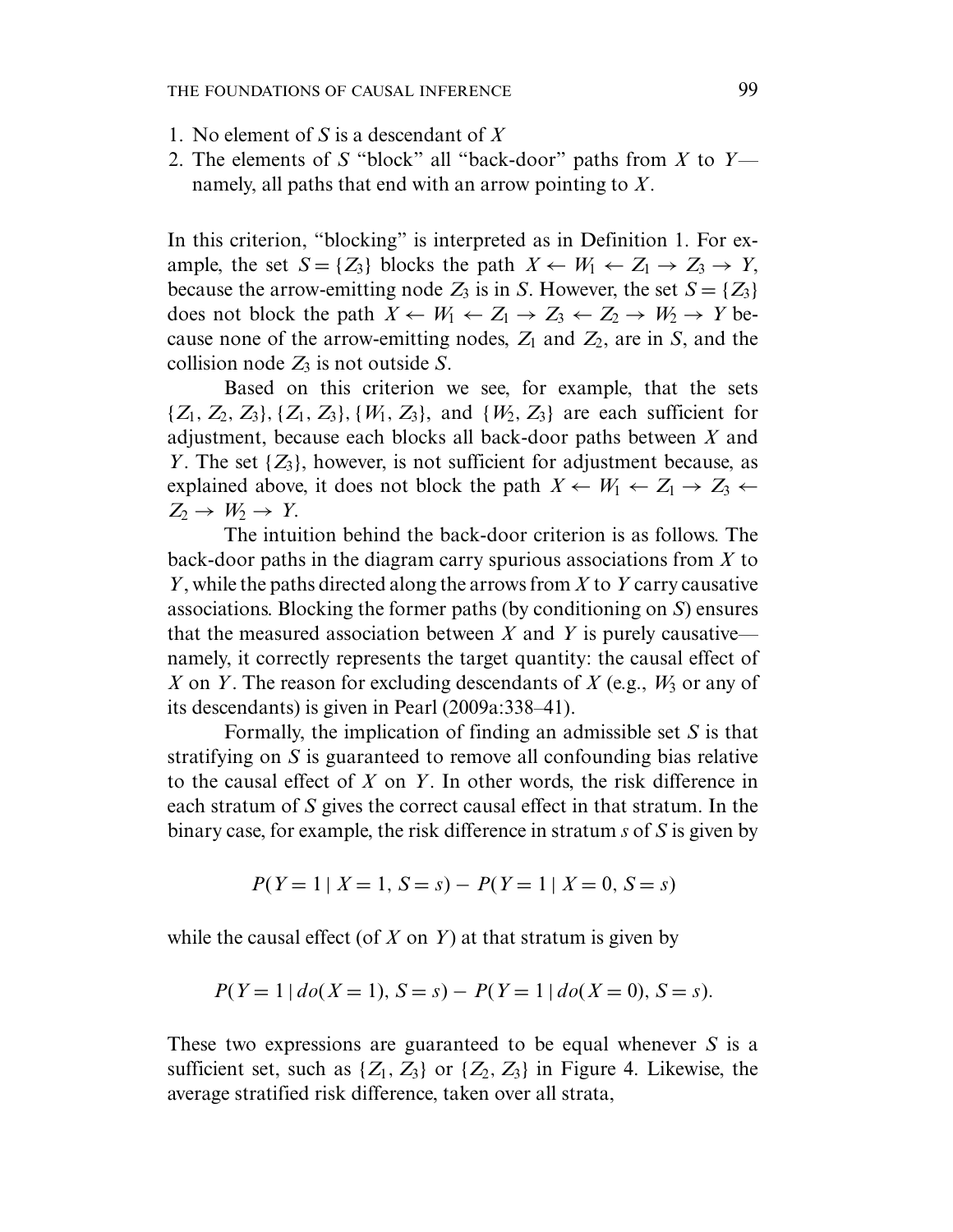$$
\sum_{s} [P(Y=1 \mid X=1, S=s) - P(Y=1 \mid X=0, S=s)] P(S=s),
$$

gives the correct causal effect of *X* on *Y* in the entire population

$$
P(Y = 1 | do(X = 1)) - P(Y = 1 | do(X = 0)).
$$

In general, for multivalued variables *X* and *Y*, finding a sufficient set *S* permits us to write

$$
P(Y = y \mid do(X = x), S = s) = P(Y = y \mid X = x, S = s)
$$

and

$$
P(Y = y | do(X = x)) = \sum_{s} P(Y = y | X = x, S = s) P(S = s) \quad (25)
$$

Since all factors on the right-hand side of the equation are estimable (e.g., by regression) from the preinterventional data, the causal effect can likewise be estimated from such data without bias.

An equivalent expression for the causal effect (25) can be obtained by multiplying and dividing by the conditional probability  $P(X = x | S = s)$ , giving

$$
P(Y = y | do(X = x)) = \sum_{s} \frac{P(Y = y, X = x, S = s)}{P(X = x | S = s)}
$$
(26)

from which the name "Inverse Probability Weighting" has evolved (Pearl 2000a:73, 95).

Interestingly, it can be shown that any irreducible sufficient set, *S*, taken as a unit, satisfies the associational criterion that epidemiologists have been using to define "confounders." In other words, *S* must be associated with *X* and, simultaneously, associated with *Y*, given *X*.

In linear analysis, finding a sufficient set *S* is tantamount to finding a set *S* of regressors such that the total effect *X* on *Y* is given by the partial regression coefficient of *Y* on *X*, given *S*. A similar criterion applies to the identification of path coefficients (Pearl 2009a: 150).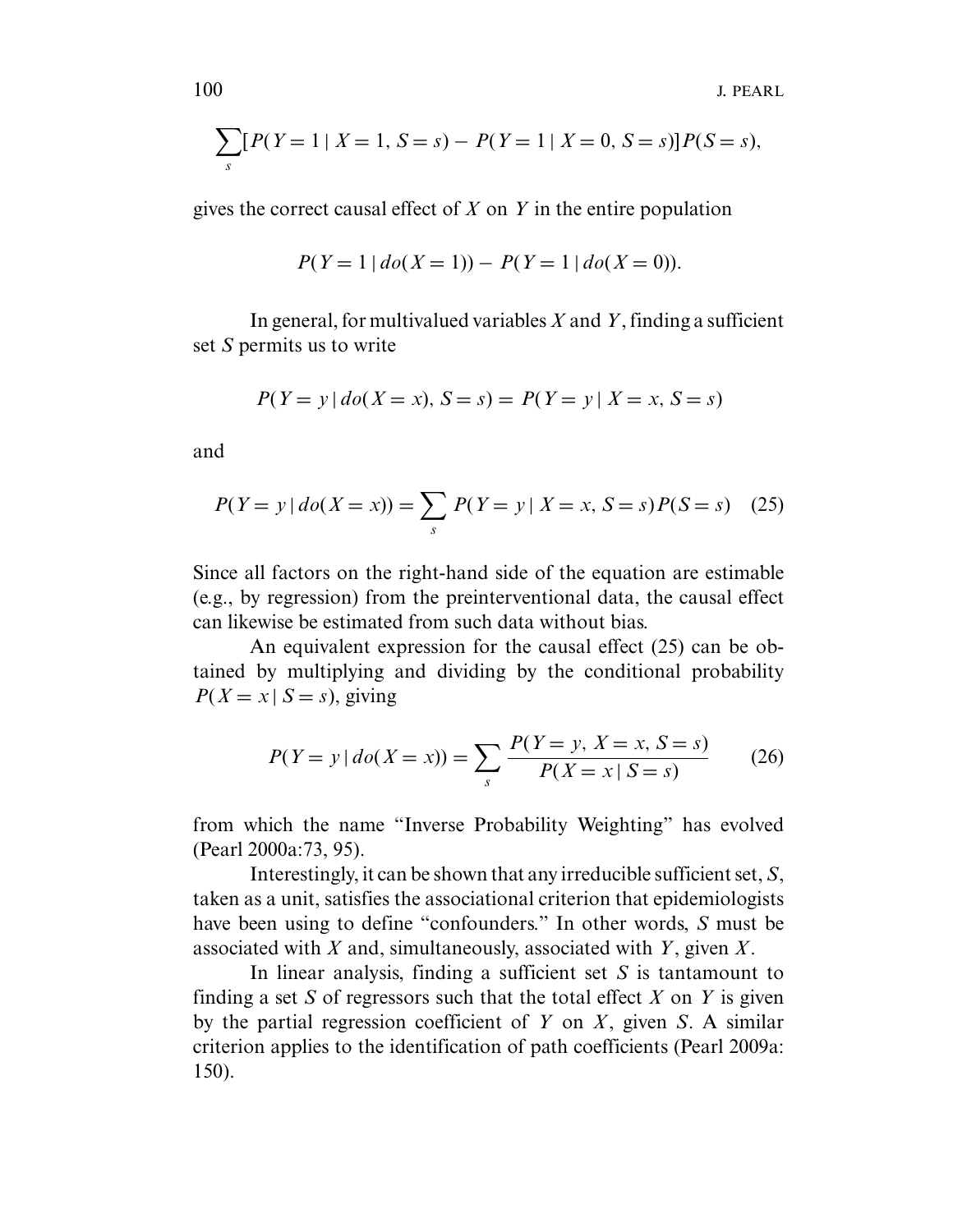The back-door criterion allows us to write equation (25) directly, by selecting a sufficient set *S* directly from the diagram, without manipulating the truncated factorization formula. The selection criterion can be applied systematically to diagrams of any size and shape, thus freeing analysts from judging whether "*X* is conditionally ignorable given *S*," a formidable mental task required in the potential-response framework (Rosenbaum and Rubin 1983). The criterion also enables the analyst to search for an optimal set of covariates—namely, a set *S* that minimizes measurement cost or sampling variability (Tian et al. 1998).

All in all, we can safely state that, armed with the back-door criterion, causality has removed "confounding" from its store of enigmatic and controversial concepts.

### *3.3.2 Confounding Equivalence—A Graphical Test*

Another problem that has been given graphical solution recently is that of determining whether adjustment for two sets of covariates would result in the same confounding bias (Pearl and Paz 2010). The reasons for posing this question are several. First, an investigator may wish to assess, prior to taking any measurement, whether two candidate sets of covariates, differing substantially in dimensionality, measurement error, cost, or sample variability, are equally valuable in their bias-reduction potential. Second, assuming that the structure of the underlying DAG is only partially known, we may wish to test, using adjustment, which of two hypothesized structures is compatible with the data. Structures that predict equal response to adjustment for two sets of variables must be rejected if, after adjustment, such equality is not found in the data.

**Definition 4** (*c*-equivalence): Define two sets of covariates, *T* and *Z*, as *c-equivalent* (*c* connotes "confounding") if the following equality holds:

$$
\sum_{t} P(y | x, t) P(t) = \sum_{z} P(y | x, z) P(z) \qquad \forall x, y \qquad (27)
$$

**Definition 5** (Markov boundary): For any set of variables *S* in a *DAG G*, and any variable  $X \notin S$ , the Markov boundary  $S_m$  of *S* (relative to *X*) is the minimal subset of *S* that *d*-separates *X* from all other members of *S*.

In Figure 4, for example, the Markov boundary of  $S = \{W_1, Z_1, Z_2, Z_3\}$ is  $S_m = \{W_1, Z_3\}$ , while the Markov boundary of  $X = \{W_3, Z_3, Y\}$  is  $S_m = S$ .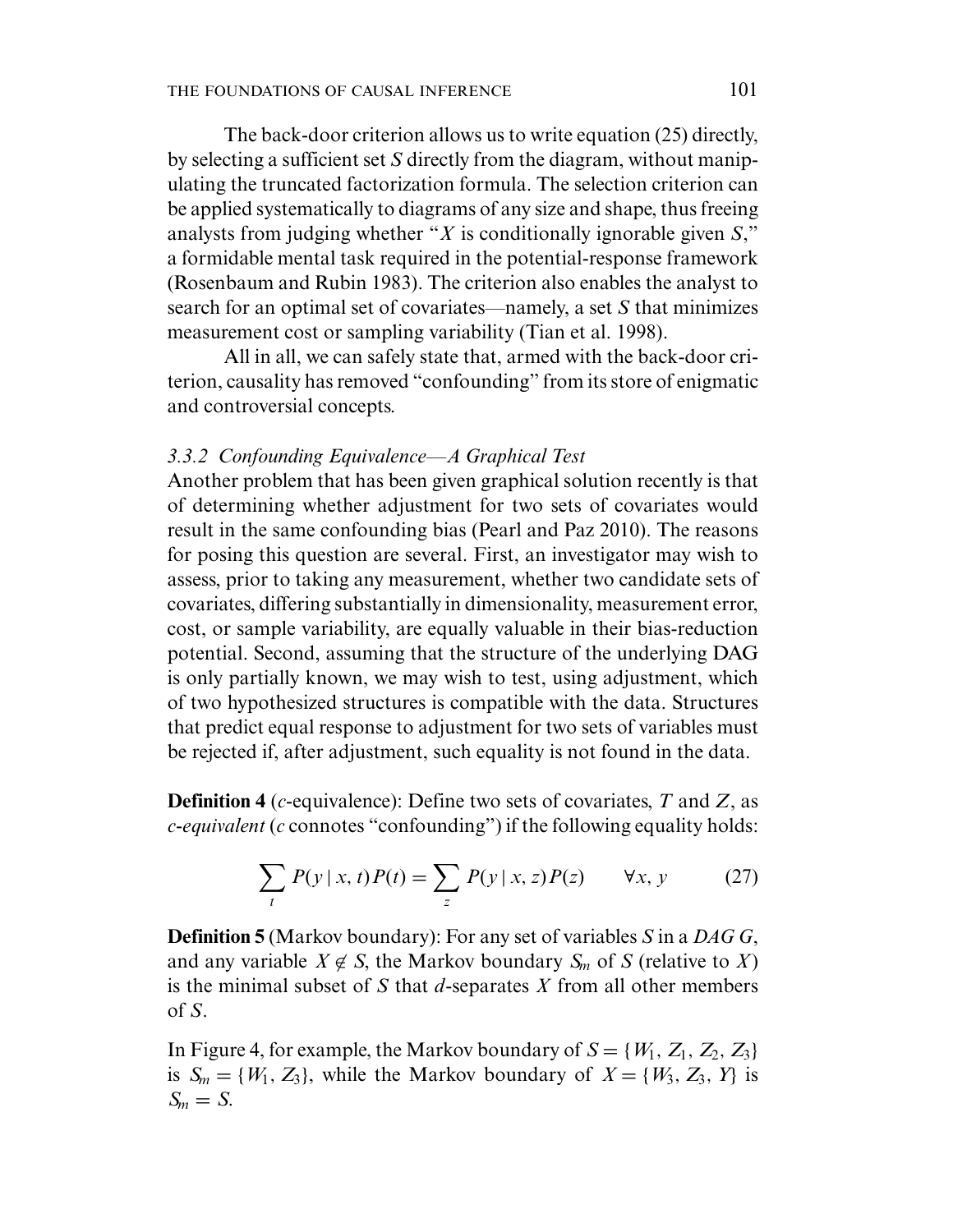**Theorem 2 Pearl and Paz (2010).** Let *Z* and *T* be two sets of variables in *G*, containing no descendant of *X*. A necessary and sufficient condition for *Z* and *T* to be *c*-equivalent is that at least one of the following conditions holds:

- 1.  $Z_m = T_m$ , (i.e., the Markov boundary of *Z* coincides with that of *T*).
- 2. *Z* and *T* are admissible (i.e., satisfy the back-door condition).

For example, the sets  $T = \{W_1, Z_3\}$  and  $Z = \{Z_3, W_2\}$  in Figure 4 are *c*-equivalent, because each blocks all back-door paths from *X* to *Y*. Similarly, the nonadmissible sets  $T = \{Z_2\}$  and  $Z = \{W_2, Z_2\}$  are *c*equivalent, since their Markov boundaries are the same  $(T_m = Z_m =$  $\{Z_2\}$ ). In contrast, the sets  $\{W_1\}$  and  $\{Z_1\}$ , although they block the same set of paths in the graph, are not *c*-equivalent; they fail both conditions of Theorem 2.

Tests for *c*-equivalence (27) are fairly easy to perform, and they can also be assisted by propensity score methods. The information that such tests provide can be as powerful as conditional independence tests. The statistical ramification of such tests is explicated in Pearl and Paz (2010).

### *3.3.3 General Control of Confounding*

Adjusting for covariates is only one of many methods that permits us to estimate causal effects in nonexperimental studies. Pearl (1995) has presented examples in which there exist no set of variables that is sufficient for adjustment and where the causal effect can nevertheless be estimated consistently. The estimation, in such cases, employs multistage adjustments. For example, if  $W_3$  is the only observed covariate in the model of Figure 4, then there exists no sufficient set for adjustment (because no set of observed covariates can block the paths from *X* to *Y* through *Z*<sub>3</sub>), yet  $P(y | do(x))$  can be estimated in two steps: first, we estimate  $P(w_3 | do(x)) = P(w_3 | x)$  (by virtue of the fact that there exists no unblocked back-door path from *X* to  $W_3$ ): second, we estimate  $P(y \mid do(w_3))$  (since *X* constitutes a sufficient set for the effect of *W*<sub>3</sub> on *Y*), and, finally, we combine the two effects together and obtain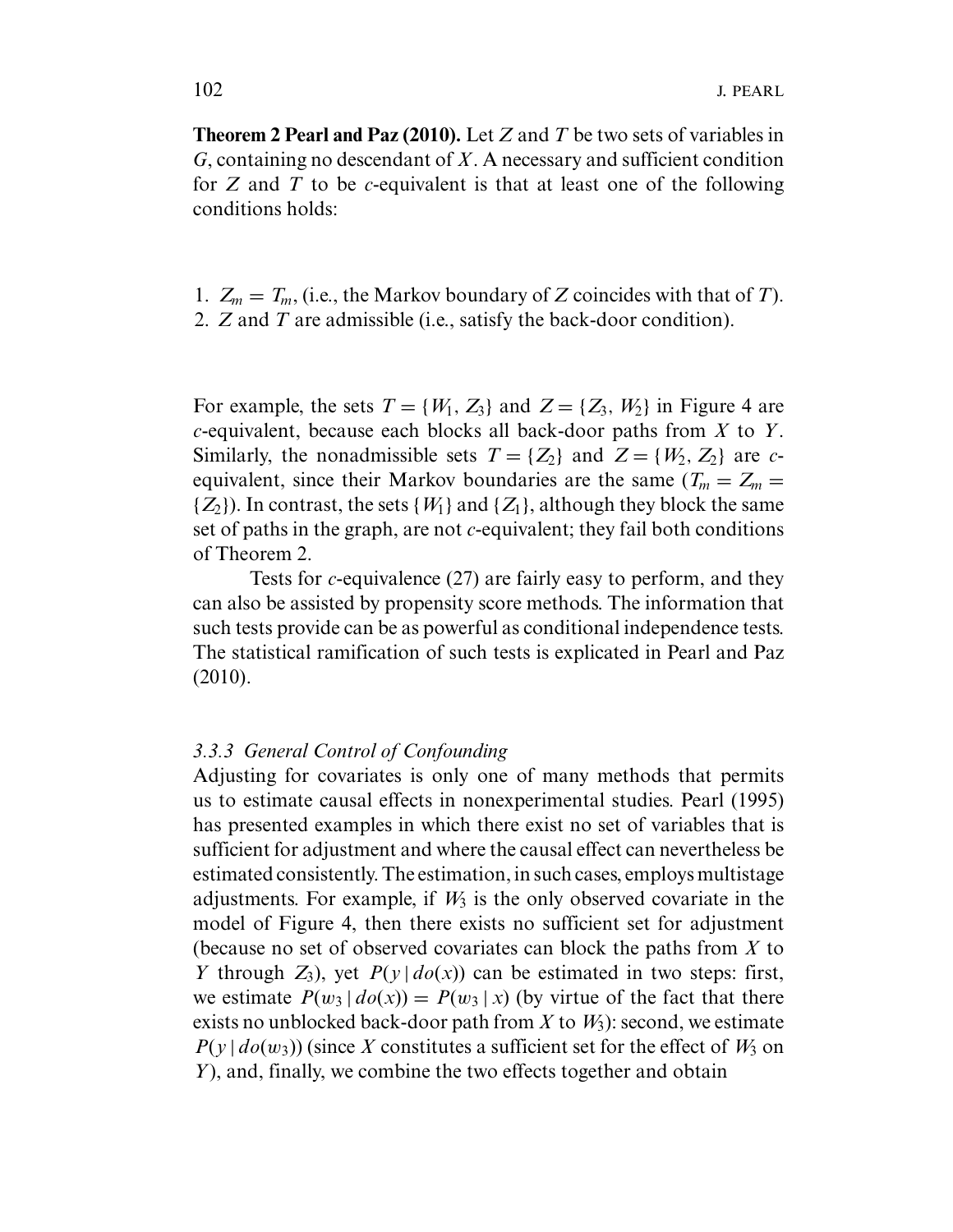$$
P(y | do(x)) = \sum_{w_3} P(w_3 | do(x)) P(y | do(w_3))
$$
 (28)

In this example, the variable  $W_3$  acts as a "mediating instrumental" variable" (Pearl 1993b; Chalak and White 2006; Morgan and Winship 2007).

The analysis used in the derivation and validation of such results invokes mathematical rules of transforming causal quantities, represented by expressions such as  $P(Y = y | do(x))$ , into *do*-free expressions derivable from  $P(z, x, y)$ , since only *do*-free expressions are estimable from nonexperimental data. When such a transformation is feasible, we can be sure that the causal quantity is identifiable.

Applications of this calculus to problems involving multiple interventions (e.g., time-varying treatments), conditional policies, and surrogate experiments were developed in Pearl and Robins (1995), Kuroki and Miyakawa (1999), and Pearl (2000a, ch. 3–4).

A more recent analysis (Tian and Pearl 2002) shows that the key to identifiability lies not in blocking paths between *X* and *Y* but rather in blocking paths between *X* and its immediate successors on the pathways to *Y*. All existing criteria for identification are special cases of the one defined in the following theorem.

**Theorem 3 (Tian and Pearl 2002):** A sufficient condition for identifying the causal effect  $P(y | do(x))$  is that every path between X and any of its children traces at least one arrow emanating from a measured variable.<sup>14</sup>

For example, if  $W_3$  is the only observed covariate in the model of Figure 4,  $P(y | do(x))$  can be estimated since every path from X to *W*<sub>3</sub> (the only child of *X*) traces either the arrow  $X \rightarrow W_3$ , or the arrow  $W_3 \rightarrow Y$ , both emanate from measured variables (*X* and *W*<sub>3</sub>).

Shpitser and Pearl (2006) have further extended this theorem by (1) presenting a *necessary* and sufficient condition for identification, and (2) extending the condition from causal effects to any counterfactual expression. The corresponding unbiased estimands for these causal quantities are readable directly from the diagram.

Graph-based methods for effect identification under measurement errors are discussed in (Pearl 2010e; Hernán and Cole 2009; Cai and Kuroki 2008).

<sup>&</sup>lt;sup>14</sup> Before applying this criterion, one may delete from the causal graph all nodes that are not ancestors of *Y*.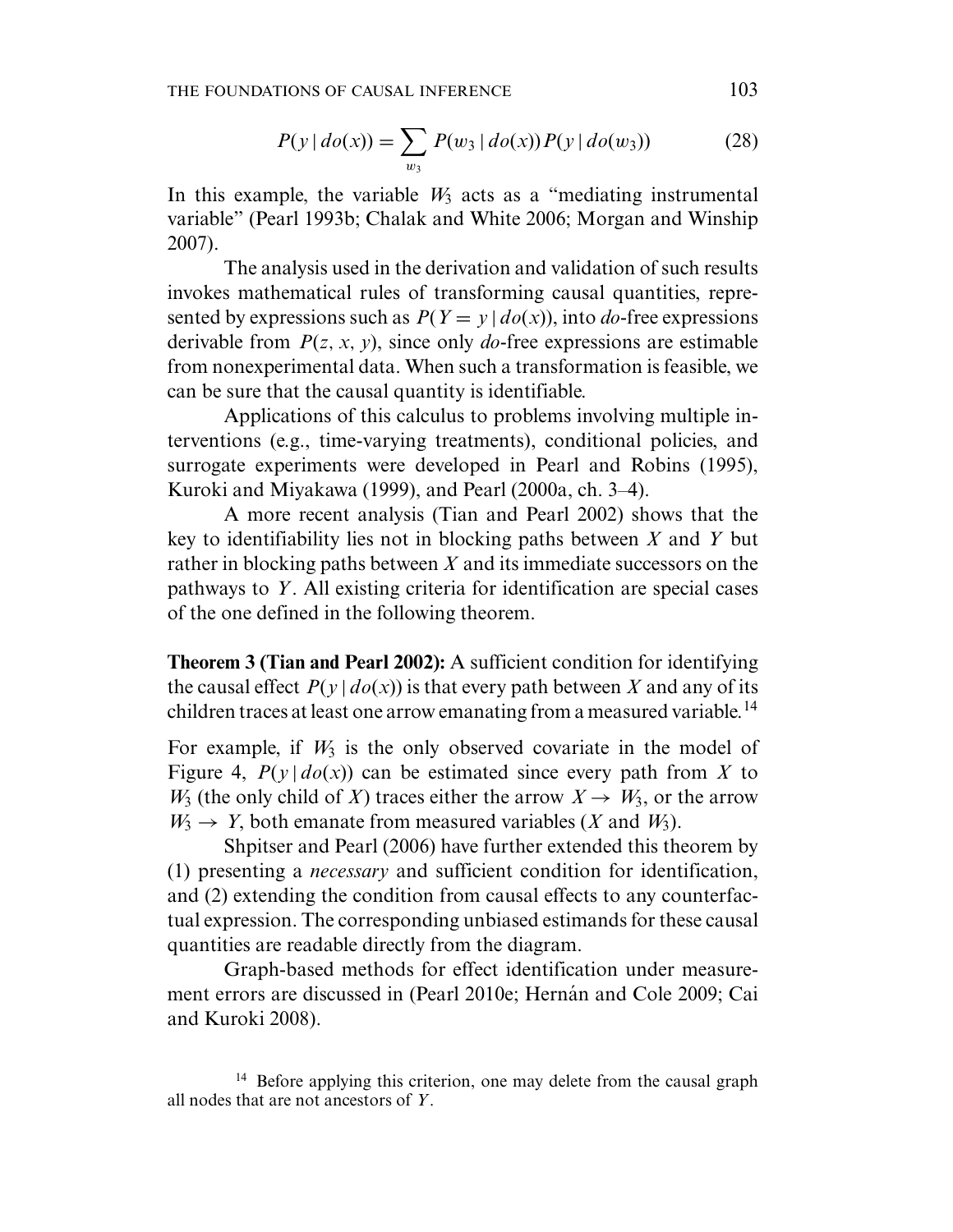#### 3.4. *Counterfactual Analysis in Structural Models*

Not all questions of causal character can be encoded in  $P(y | do(x))$  type expressions, thus implying that not all causal questions can be answered from experimental studies. For example, questions of attribution or susceptibility (e.g., what fraction of test failure cases are *due to* a specific educational program?) cannot be answered from experimental studies, and naturally this kind of question cannot be expressed in  $P(y | do(x))$ notation.<sup>15</sup> To answer such questions, a probabilistic analysis of counterfactuals is required, one dedicated to the relation "*Y* would be *y* had *X* been *x* in situation  $U = u$ ," denoted  $Y_x(u) = y$ . Remarkably, unknown to most economists and philosophers, structural equation models provide the formal interpretation and symbolic machinery for analyzing such counterfactual relationships.<sup>16</sup>

The key idea is to interpret the phrase "had *X* been *x*" as an instruction to make a minimal modification in the current model, which may have assigned *X* a different value, say  $X = x'$ , so as to ensure the specified condition  $X = x$ . Such a minimal modification amounts to replacing the equation for *X* by a constant *x*, as we have done in equation (6). This replacement permits the constant *x* to differ from the actual value of *X* (namely  $f_X(z, u_X)$ ) without rendering the system of equations inconsistent, thus yielding a formal interpretation of counterfactuals in multistage models, where the dependent variable in one equation may be an independent variable in another.

**Definition 6:** (unit-level counterfactuals—the "surgical" definition [Pearl 2000a:98]). Let *M* be a structural model and  $M_x$  a modified

<sup>15</sup> The reason for this fundamental limitation is that no death case can be tested twice, with and without treatment. For example, if we measure equal proportions of deaths in the treatment and control groups, we cannot tell how many death cases are actually attributable to the treatment itself; it is quite possible that many of those who died under treatment would be alive if untreated and, simultaneously, many of those who survived with treatment would have died if not treated.

<sup>16</sup> Connections between structural equations and a restricted class of counterfactuals were first recognized by Simon and Rescher (1966). These were later generalized by Balke and Pearl (1995), using surgeries (equation 29), thus permitting endogenous variables to serve as counterfactual antecedents. The "surgery definition" was used in Pearl (2000a, p. 417) and criticized by Cartwright (2007) and Heckman (2005); see Pearl (2009a:362–63, 374–79) for rebuttals.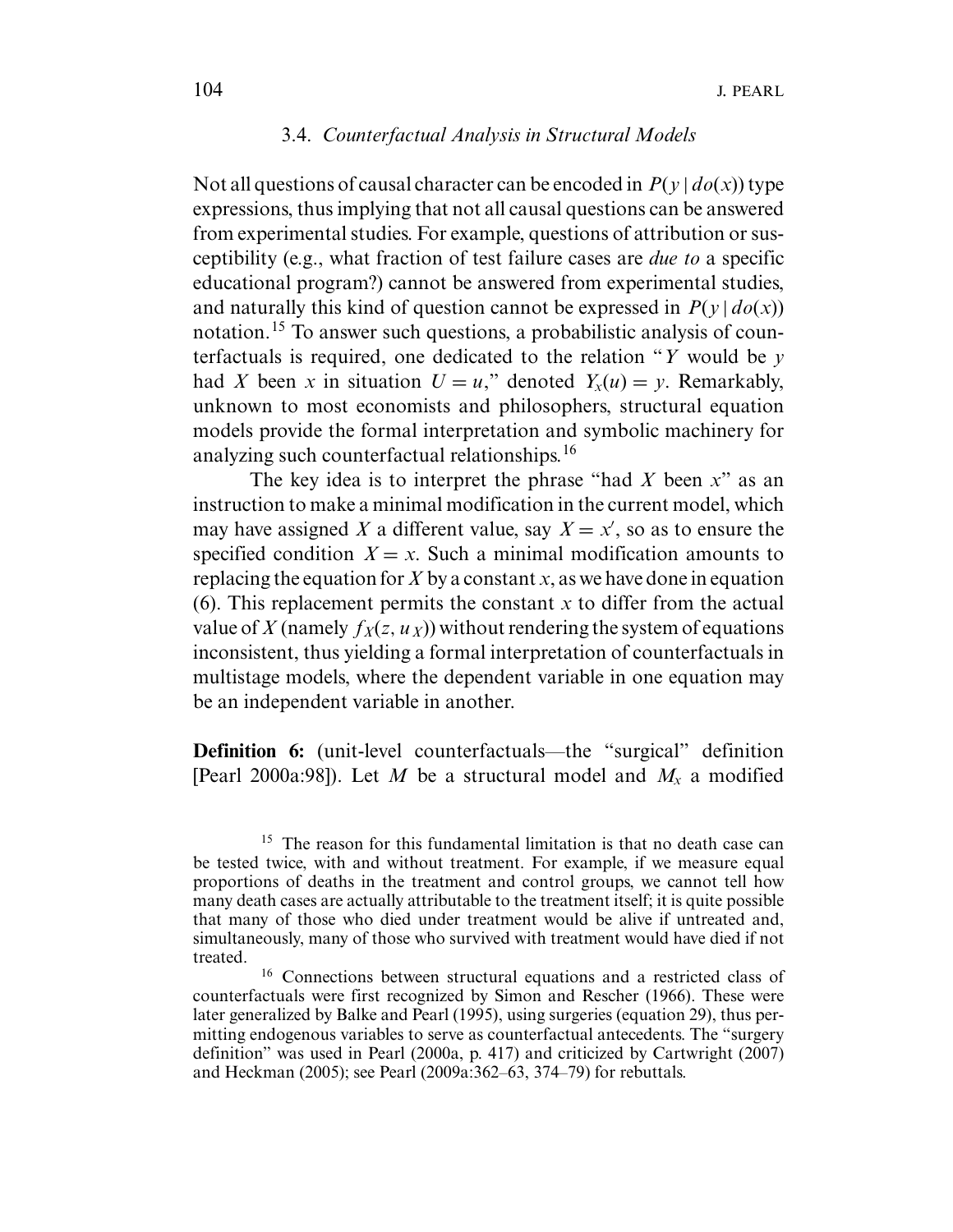version of *M*, with the equation(s) of *X* replaced by  $X = x$ . Denote the solution for *Y* in the equations of  $M_x$  by the symbol  $Y_{M_x}(u)$ . The counterfactual  $Y_x(u)$  (Read: "The value of *Y* in unit *u*, had *X* been *x*") is given by

$$
Y_x(u) \stackrel{\Delta}{=} Y_{M_x}(u). \tag{29}
$$

In words: The counterfactual  $Y_x(u)$  in model M is defined as the solution for *Y* in the "surgically modified" submodel  $M_x$ .

We see that the unit-level counterfactual  $Y_x(u)$ , which in the Neyman-Rubin approach is treated as a primitive, undefined quantity, is actually a derived quantity in the structural framework. We use the same subscripted notation for both, because they represent the same physical entity: the response *Y* of experimental unit *u* under the hypothetical condition  $X = x$ . The fact that we equate the experimental unit *u* with a vector of background conditions,  $U = u$ , in *M*, reflects the understanding that the name of a unit or its identity do not matter; it is only the vector  $U = u$  of attributes characterizing a unit that determines its behavior or response. As we go from one unit to another, the laws of nature, as they are reflected in the functions  $f_X$ ,  $f_Y$ , etc., remain invariant; only the attributes  $U = u$  vary from individual to individual.

To illustrate, consider the solution of *Y* in the modified model  $M_{x_0}$  of equation (6), which Definition 6 endows with the symbol  $Y_{x_0}(u_X, u_Y, u_Z)$ . This entity has a clear counterfactual interpretation, for it stands for the way an individual with characteristics  $(u_X, u_Y, u_Z)$ would respond, had the treatment been  $x_0$ , rather than the treatment  $x = f_X(z, u_X)$  actually received by that individual. In our example, since *Y* does not depend on  $u_X$  and  $u_Z$ , we can write

$$
Y_{x_0}(u) = Y_{x_0}(u_Y, u_X, u_Z) = f_Y(x_0, u_Y). \tag{30}
$$

In a similar fashion, we can derive

$$
Y_{z_0}(u) = f_Y(f_X(z_0, u_X), u_Y),
$$
  

$$
X_{z_0, y_0}(u) = f_X(z_0, u_X),
$$

and so on. These examples reveal the counterfactual reading of each individual structural equation in the model of equation (5). The equation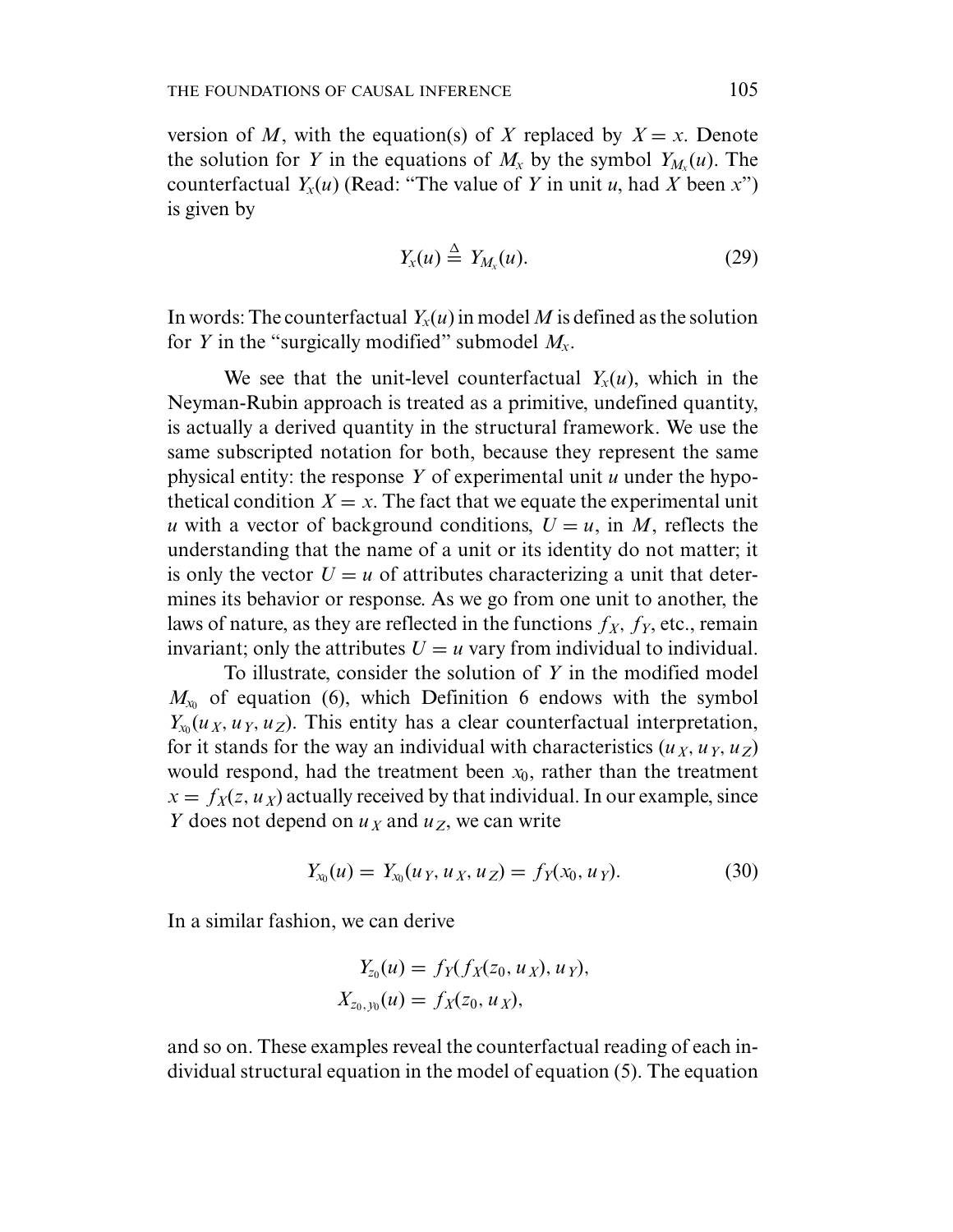$x = f_X(z, u_X)$ , for example, advertises the empirical claim that, regardless of the values taken by other variables in the system, had *Z* been  $z_0$ , *X* would take on no other value but  $x = f_X(z_0, u_X)$ .

Clearly, the distribution  $P(u_Y, u_X, u_Z)$  induces a well-defined probability on the counterfactual event  $Y_{x_0} = y$ , as well as on joint counterfactual events, such as " $Y_{x_0} = y$  AND  $Y_{x_1} = y'$ ," which are, in principle, unobservable if  $x_0 \neq x_1$ . Thus, to answer attributional questions such as whether *Y* would be  $y_1$  if *X* were  $x_1$ , given that in fact *Y* is  $y_0$  and *X* is  $x_0$ , we need to compute the conditional probability  $P(Y_{x_1} = y_1 | Y = y_0, X = x_0)$ , which is well defined once we know the forms of the structural equations and the distribution of the exogenous variables in the model. For example, assuming linear equations (as in Figure 1),

$$
x = u_X \qquad y = \beta x + u_X,
$$

the conditioning events  $Y = y_0$  and  $X = x_0$  yield  $U_X = x_0$  and  $U_Y = x_0$  $y_0 - \beta x_0$ , and we can conclude that, with probability one,  $Y_{x_1}$  must take on the value  $Y_{x_1} = \beta x_1 + U_Y = \beta(x_1 - x_0) + y_0$ . In other words, if *X* were  $x_1$  instead of  $x_0$ , *Y* would increase by  $\beta$  times the difference  $(x_1 - x_0)$ . In nonlinear systems, the result would also depend on the distribution of {*UX*,*UY*} and, for that reason, attributional queries are generally not identifiable in nonparametric models (see Pearl 2000a, ch. 9).

In general, if *x* and *x'* are incompatible, then  $Y_x$  and  $Y_{x'}$  cannot be measured simultaneously, and it may seem meaningless to attribute probability to the joint statement "*Y* would be *y* if  $X = x$  *and Y* would be *y'* if  $X = x'$ ."<sup>17</sup> Such concerns have been a source of objections to treating counterfactuals as jointly distributed random variables (Dawid 2000). The definition of  $Y_x$  and  $Y_{x'}$  in terms of two distinct submodels neutralizes these objections (Pearl 2000b), since the contradictory joint statement is mapped into an ordinary event, one where the background variables satisfy both statements simultaneously, each in its own distinct submodel; such events have well-defined probabilities.

The surgical definition of counterfactuals given by (29) provides the conceptual and formal basis for the Neyman-Rubin

<sup>&</sup>lt;sup>17</sup> For example, "The probability is 80% that Joe belongs to the class of patients who will be cured if they take the drug and die otherwise."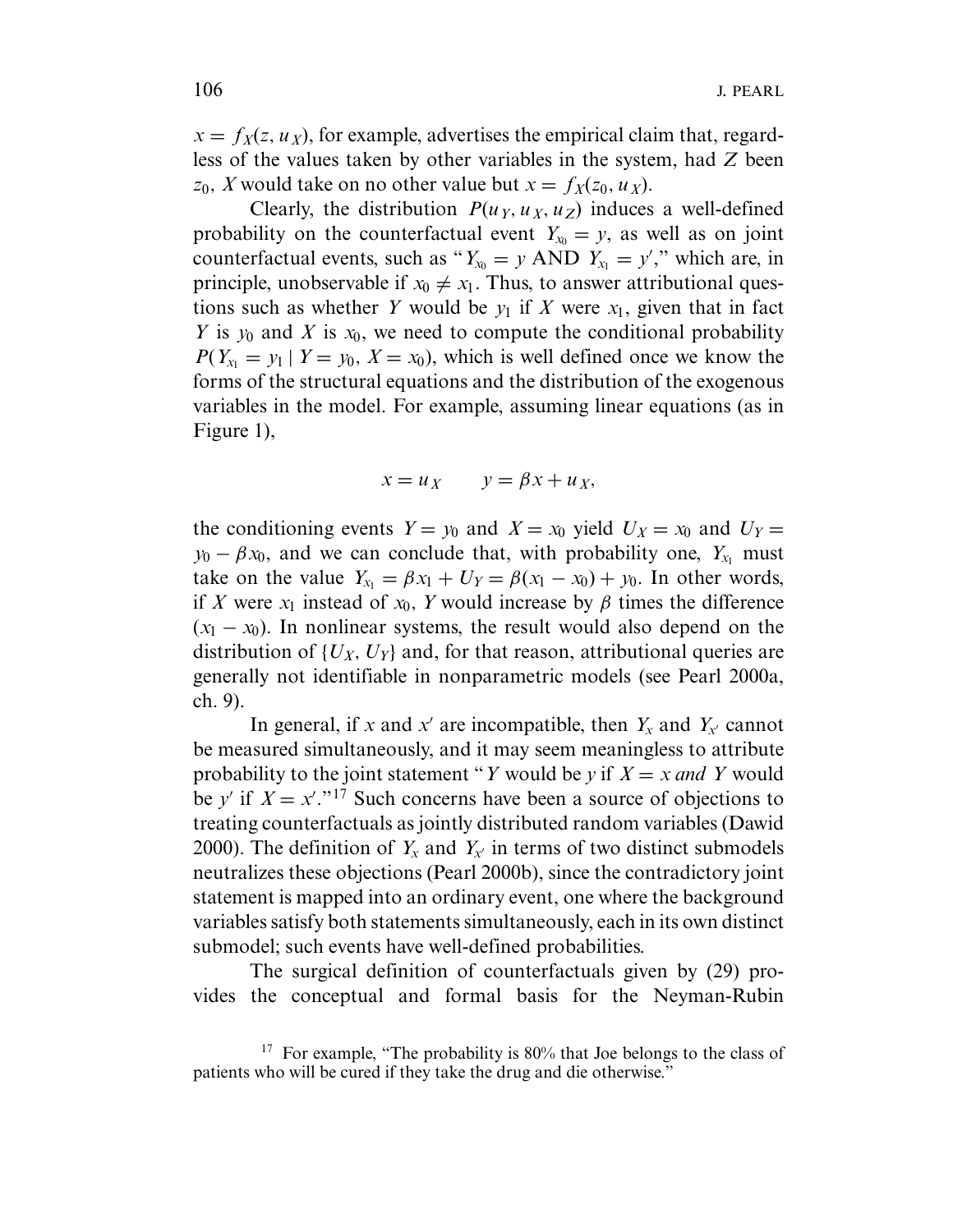potential-outcome framework, an approach to causation that takes a controlled randomized trial (CRT) as its ruling paradigm, assuming that nothing is known to the experimenter about the science behind the data. This "black-box" approach, which has thus far been denied the benefits of graphical or structural analyses, was developed by statisticians who found it difficult to cross the two mental barriers discussed in Section 2.2. Section 5 establishes the precise relationship between the structural and potential-outcome paradigms, and outlines how the latter can benefit from the richer representational power of the former.

#### 3.5. *Remarks on Heterogeneity*

The distinction between general, or population-level causes (e.g., "Drinking hemlock causes death") and singular or unit-level causes (e.g., "Socrates' drinking hemlock caused his death"), which many philosophers have regarded as irreconcilable (Eells 1991), introduces no tension at all in the structural theory. The two types of sentences differ merely in the level of situation-specific information that is brought to bear on a problem—that is, in the specificity of the evidence *e* that enters the quantity  $P(Y_x = y | e)$ . When *e* includes *all* factors *u*, we have a deterministic, unit-level causation on our hand; when *e* contains only a few known attributes (e.g., age, income, occupation) while others are assigned probabilities, a population-level analysis ensues.

The inherently nonlinear nature of nonparametric structural equations permits us to go beyond constant-coefficient models and encode the way causal effects may vary across individuals having differing characteristics, a pervasive condition known as "effect heterogeneity" (Xie 2007; Elwert and Winship 2010). This does not mean of course that we are able to quantify the degree of heterogeneity due to totally unknown (hence unobserved) individual variations. No analysis can recover individual-level effects from a one-time population-level study, be it observational or experimental. In a population where some individuals respond positively and some negatively, it is quite possible to find an average causal effect of zero (Pearl 2009a:36) without knowing which subpopulation a given individual belongs to, or whether such subpopulations exist.

What structural modeling enables us to do is, first, account for individual variations whenever they are due to observed characteristics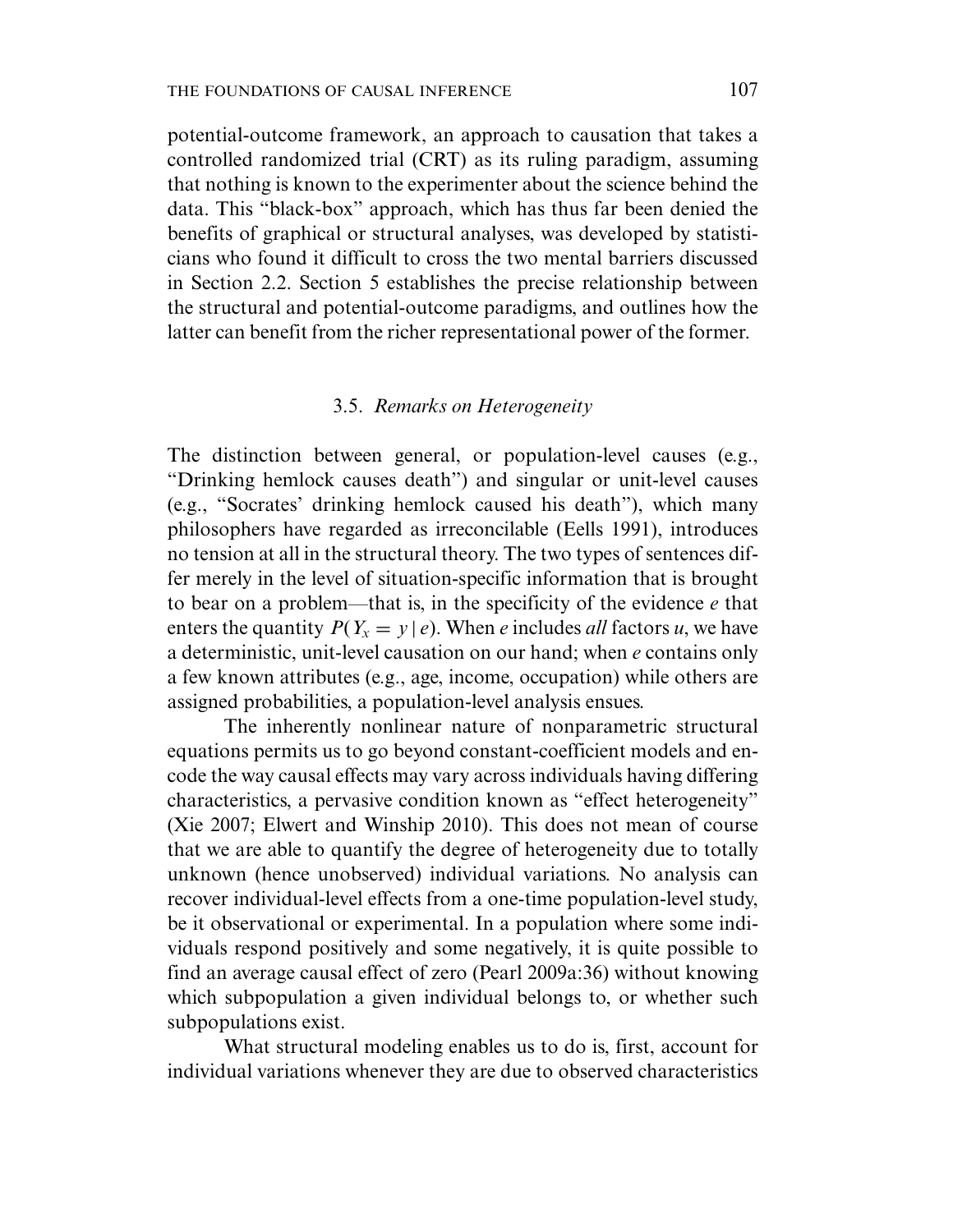(say income, occupation, age, etc.); second, estimate average causal effects despite variation in unobserved characteristics, whenever they are known not to influence certain variables in the analysis (as in Section 3.4); and, finally, assess, by simulation, the extent to which regression type estimators would yield biased results when the parametric form used misspecifies the nonlinearities involved (VanderWeele and Robins 2007; Elwert and Winship 2010).

## 4. METHODOLOGICAL PRINCIPLES OF CAUSAL INFERENCE

The structural theory described in the previous sections dictates a principled methodology that eliminates much of the confusion concerning the interpretations of study results as well as the ethical dilemmas that this confusion tends to spawn. The methodology dictates that every investigation involving causal relationships (and this entails the vast majority of empirical studies in the health, social, and behavioral sciences) should be structured along the following five-step process:

- 1. **Define:** Express the target quantity  $Q$  as a function  $Q(M)$  that can be computed from any model *M*.
- 2. **Assume:** Formulate causal assumptions using ordinary scientific language and represent their structural part in graphical form.
- 3. **Identify:** Determine if the target quantity is identifiable (i.e., expressible in terms of estimable parameters).
- 4. **Test:** Identify the testable implications of *M* (if any) and test those that are necessary for the identifiability of *Q*.
- 5. **Estimate:** Estimate the target quantity if it is identifiable, or approximate it, if it is not.

## 4.1. *Defining the Target Quantity*

The definitional phase is the most neglected step in current practice of quantitative analysis. The structural modeling approach insists on defining the target quantity, be it "causal effect," "mediated effect," "effect on the treated," or "probability of causation," before specifying any aspect of the model, without making functional or distributional assumptions and prior to choosing a method of estimation.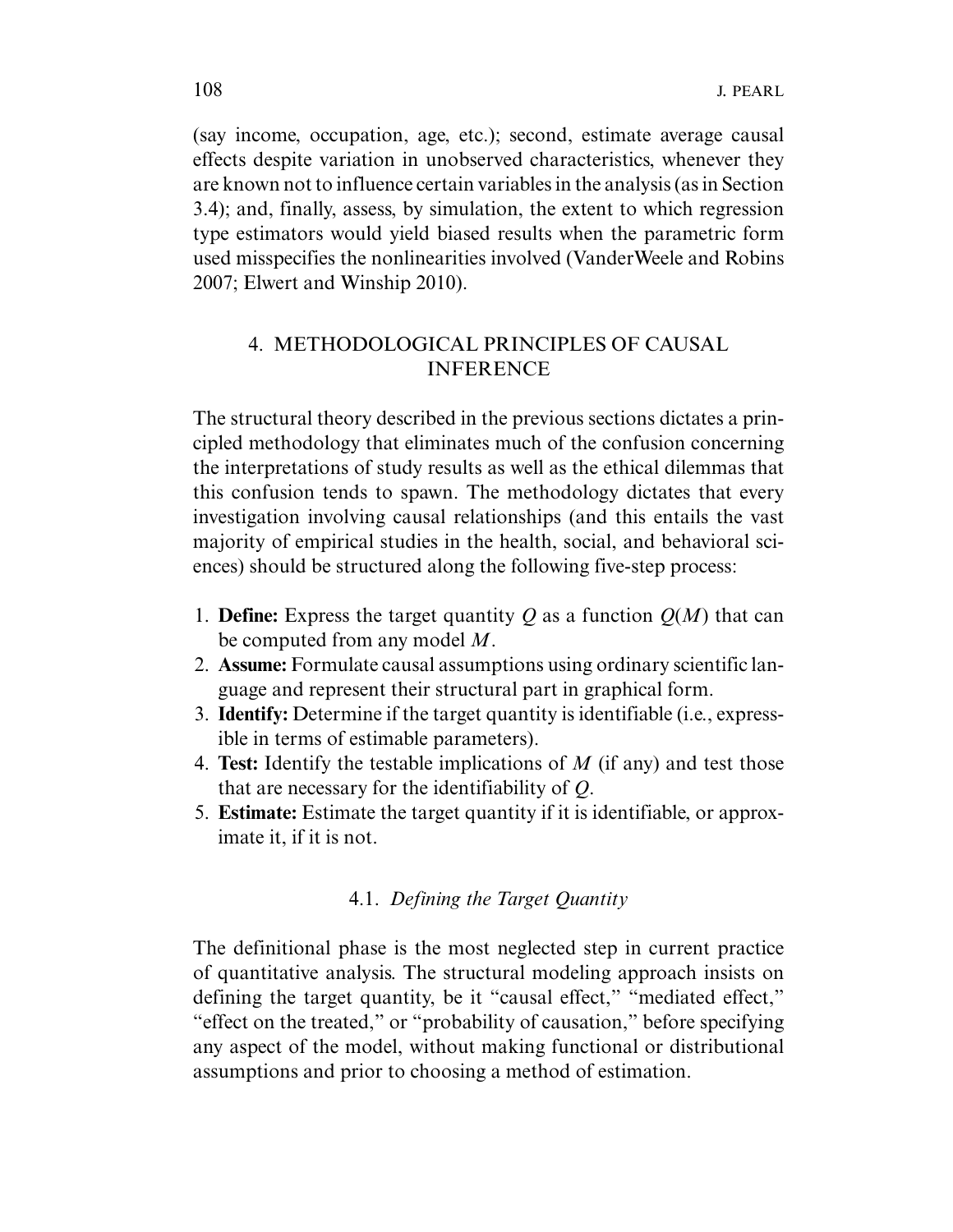The investigator should view this definition as an *algorithm* that receives a model *M* as an input and delivers the desired quantity  $Q(M)$ as the output. Surely, such algorithm should not be tailored to any aspect of the input *M* nor to the interpretation of the variables in *V*; it should be general, and ready to accommodate any conceivable model *M* whatsoever. Moreover, the investigator should imagine that the input *M* is a completely specified model, with all the functions  $f_X, f_Y, \ldots$  and all the *U* variables (or their associated probabilities) given precisely. This is the hardest step for statistically trained investigators to make; knowing in advance that such details will never be estimable from the data, the definition of *Q*(*M*) appears like a futile exercise in fantasyland—but it is not.

For example, the formal definition of the interventional distribution  $P(y | do(x))$ , as given in equation (7), is universally applicable to all models, parametric as well as nonparametric, through the formation of a submodel *Mx*. This definition remains the same regardless of whether *X* stands for treatment, gender, or the gravitational constant; manipulation restrictions do not enter the definitional phase of the study (Pearl 2009a:361, 375). By defining causal effect procedurally, thus divorcing it from its traditional parametric representation, the structural theory avoids the many pitfalls and confusions that have plagued the interpretation of structural and regressional parameters for the past half century.<sup>18</sup>

## 4.2. *Explicating Causal Assumptions*

This is the second most neglected step in causal analysis. In the past, the difficulty has been the lack of a language suitable for articulating causal assumptions which, aside from impeding investigators from explicating

<sup>18</sup> Note that  $\beta$  in equation (1), the incremental causal effect of *X* on *Y* is defined procedurally by

$$
\beta \stackrel{\Delta}{=} E(Y \mid do(x_0 + 1)) - E(Y \mid do(x_0)) = \frac{\partial}{\partial x} E(Y \mid do(x)) = \frac{\partial}{\partial x} E(Y_x).
$$

Naturally, all attempts to give  $\beta$  statistical interpretation have ended in frustrations (Holland 1988; Whittaker 1990; Wermuth 1992; Wermuth and Cox 1993), some persisting well into the twenty-first century (Sobel 2008).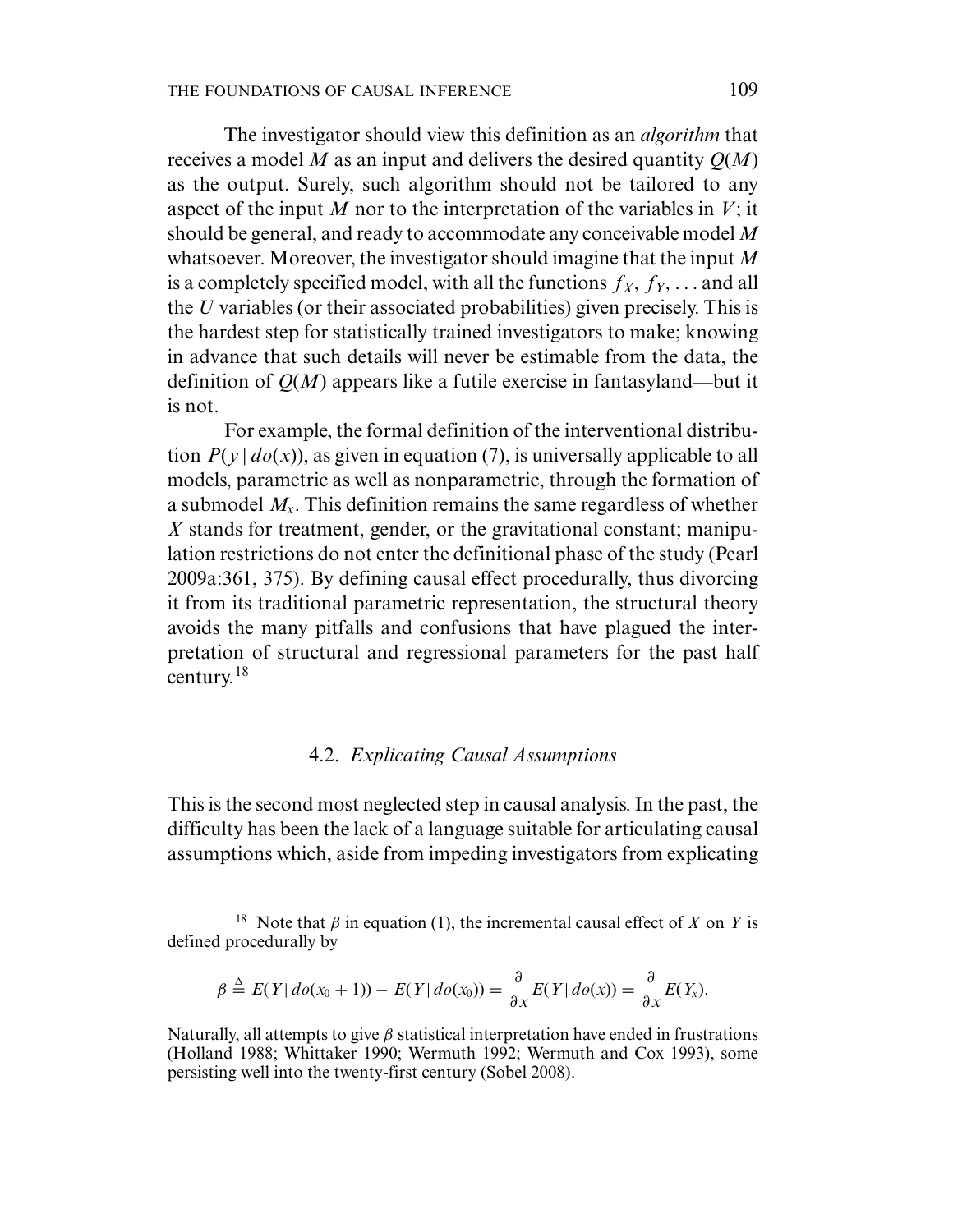assumptions, also inhibited them from giving causal interpretations to their findings.

Structural equation models, in their counterfactual reading, have removed this lingering difficulty by providing the needed language for causal analysis. Figures 3 and 4 illustrate the graphical component of this language, where assumptions are conveyed through the missing arrows in the diagram. If numerical or functional knowledge is available, for example, linearity or monotonicity of the functions  $f_X, f_Y, \ldots$ , those are stated separately, and applied in the identification and estimation phases of the study. Today we understand that the longevity and natural appeal of structural equations stem from the fact that they permit investigators to communicate causal assumptions formally and in the very same vocabulary in which scientific knowledge is stored.

Unfortunately, however, this understanding is not shared by all causal analysts; some analysts vehemently oppose the re-emergence of structure-based causation and insist, instead, on articulating causal assumptions exclusively in the unnatural (though formally equivalent) language of "potential outcomes," "ignorability," "missing data," "treatment assignment," and other metaphors borrowed from clinical trials. This modern assault on structural models is perhaps more dangerous than the regressional invasion that suppressed the causal readings of these models in the late 1970s (Richard 1980). While sanctioning causal inference in one narrow style of analysis, the modern assault denies validity to any other style, including structural equations, thus discouraging investigators from subjecting models to the scrutiny of scientific knowledge.

This exclusivist attitude is manifested in passages such as: "The crucial idea is to set up the causal inference problem as one of missing data" or "If a problem of causal inference cannot be formulated in this manner (as the comparison of potential outcomes under different treatment assignments), it is not a problem of inference for causal effects, and the use of 'causal' should be avoided," or, even more bluntly, "the underlying assumptions needed to justify any causal conclusions should be carefully and explicitly argued, not in terms of technical properties like 'uncorrelated error terms,' but in terms of real world properties, such as how the units received the different treatments" (Wilkinson et al. 1999).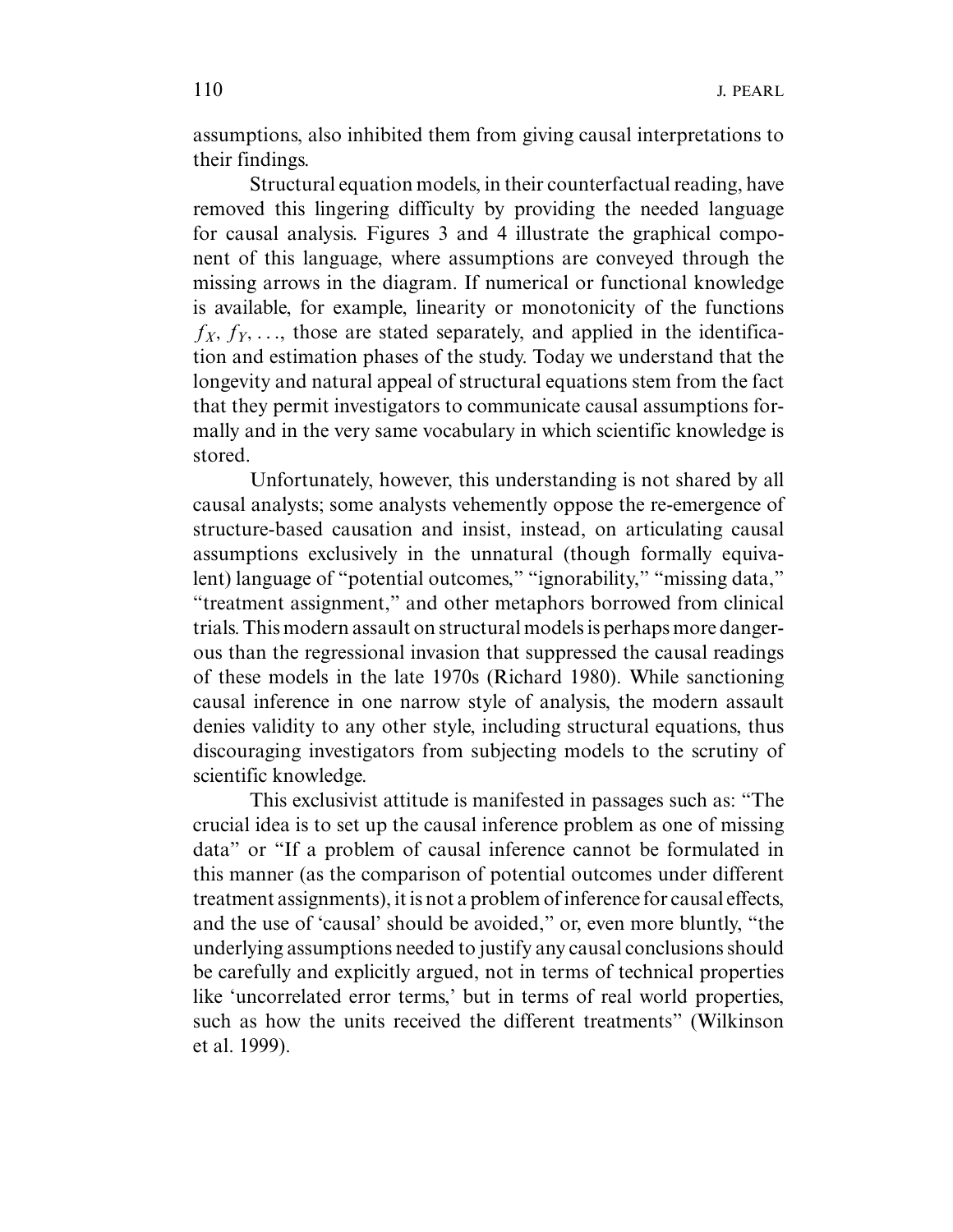The methodology expounded in this paper testifies against such restrictions. It demonstrates the viability and scientific soundness of the traditional structural equation paradigm, which stands diametrically opposed to the "missing data" paradigm. It renders the vocabulary of "treatment assignment" stifling and irrelevant (e.g., there is no "treatment assignment" in sex discrimination cases). Most importantly, it strongly prefers the use of "uncorrelated error terms" (or "omitted factors") over its "strong ignorability" alternative as the proper way of articulating causal assumptions. Even the most devout advocates of the "strong ignorability" language use "omitted factors" when the need arises to defend assumptions (e.g., Sobel 2008).

# 4.3. *Identification, Tests, Estimation, and Approximation*

Having unburdened itself from parametric representations, the identification process in the structural framework proceeds either in the space of assumptions (i.e., the diagram) or in the space of mathematical expressions, after translating the graphical assumptions into a counterfactual language, as demonstrated in Section 5.3. Graphical criteria such as those of Definition 3 and Theorem 3 permit the identification of causal effects to be decided entirely within the graphical domain, where it can benefit from the guidance of scientific understanding. Identification of counterfactual queries, on the other hand, often require a symbiosis of both algebraic and graphical techniques. The nonparametric nature of the identification task (Definition 1) makes it clear that contrary to traditional folklore in linear analysis, it is not the model that need be identified but the query *Q*—the target of investigation. It also provides a simple way of proving nonidentifiability: the construction of two parameterizations of *M*, agreeing in *P* and disagreeing in *Q*, is sufficient to rule out identifiability.

# *4.3.1 Testing the Relevant Assumptions*

When *Q* is identifiable, the structural framework also delivers an algebraic expression for the estimand *EST*(*Q*) of the target quantity *Q*, examples of which are given in equations (24) and (25), and estimation techniques are then unleashed as discussed in Section 4.3.2. A prerequisite part of this estimation phase is a test for the testable implications, if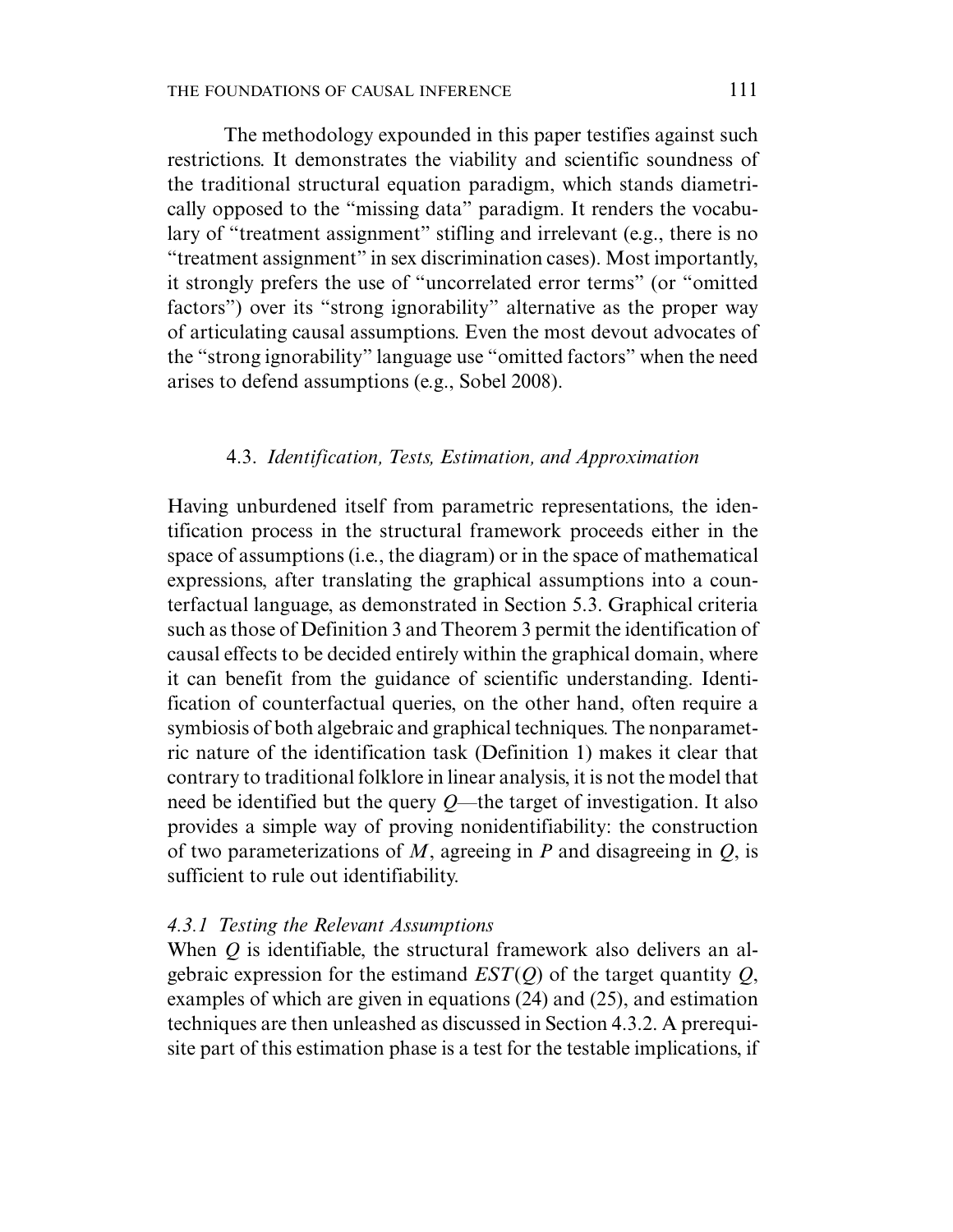any, of those assumptions in *M* that render *Q* identifiable—there is no point in estimating *EST*(*Q*) if the data prove those assumptions false and *EST*(*Q*) turns out to be a misrepresentation of *Q*. The testable implications of any given model are vividly advertised by its associated graph *G*. Each *d*-separation condition in *G* corresponds to a conditional independence test that can be tested in the data to support the validity of *M*. These can easily be enumerated by attending to each missing edge in the graph. For example, in Figure 3, the missing edges are  $Z_1 - Z_2$ ,  $Z_1 - Y$ , and  $Z_2 - X$ . Accordingly, the testable implications of *M* are

$$
Z_1 \perp \!\!\!\perp Z_2
$$
  
\n
$$
Z_1 \perp \!\!\!\perp Y | \{X_1^{\prime\!\!\prime}, Z_2, Z_3\}
$$
  
\n
$$
Z_2 \perp \!\!\!\perp X | \{Z_1, Z_3\}.
$$

In linear systems, these conditional independence constraints translate into zero coefficients in the proper regression equations. For example, the three implications above translate into  $a = 0, b_1 = 0$ , and  $c_1 = 0$  in the following regressions:

$$
Z_1 = a Z_2 + \epsilon
$$
  
\n
$$
Z_1 = b_1 Y + b_2 X + b_3 Z_2 + b_4 Z_3 + \epsilon'
$$
  
\n
$$
Z_2 = c_1 X + c_3 Z_1 + c_4 Z_3 + \epsilon''.
$$

Such tests are easily conducted by routine regression techniques, and they provide valuable diagnostic information for model modification, in case any of them fail (see Pearl 2009a:143–45). Software for automatic detection of all such tests, as well as other implications of graphical models, are reported in Kyono (2010).

If the model is Markovian (i.e., acyclic with no unobserved confounders), then the *d*-separation conditions are the ONLY testable implications of the model. If the model contains unobserved confounders, then additional constraints can be tested, beyond the *d*-separation conditions (see footnote 8).

Investigators should be reminded, however, that only a fraction, called "kernel," of the assumptions embodied in *M* are needed for identifying *Q* (Pearl 2004), the rest may be violated in the data with no effect on *Q*. In Figure 2, for example, the assumption  $\{U_Z \perp U_X\}$  is not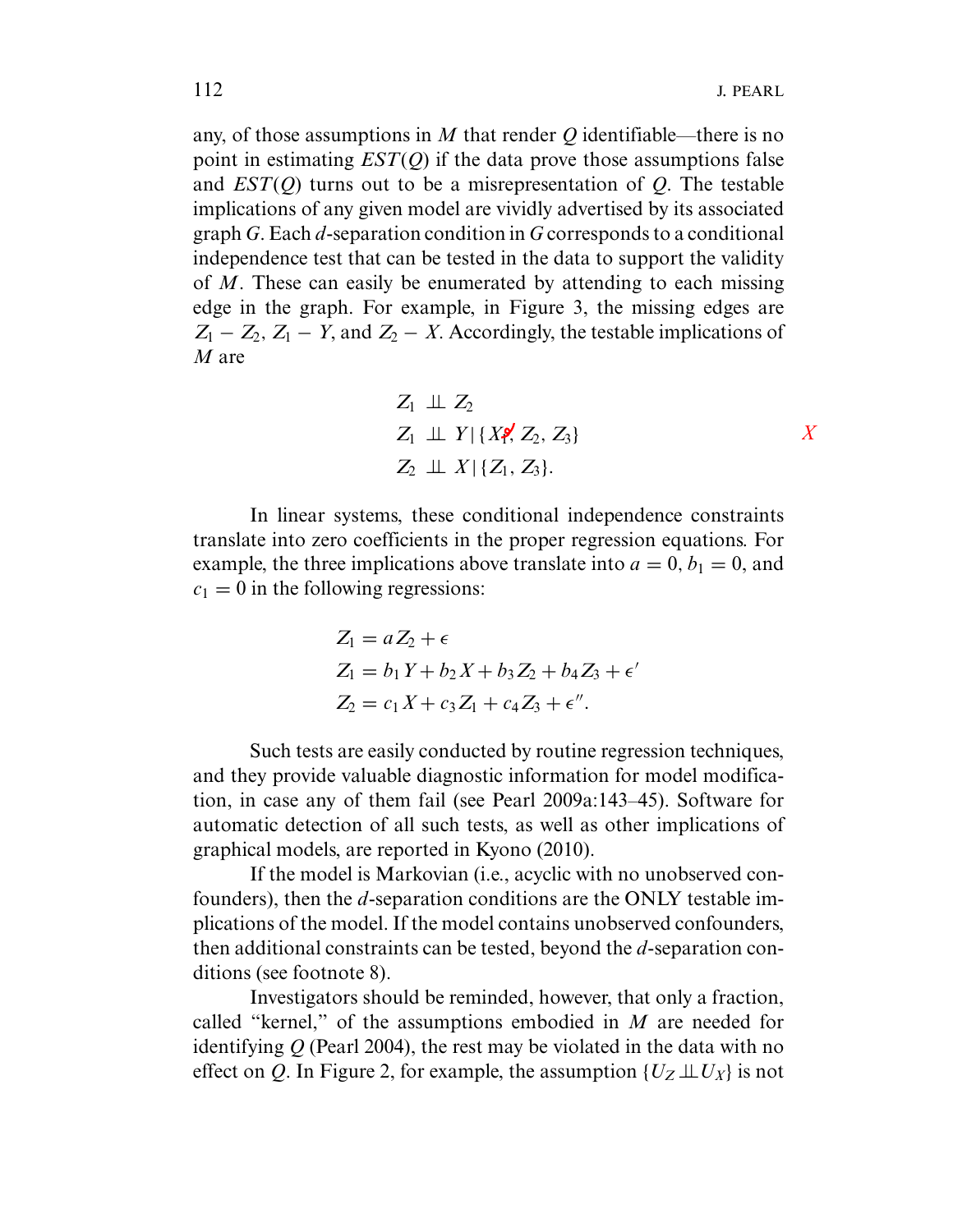necessary for identifying  $Q = P(y | do(x))$ ; the kernel  $\{U_Y \perp U_Z,$  $U_Y \perp\!\!\!\perp U_X$ } (together with the missing arrows) is sufficient. Therefore, the testable implication of this kernel,  $Z \perp Y | X$ , is all we need to test when our target quantity is *Q*; the assumption  $\{U_Z \perp U_X\}$  need not concern us.

More importantly, investigators must keep in mind that only a tiny fraction of any kernel lends itself to statistical tests; the bulk of it must remain untestable, at the mercy of scientific judgment. In Figure 2, for example, the assumption set  $\{U_{\mathcal{X}_A} \perp \!\!\! \perp U_Z, U_Y \perp \!\!\! \perp U_X\}$  constitutes a sufficient kernel for  $Q = P(y | do(x))$  (see equation 28), yet it has no testable implications whatsoever. The prevailing practice of submitting an entire structural equation model to a "goodness of fit" test (Bollen 1989) in support of causal claims is at odds with the logic of structural modeling (see Pearl 2000a:144–45). Statistical tests can be used for rejecting certain kernels in the rare cases where such kernels have testable implications, but passing these tests does not prove the validity of any causal claim; one can always find alternative causal models that make a contradictory claim and, yet, possess identical statistical implications.<sup>19</sup> The lion's share of supporting causal claims falls on the shoulders of untested causal assumptions.<sup>20</sup>

Some researchers consider this burden to be a weakness of structural models and would naturally prefer a methodology in which claims are less sensitive to judgmental assumptions; unfortunately, no such methodology exists. The relationship between assumptions and claims is a universal one—namely, for every set A of assumptions (knowledge) there is a unique set of conclusions *C* that one can deduce from *A*, given the data, regardless of the method used. The completeness results of Shpitser and Pearl (2006) imply that structural modeling operates at the boundary of this universal relationship; no method can do better.

*UY*

<sup>&</sup>lt;sup>19</sup> This follows logically from the demarcation line of Section 2.1. The fact that some social scientists were surprised by the discovery of contradictory equivalent models (see Pearl 2009a:148 ) suggests that these scientists did not take very seriously the ramifications of the causal-statistical distinction, or that they misunderstood the conditional nature of all causal claims drawn from observational studies (see Pearl 2009a:369–73).

<sup>&</sup>lt;sup>20</sup> The methodology of "causal discovery" (Spirtes et al. 2000; Pearl 2000a, ch. 2) is likewise based on the causal assumption of "faithfulness" or "stability"—a problem-independent assumption that constrains the relationship between the structure of a model and the data it may generate. We will not assume stability in this paper.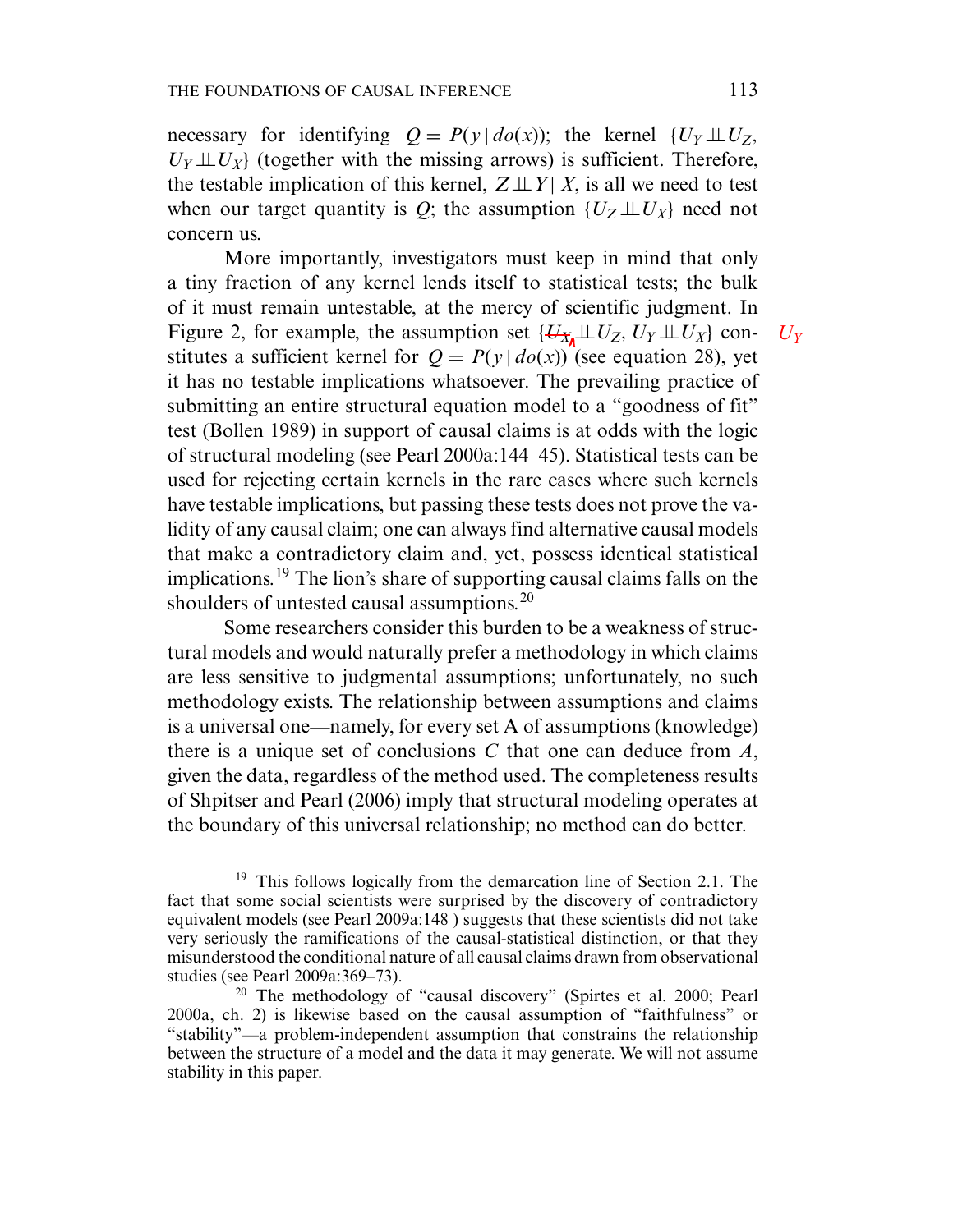#### *4.3.2 Estimation and Propensity Score Matching*

The mathematical derivation of causal effect estimands, like equations (25) and (28), is merely a first step toward computing quantitative estimates of those effects from finite samples, using the rich traditions of statistical estimation and machine learning, Bayesian as well as non-Bayesian. Although the estimands derived in (25) and (28) are nonparametric, this does not mean that one should refrain from using parametric forms in the estimation phase of the study. Parameterization is in fact necessary when the dimensionality of a problem is high. For example, if the assumptions of Gaussian, zero-mean disturbances and additive interactions are deemed reasonable, then the estimand given in (28) can be converted to the product  $E(Y|do(x)) = r_{W_3} x^r y_{W_3} x^r$ , where  $r_{YZ} x$ is the (standardized) coefficient of *Z* in the regression of *Y* on *Z* and *X*. More sophisticated estimation techniques are the "marginal structural models" of Robins (1999), and the "propensity score" method of Rosenbaum and Rubin (1983), which were found to be particularly useful when dimensionality is high and data are sparse (see Pearl 2009a: 348–52).

The method of propensity score (Rosenbaum and Rubin 1983), or propensity score matching (PSM), is the most developed and popular strategy for causal analysis in observational studies (Morgan and Winship 2007; D'Agostino 1998); it deserves therefore a separate discussion. PSM is based on a simple, yet ingenious, idea of purely statistical character. Assuming a binary action (or treatment) *X*, and an arbitrary set *S* of measured covariates, the propensity score  $L(s)$  is the probability that action  $X = 1$  will be chosen by a participant with characteristics  $S = s$ , or

$$
L(s) = P(X = 1 | S = s).
$$
\n(31)

Rosenbaum and Rubin showed that, viewing *L*(*s*) as a function of *S* (hence, as a random variable) *X* and *S* are independent given *L*(*s*)—or *X* ⊥ *S*| *L*(*s*). In words, all units that map into the same value of *L*(*s*) are comparable, or "balanced," in the sense that, within each stratum of *L*, treated and untreated units have the same distribution of characteristics *S*. 21

 $21$  This independence emanates from the special nature of the function *L*(*s*) and is not represented in the graph; i.e., if we depict *L* as a child of *S*, *L* would not in general *d*-separate *S* from *X*.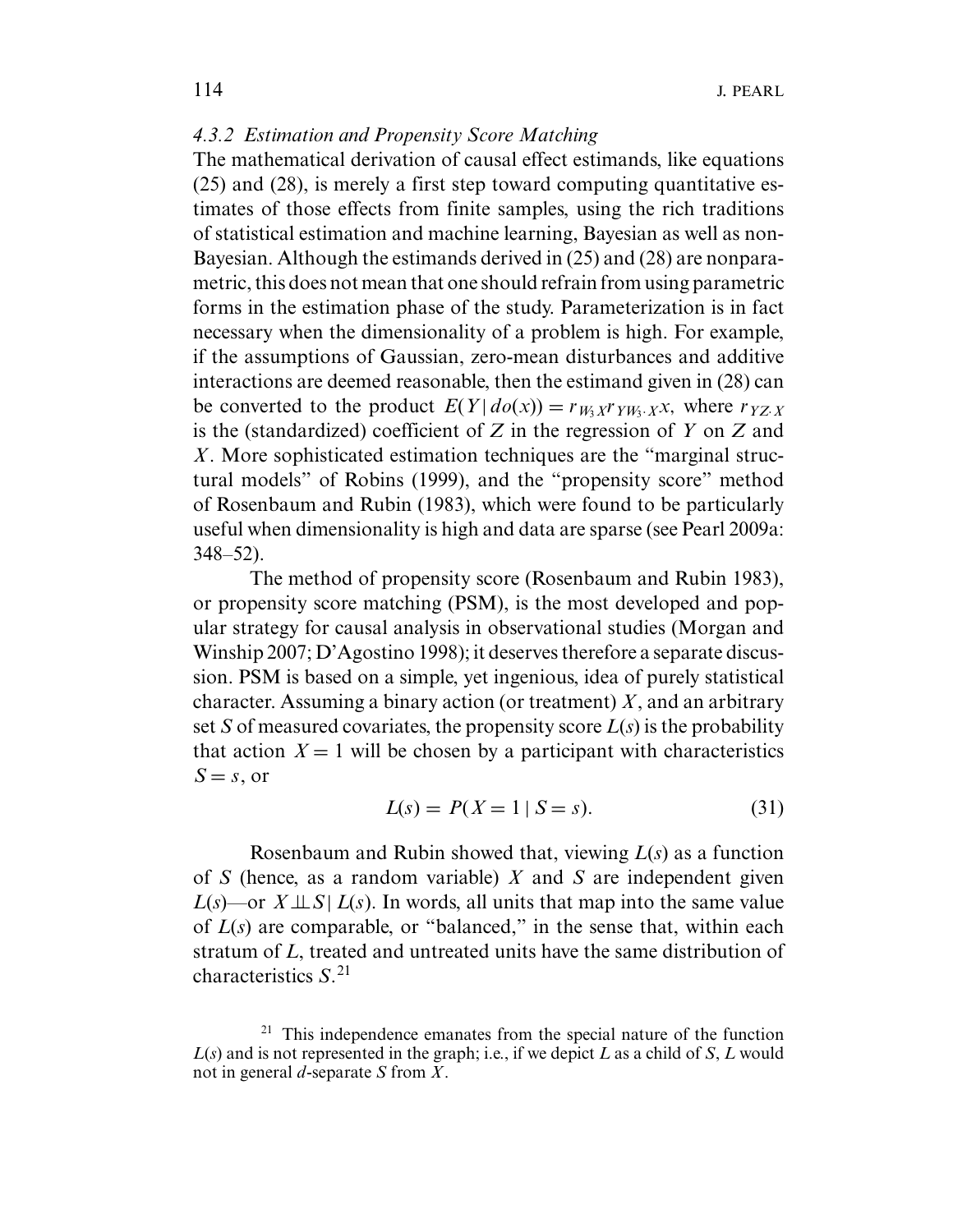Let us assume, for simplicity, that *L*(*s*) can be estimated separately from the data and approximated by discrete strata  $L =$  ${l_1, l_2, \ldots, l_k}$ . The conditional independence  $X \perp \!\!\!\perp S \mid L(s)$ , together with the functional mapping  $S \rightarrow L$ , renders *S* and *Lc*-equivalent in the sense defined in Section 3.3.2, equation (27)—namely, for any *Y*,

$$
\sum_{s} P(y \mid s, x) P(s) = \sum_{l} P(y \mid l, x) P(l). \tag{32}
$$

This follows immediately by writing

$$
\sum_{l} P(y | l, x) P(l) = \sum_{s} \sum_{l} P(y | l, s, x) P(l) P(s | l, x)
$$
  
= 
$$
\sum_{s} \sum_{l} P(y | s, x) P(l) P(s | l)
$$
  
= 
$$
\sum_{s} P(y | s, x) P(s).
$$

The *c*-equivalence of *S* and *L* implies that, if for any reason we wish to estimate the "adjustment estimand"  $\sum_{s} P(y \mid s, x) P(s)$ , with *S* and *Y* two arbitrary sets of variables, then, instead of summing over a high-dimensional set *S*, we might as well sum over a one-dimensional vector *L*(*s*). The asymptotic estimate, in the limit of a very large sample, would be the same in either method.

This *c*-equivalence further implies that if we choose to approximate the interventional distribution  $P(y | do(x))$  by the adjustment estimand  $E_s P(y | s, x)$ , then, asymptotically, the same approximation can be achieved using the estimand  $E_l P(y | l, x)$ , where the adjustment is performed over the strata of *L*. The latter has the advantage that, for finite samples, each of the strata is less likely to be empty and each is likely to contain both treated and untreated units for comparison.

The method of propensity score can thus be seen as an efficient estimator of the adjustment estimand, formed by an arbitrary set of covariates *S*; it makes no statement regarding the appropriateness of *S*, nor does it promise to correct for any confounding bias, or to refrain from creating new bias where none exists.

In the special case where *S* is *admissible*, that is,

$$
P(y | do(x)) = E_s P(y | s, x), \tag{33}
$$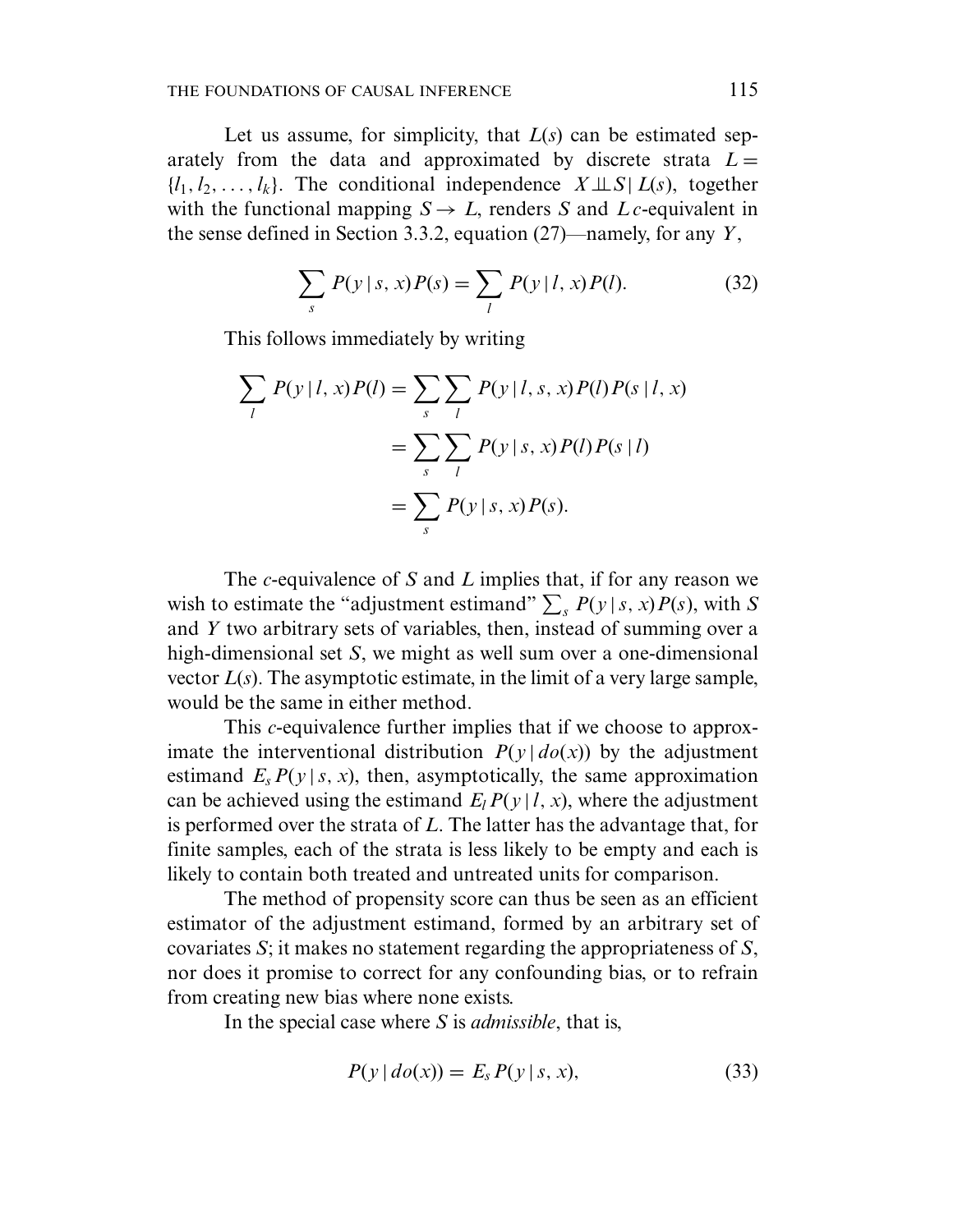*L* would be admissible as well, and we would then have an unbiased estimand of the causal effect, $^{22}$ 

$$
P(y | do(x)) = E_l P(y | l, x),
$$

accompanied by an efficient method of estimating the right-hand side. Conversely, if *S* is inadmissible, *L* would be inadmissible as well, and all we can guarantee is that the bias produced by the former would be faithfully and efficiently reproduced by the latter.

The simplicity of PSM methods and the strong endorsement they received from prominent statisticians (Rubin 2007), social scientists (Morgan and Winship 2007; Berk and de Leeuw 1999), health scientists (Austin 2008), and economists (Heckman 1992) has increased the popularity of the method to the point where some federal agencies now expect program evaluators to use this approach as a substitute for experimental designs (Peikes et al. 2008). This move reflects a general tendency among investigators to play down the cautionary note concerning the required admissibility of *S*, and to interpret the mathematical proof of Rosenbaum and Rubin as a guarantee that, in each strata of *L*, matching treated and untreated subjects somehow eliminates confounding from the data and contributes therefore to overall bias reduction. This tendency was further reinforced by empirical studies (Heckman et al. 1998; Dehejia and Wahba 1999) in which agreement was found between propensity score analysis and randomized trials, and in which the agreement was attributed to the ability of the former to "balance" treatment and control groups on important characteristics. Rubin (2007) has encouraged such interpretations by stating: "This application uses propensity score methods to create subgroups of treated units and control units ... as if they had been randomized. The collection of these subgroups then 'approximate' a randomized block experiment with respect to the observed covariates."

Subsequent empirical studies, however, have taken a more critical view of propensity scores, noting with disappointment that a substantial bias is sometimes measured when careful comparisons are made to

<sup>&</sup>lt;sup>22</sup> Rosenbaum and Rubin (1983) proved the *c*-equivalence of *S* and *L* only for admissible *S*, which is unfortunate; it gave users the impression that propensity score matching somehow contributes to bias reduction vis-à-vis ordinary adjustment.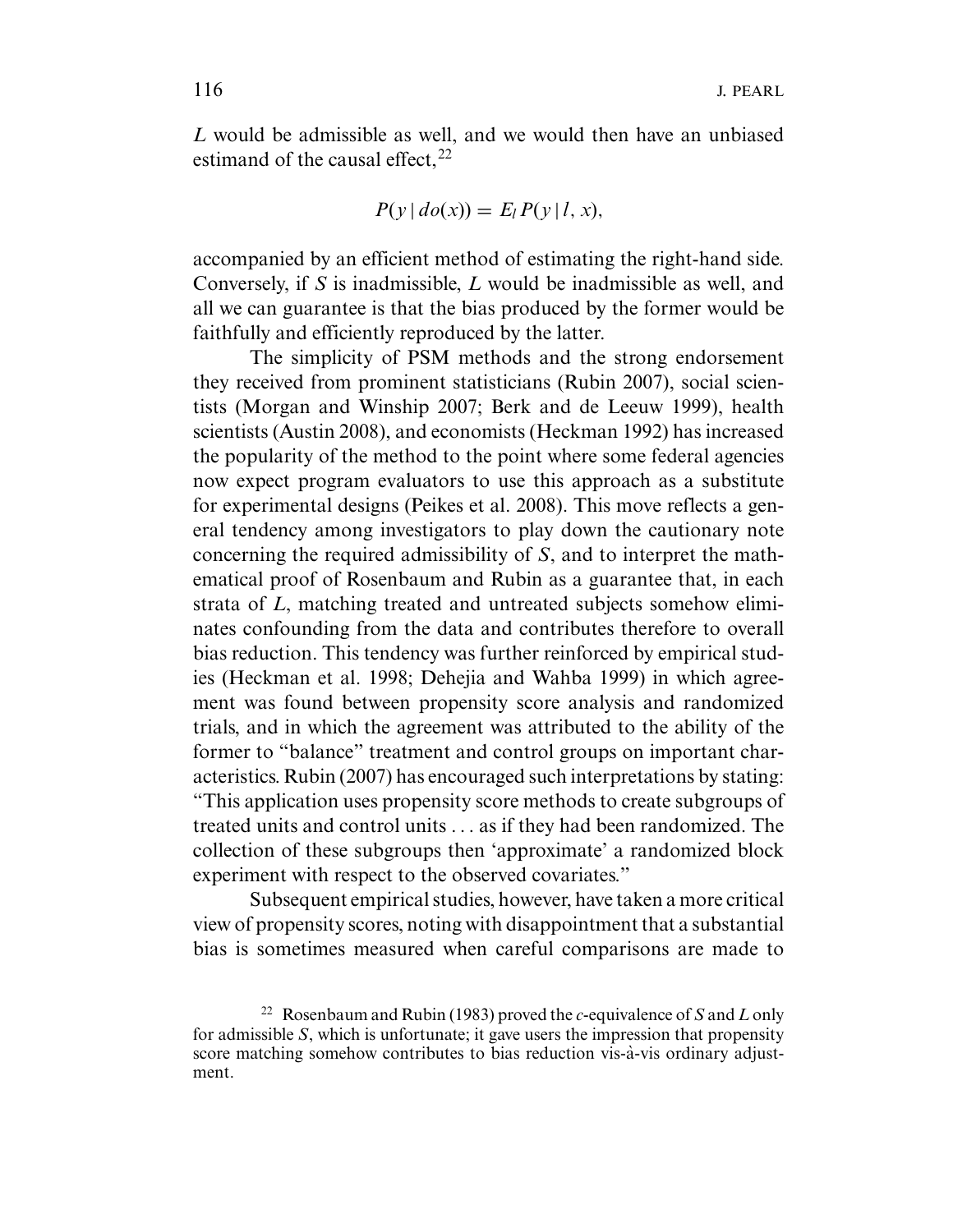results of clinical studies (Smith and Todd 2005; Luellen et al. 2005; Peikes et al. 2008).

The reason for these disappointments lies in a popular belief that adding more covariates can cause no harm (Rosenbaum 2002:76), which seems to absolve one from thinking about the causal relationships among those covariates, the treatment, the outcome, and, most importantly, the confounders left unmeasured (Rubin 2009).

This belief stands contrary to the conclusions of the structural theory of causation. The admissibility of *S* can be established only by appealing to causal knowledge, and such knowledge, as we know from *d*-separation and the back-door criterion, makes bias reduction a nonmonotonic operation—that is, eliminating bias (or imbalance) due to one confounder may awaken and unleash bias due to dormant, unmeasured confounders. Examples abound where adding a variable to the analysis not only is not needed but would introduce irreparable bias (Pearl 2009a; Shrier 2009; Sjolander 2009). In Figure 3, for ¨ example, if the arrows emanating from  $Z_3$  are weak, then no adjustment is necessary; adjusting for  $Z_3$  or matching with the propensity score  $L(z_3) = P(X = 1 | Z = z_3)$  would introduce bias by opening the back-door path

 $X \leftarrow Z_1 \rightarrow Z_3 \leftarrow Z_2 \rightarrow Y$ .

Another general belief that stands contrary to the structural theory is that the bias-reducing potential of propensity score methods can be assessed experimentally by running case studies and comparing effect estimates obtained by propensity scores to those obtained by controlled randomized experiments (Shadish and Cook 2009). Such comparisons would be informative for problems governed by the same graph structures and the same choice of *S*. In general, however, such comparison tells us very little about the performance of PSM methods in problems that differ from the one in the randomized trial. Measuring significant bias reduction in one problem instance (say, an educational program in Oklahoma) does not preclude a bias increase in another (say, crime control in Arkansas), even under identical statistical distributions *P*(*x*,*s*, *y*).

It should be emphasized, though, that contrary to conventional wisdom (e.g., Rubin 2007, 2009), propensity score methods are merely efficient estimators of the right-hand side of (25); they entail the same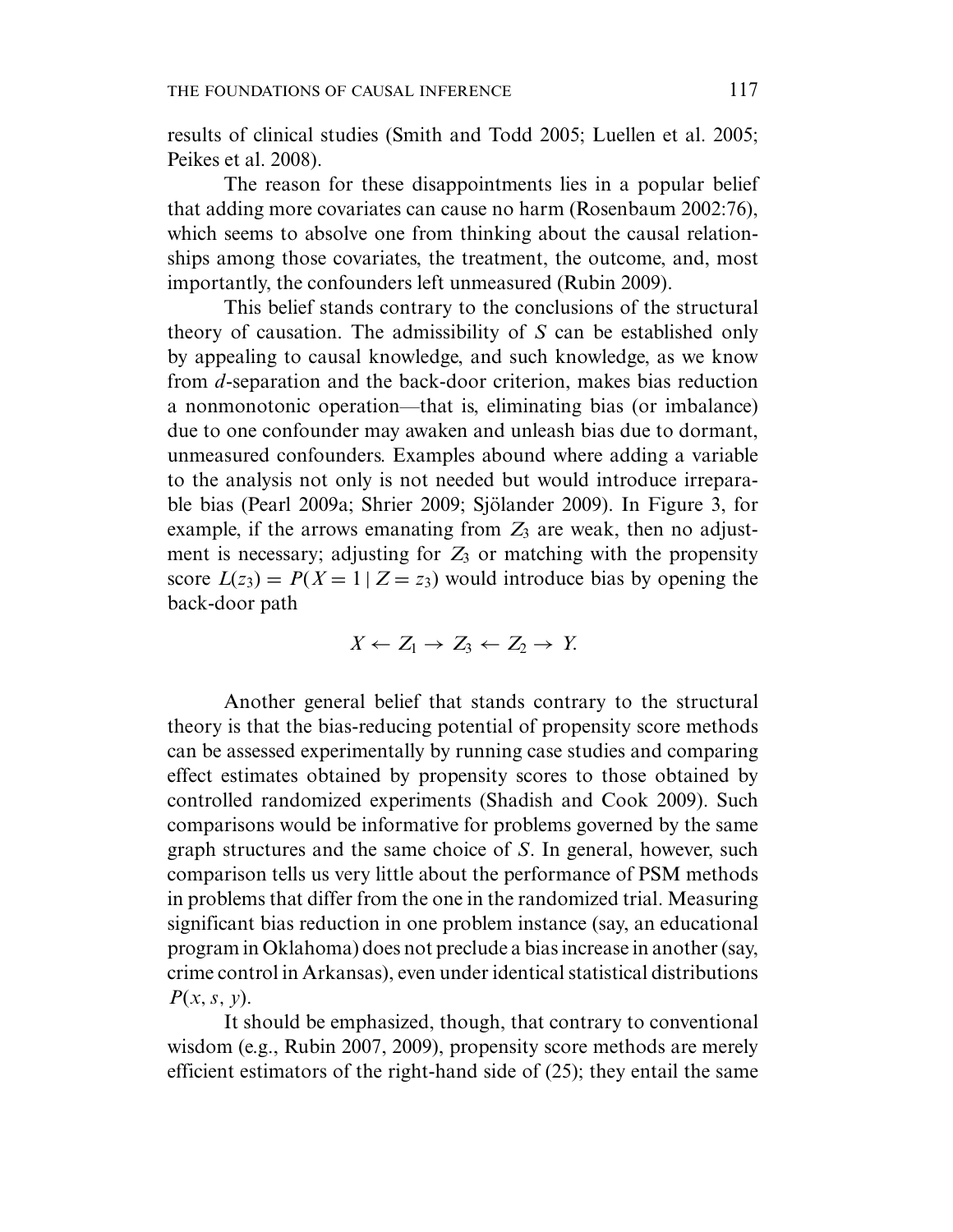asymptotic bias and cannot be expected to reduce bias in the event that the set *S* does not satisfy the back-door criterion (Pearl 2000a,c,d). Consequently, the prevailing practice of conditioning on as many pretreatment measurements as possible is dangerously misguided; some covariates (e.g., *Z*<sup>3</sup> in Figure 3) may actually increase bias if included in the analysis (see footnote 28). Using simulation and parametric analysis, Heckman and Navarro-Lozano (2004), Bhattacharya and Vogt (2007) indeed confirmed the bias-raising potential of certain covariates in propensity score methods. In particular, such covariates include (1) colliders, (2) variables on the pathways from *X* to *Y*, or descendants thereof (Pearl 2009a:339–40), and (3) instrumental variables and variables that affect *X* more strongly than they affect *Y* (Bhattacharya and Vogt  $2007$ ; Pearl  $2010d$ ).<sup>23</sup> The graphical tools presented in this section unveil the character of these covariates and show precisely what covariates should and should not be included in the conditioning set for propensity score matching.

### *4.3.3 Bounds and Approximations*

When conditions for identification are not met, the best we can do is derive *bounds* for the quantities of interest—namely, a range of possible values of *Q* that represents our ignorance about the details of the datagenerating process *M* and that cannot be improved with increasing sample size. A classical example of a nonidentifiable model that has been approximated by bounds is the problem of estimating causal effect in experimental studies marred by noncompliance, the structure of which is given in Figure 5.

Our task in this example is to find the highest and lowest values of *Q*

$$
Q \stackrel{\Delta}{=} P(Y = y | do(x)) = \sum_{u_X} P(Y = y | X = x, U_X = u_X) P(U_X = u_X)
$$
\n(34)

<sup>23</sup> Contrary to prevailing practice (documented in Bhattacharya and Vogt (2007)), adding an instrumental variable as a predictor in the propensity score tends to amplify bias (if such exists) despite the improvement in prediction of the so called "treatment assignment." This is one of several bad practices that graph-based analysis may help rectify.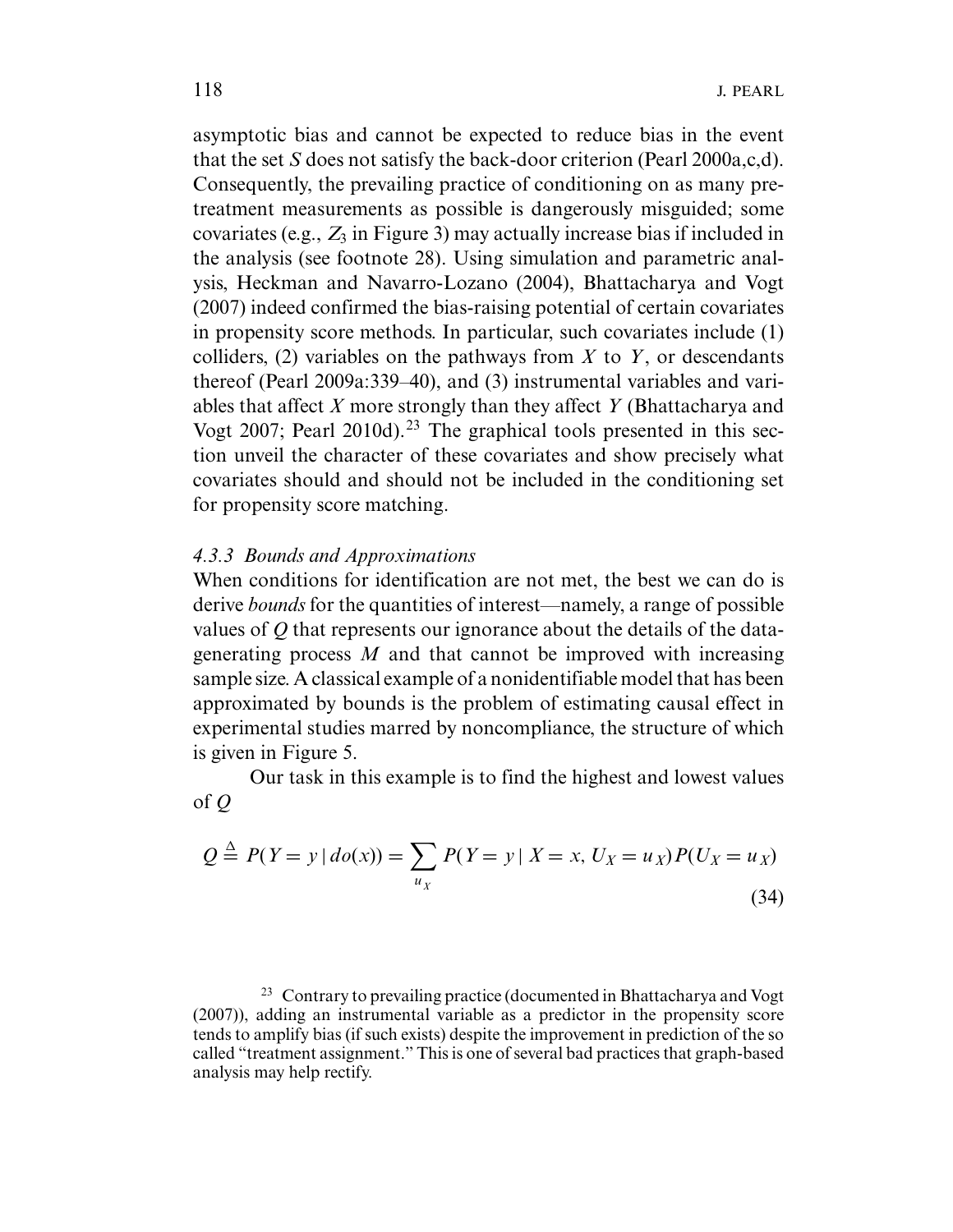

**FIGURE 5.** Causal diagram representing the assignment  $(Z)$ , treatment  $(X)$ , and outcome (*Y*) in a clinical trial with imperfect compliance.

subject to the equality constraints imposed by the observed probabilities  $P(x, y, |z)$ , where the maximization ranges over all possible functions *P*( $u<sub>Y</sub>, u<sub>X</sub>$ ), *P*( $y \mid x, u<sub>X</sub>$ ), and *P*( $x \mid z, u<sub>Y</sub>$ ) that satisfy those constraints.

Realizing that units in this example fall into 16 equivalence classes, each representing a binary function  $X = f(z)$  paired with a binary function  $y = g(x)$ , Balke and Pearl (1997) were able to derive closed-form solutions for these bounds.<sup>24</sup> They showed that, in certain cases, the derived bounds can yield significant information on the treatment efficacy. Chickering and Pearl (1997) further used Bayesian techniques (with Gibbs sampling) to investigate the sharpness of these bounds as a function of sample size. Kaufman and colleagues (2009) used this technique to bound direct and indirect effects (see Section 6).

### 5. THE POTENTIAL-OUTCOME FRAMEWORK

This section compares the structural theory presented in Sections 1– 3 to the potential-outcome framework, usually associated with the names of Neyman (1923) and Rubin (1974), which takes the randomized experiment as its ruling paradigm and has appealed therefore to researchers who do not find that paradigm overly constraining. This framework is not a contender for a comprehensive theory of causation for it is subsumed by the structural theory and excludes ordinary causeeffect relationships from its assumption vocabulary. We here explicate the logical foundation of the Neyman-Rubin framework, its formal subsumption by the structural causal model, and how it can benefit from the insights provided by the broader perspective of the structural theory.

<sup>&</sup>lt;sup>24</sup> These equivalence classes were later called "principal stratification" by Frangakis and Rubin (2002). Looser bounds were derived earlier by Robins (1989) and Manski (1990).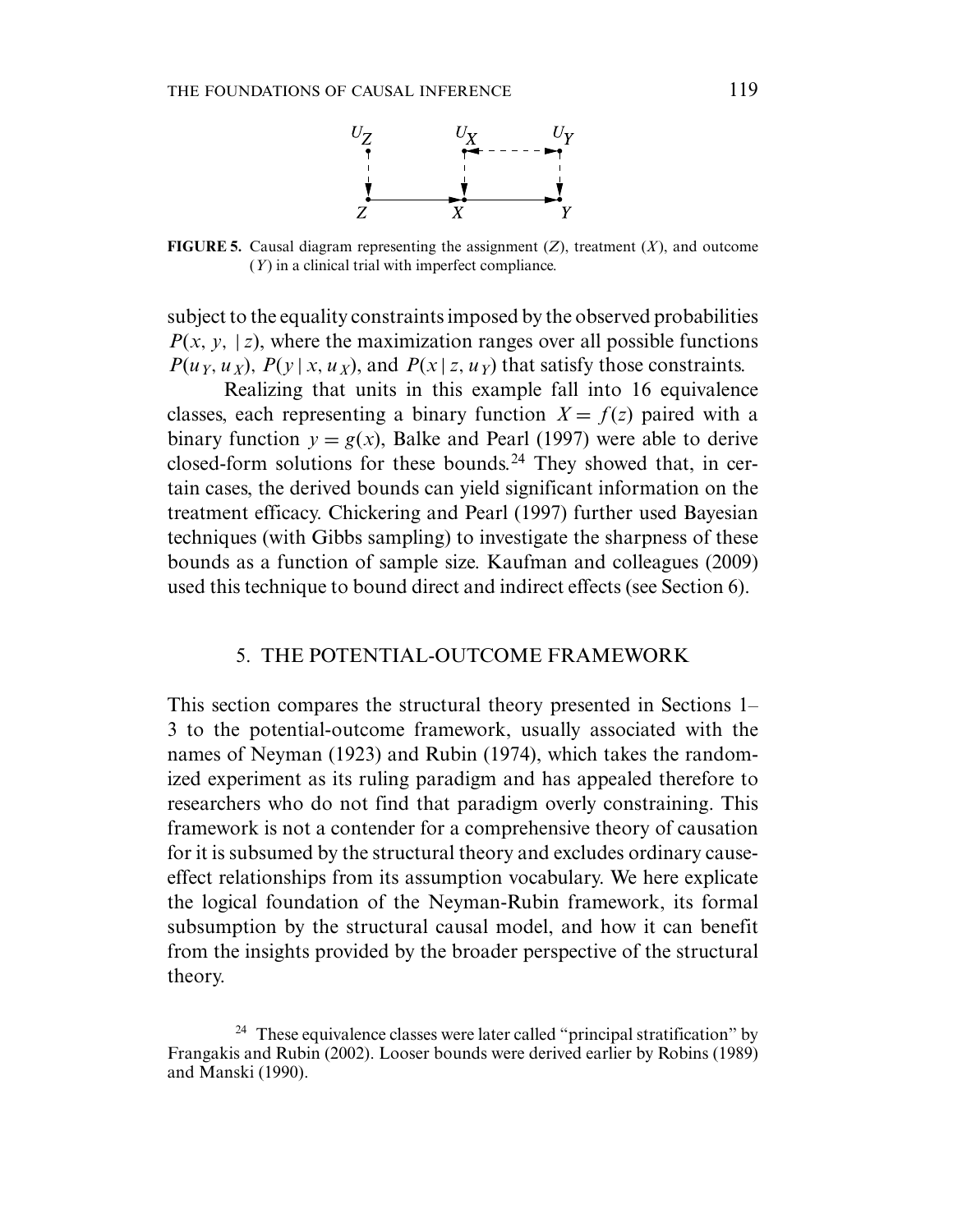The primitive object of analysis in the potential-outcome framework is the unit-based response variable, denoted  $Y_x(u)$ , which stands for "the value that outcome *Y* would obtain in experimental unit *u*, had treatment *X* been *x*." Here, *unit* may stand for an individual patient, an experimental subject, or an agricultural plot. In Section 3.4 (equation (29)) we saw that this counterfactual entity has a natural interpretation in structural models; it is the solution for *Y* in a modified system of equations, where *unit* is interpreted as a vector *u* of background factors that characterize an experimental unit. Each structural equation model thus carries a collection of assumptions about the behavior of hypothetical units, and these assumptions permit us to derive the counterfactual quantities of interest. In the potential-outcome framework, however, no equations are available for guidance and  $Y_x(u)$  is taken as primitive, that is, an undefined quantity in terms of which other quantities are defined; not a quantity that can be derived *from* the model. In this sense the structural interpretation of  $Y_x(u)$  given in (29) provides the formal basis for the potential-outcome approach; the formation of the submodel  $M_x$  explicates mathematically how the hypothetical condition "had *X* been *x*" is realized, and what the logical consequences are of such a condition.

## 5.1. *The "Black-Box" Missing-Data Paradigm*

The distinct characteristic of the potential-outcome approach is that, although investigators must think and communicate in terms of undefined, hypothetical quantities such as  $Y_x(u)$ , the analysis itself is conducted almost entirely within the axiomatic framework of probability theory. This is accomplished by postulating a "super" probability function on both hypothetical and real events. If *U* is treated as a random variable, then the value of the counterfactual  $Y_x(u)$  becomes a random variable as well, denoted as *Yx*. The potential-outcome analysis proceeds by treating the observed distribution  $P(x_1, \ldots, x_n)$  as the marginal distribution of an augmented probability function *P*<sup>∗</sup> defined over both observed and counterfactual variables. Queries about causal effects (written  $P(y | do(x))$  in the structural analysis) are phrased as queries about the marginal distribution of the counterfactual variable of interest, written  $P^*(Y_x = y)$ . The new hypothetical entities  $Y_x$  are treated as ordinary random variables; for example, they are assumed to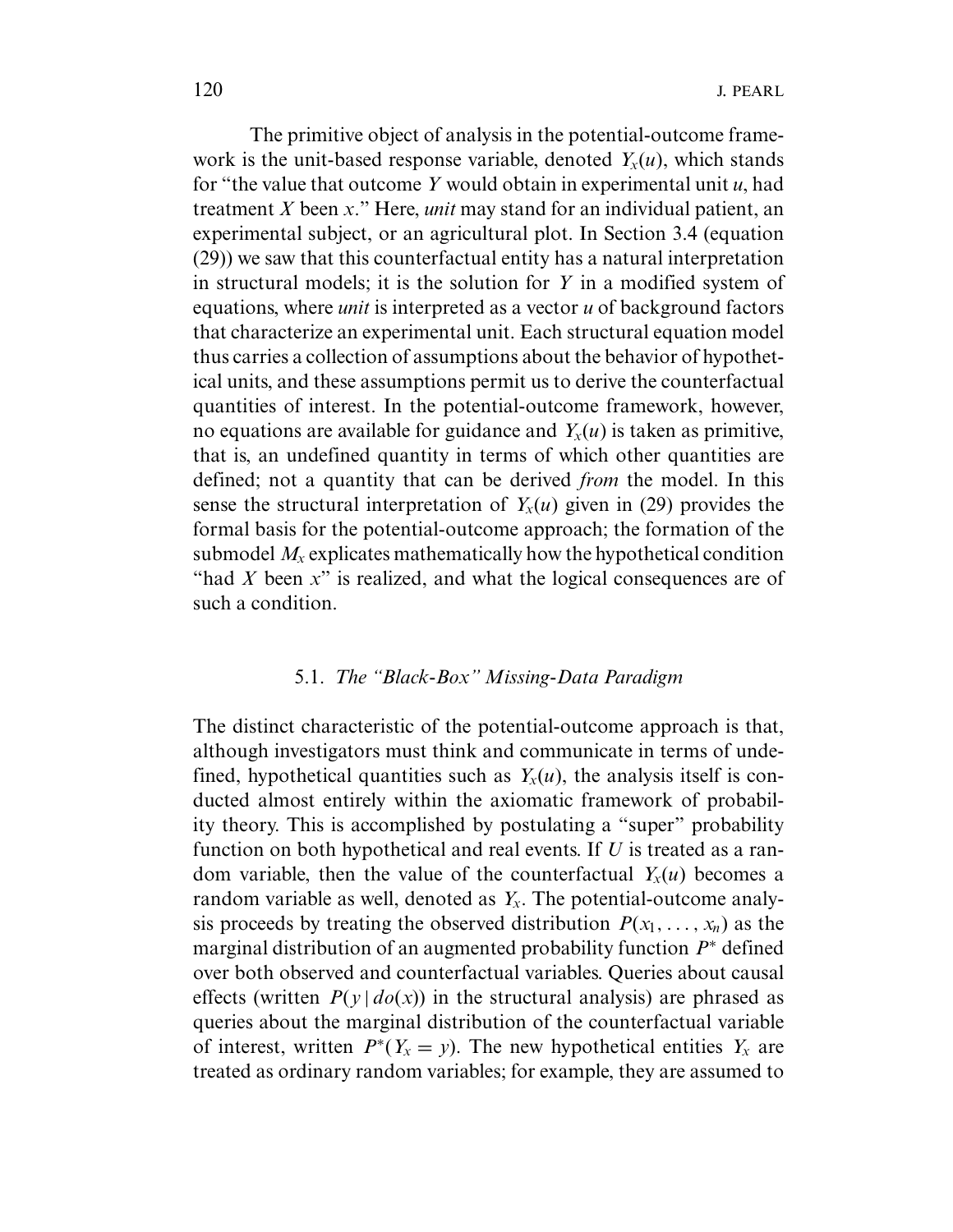obey the axioms of probability calculus, the laws of conditioning, and the axioms of conditional independence.

Naturally, these hypothetical entities are not entirely whimsy. They are assumed to be connected to observed variables via consistency constraints (Robins 1986) such as

$$
X = x \Longrightarrow Y_x = Y,\tag{35}
$$

which states that, for every *u*, if the actual value of *X* turns out to be *x*, then the value that *Y* would take on if "*X were x*" is equal to the actual value of *Y* (Pearl 2010c).<sup>25</sup> For example, a person who chose treatment *x* and recovered would also have recovered if given treatment *x* by design. When *X* is binary, it is sometimes more convenient to write (35) as

$$
Y = x Y_1 + (1 - x) Y_0.
$$

Whether additional constraints should tie the observables to the unobservables is not a question that can be answered in the potential-outcome framework, for it lacks an underlying model to define such constraints.

The main conceptual difference between the two approaches is that, whereas the structural approach views the intervention  $do(x)$ as an operation that changes a distribution but keeps the variables the same, the potential-outcome approach views the variable *Y* under  $do(x)$  to be a different variable,  $Y_x$ , loosely connected to *Y* through relations such as (35), but remaining unobserved whenever  $X \neq x$ . The problem of inferring probabilistic properties of  $Y<sub>x</sub>$  then becomes one of "missing-data" for which estimation techniques have been developed in the statistical literature.

Pearl (2000a, ch. 7) uses the structural interpretation of  $Y_x(u)$ to show that it is indeed legitimate to treat counterfactuals as jointly distributed random variables in all respects, that consistency constraints like (35) are automatically satisfied in the structural interpretation, and moreover, that in recursive models investigators need not be concerned about any additional constraints except the following two:

<sup>25</sup> Note that we are using the same subscript notation  $Y_x$  for counterfactuals in both the "missing data" and the "structural" paradigms to emphasize their formal equivalence and the fact that the "surgery" definition of equation (29) is the mathematical basis for both.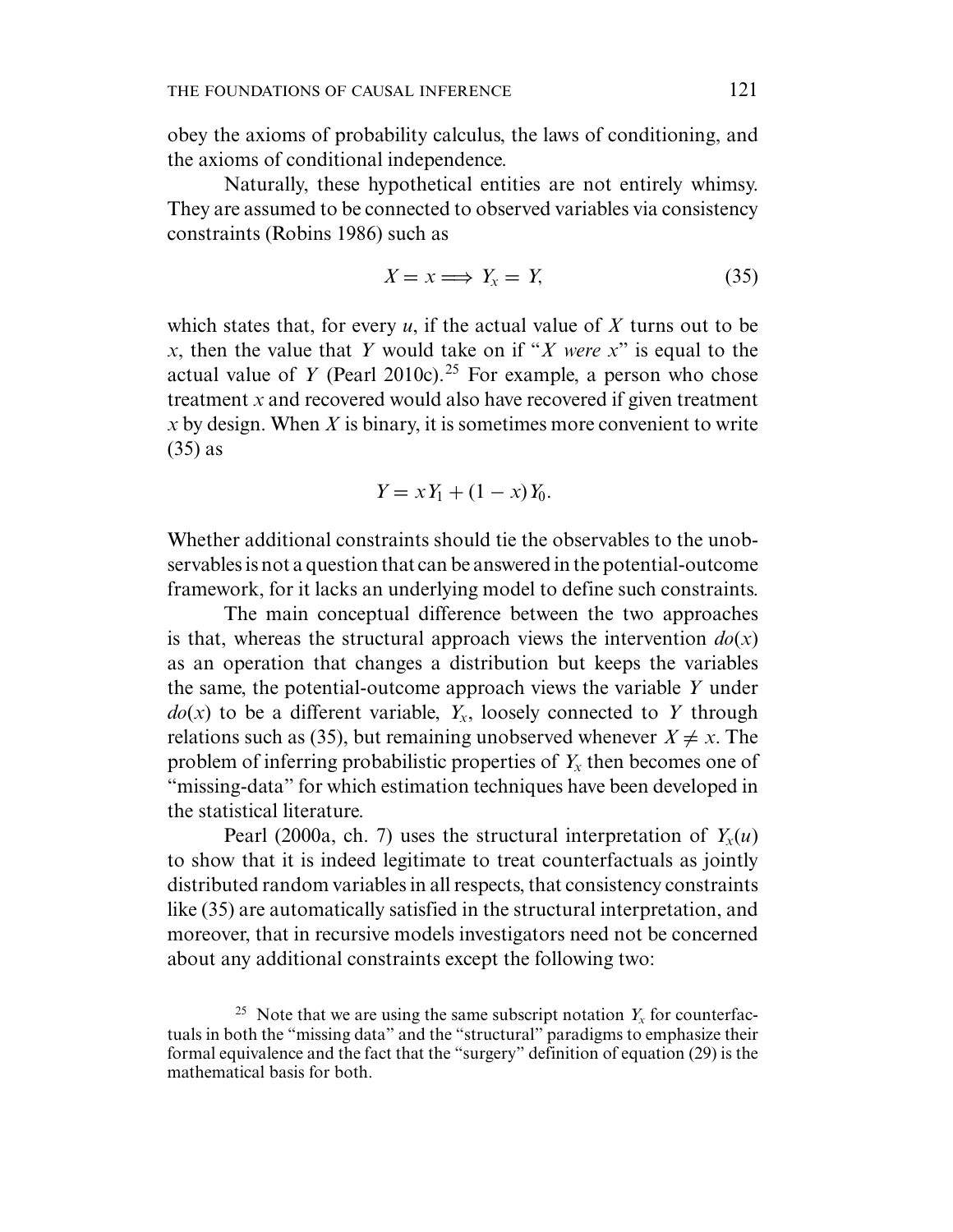$$
Y_{yz} = y
$$
 for all y, subsets Z, and values z for Z (36)

$$
X_z = x \Rightarrow Y_{xz} = Y_z
$$
 for all x, subsets Z, and values z for Z (37)

equation (36) ensures that the interventions  $d\rho(Y = y)$  result in the condition  $Y = y$ , regardless of concurrent interventions, say  $d\rho(Z = z)$ , that may be applied to variables other than *Y*. Equation (37) generalizes (35) to cases where *Z* is held fixed, at *z*. (See Halpern [1998] for proof of completeness.)

### 5.2. *Problem Formulation and the Demystification of "Ignorability"*

The main drawback of this black-box approach surfaces in problem formulation—namely, the phase where a researcher begins to articulate the "science" or "causal assumptions" behind the problem of interest. Such knowledge, as we have seen in Section 1, must be articulated at the onset of every problem in causal analysis—causal conclusions are only as valid as the causal assumptions upon which they rest.

To communicate scientific knowledge, the potential-outcome analyst must express assumptions as constraints on *P*<sup>∗</sup>, usually in the form of conditional independence assertions involving counterfactual variables. For instance, in the example shown in Figure 5, the potential-outcome analyst would use the independence constraint  $Z \perp\!\!\!\perp \{Y_{z_1}, Y_{z_2}, \ldots, Y_{z_k}\}\$ to communicate the understanding that  $Z$  is randomized (hence independent of  $U_X$  and  $U_Y$ ).<sup>26</sup> To further formulate the understanding that *Z* does not affect *Y* directly, except through *X*, the analyst would write a so called "exclusion restriction":  $Y_{xz}$  = *Yx*.

A collection of constraints of this type might sometimes be sufficient to permit a unique solution to the query of interest. For example, if we can plausibly assume that in Figure 4 a set *Z* of covariates satisfies the conditional independence

$$
Y_x \perp \!\!\!\perp X \mid Z \tag{38}
$$

<sup>26</sup> The notation *Y* $\perp \!\!\! \perp X$  *Z* stands for the conditional independence relationship  $P(Y = y, X = x | Z = z) = P(Y = y | Z = z)P(X = x | Z = z)$  (Dawid 1979).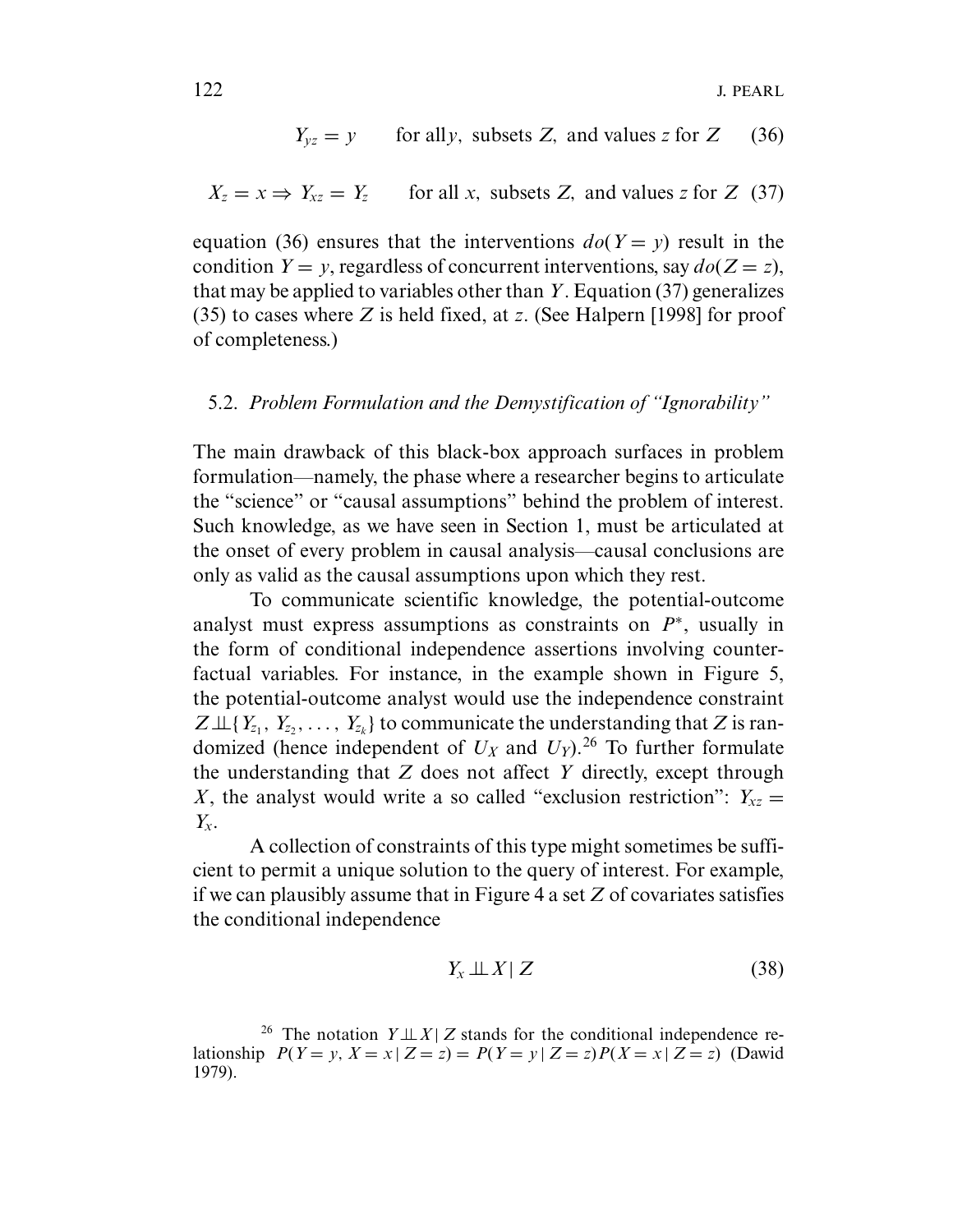(an assumption termed "conditional ignorability" by Rosenbaum and Rubin [1983]), then the causal effect  $P(y | do(x)) = P^*(Y_x = y)$  can readily be evaluated to yield

$$
P^*(Y_x = y) = \sum_z P^*(Y_x = y \mid z) P(z)
$$
  
= 
$$
\sum_z P^*(Y_x = y \mid x, z) P(z) \text{ (using (38))}
$$
  
= 
$$
\sum_z P^*(Y = y \mid x, z) P(z) \text{ (using (35))}
$$
  
= 
$$
\sum_z P(y \mid x, z) P(z).
$$
 (39)

The last expression contains no counterfactual quantities (thus permitting us to drop the asterisk from *P*<sup>∗</sup>) and coincides precisely with the standard covariate-adjustment formula of equation (25).

We see that the assumption of conditional ignorability (38) qualifies *Z* as an admissible covariate for adjustment; it mirrors therefore the "back-door" criterion of Definition 3, which bases the admissibility of *Z* on an explicit causal structure encoded in the diagram.

The derivation above may explain why the potential-outcome approach appeals to mathematical statisticians; instead of constructing new vocabulary (e.g., arrows), new operators (*do*(*x*)), and new logic for causal analysis, almost all mathematical operations in this framework are conducted within the safe confines of probability calculus. Save for an occasional application of rule (37) or (35), the analyst may forget that  $Y_x$  stands for a counterfactual quantity—it is treated as any other random variable, and the entire derivation follows the course of routine probability exercises.

This orthodoxy exacts a high cost: Instead of bringing the theory to the problem, the problem must be reformulated to fit the theory; all background knowledge pertaining to a given problem must first be translated into the language of counterfactuals (e.g., ignorability conditions) before analysis can commence. This translation may in fact be the hardest part of the problem. The reader may appreciate this aspect by attempting to judge whether the assumption of conditional ignorability (38), the key to the derivation of (39), holds in any familiar situation, say in the experimental setup of Figure 3(a). This assumption reads: "the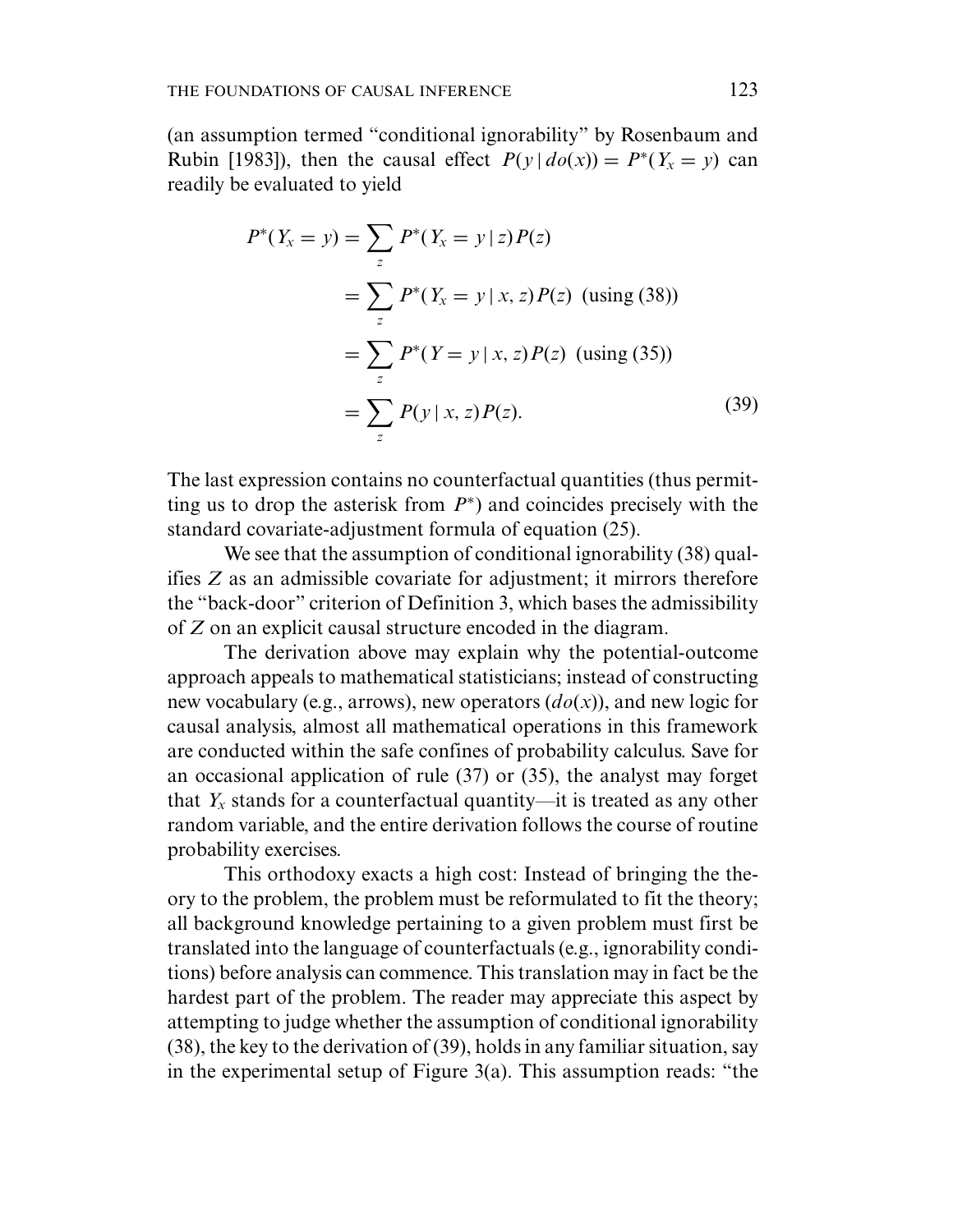value that *Y* would obtain had *X* been *x*, is independent of *X*, given *Z*." Even the most experienced potential-outcome expert would be unable to discern whether any subset *Z* of covariates in Figure 4 would satisfy this conditional independence condition.<sup>27</sup> Likewise, to derive equation (28) in the language of potential-outcome (see Pearl 2000a:223), we would need to convey the structure of the chain  $X \to W_3 \to Y$  using the cryptic expression  $W_3$ <sub>x</sub>  $\perp \!\!\! \perp \{Y_{w_3}, X\}$ , read: "the value that  $W_3$  would obtain had *X* been *x* is independent of the value that *Y* would obtain had  $W_3$  been  $w_3$  jointly with the value of X." Such assumptions are cast in a language so far removed from ordinary understanding of scientific theories that, for all practical purposes, they cannot be comprehended or ascertained by ordinary mortals. As a result, researchers in the graphless potential-outcome camp rarely use "conditional ignorability" (38) to guide the choice of covariates; they view this condition as a hopedfor miracle of nature rather than a target to be achieved by reasoned design. $^{28}$ 

Replacing "ignorability" with a conceptually meaningful condition (i.e., back-door) in a graphical model permits researchers to understand what conditions covariates must fulfill before they eliminate bias, what to watch for and what to think about when covariates are selected, and what experiments we can do to test, at least partially, if we have the knowledge needed for covariate selection.

Aside from offering no guidance in covariate selection, formulating a problem in the potential-outcome language encounters three additional hurdles when counterfactual variables are not viewed as byproducts of a deeper, process-based model: it is hard to ascertain (1) whether *all* relevant judgments have been articulated, (2) whether the judgments articulated are *redundant*, and (3) whether those judgments are *self-consistent.* The need to express, defend, and manage formidable

<sup>28</sup> The opaqueness of counterfactual independencies explains why many researchers within the potential-outcome camp are unaware of the fact that adding a covariate to the analysis (e.g., *Z*<sup>3</sup> in Figure 4, *Z* in Figure 5) may actually *increase* confounding bias in propensity score matching. According to Rosenbaum (2002: 76), for example, "there is little or no reason to avoid adjustment for a true covariate, a variable describing subjects before treatment." Rubin (2009) goes as far as stating that refraining from conditioning on an available measurement is "nonscientific ad hockery" for it goes against the tenets of Bayesian philosophy (see Pearl [2009c,d] and Heckman and Navarro-Lozano [2004] for a discussion of this fallacy).

<sup>&</sup>lt;sup>27</sup> Inquisitive readers are invited to guess whether  $X_z \perp Z$ | *Y* holds in Figure 2(a), then reflect on why causality is so slow in penetrating statistical education.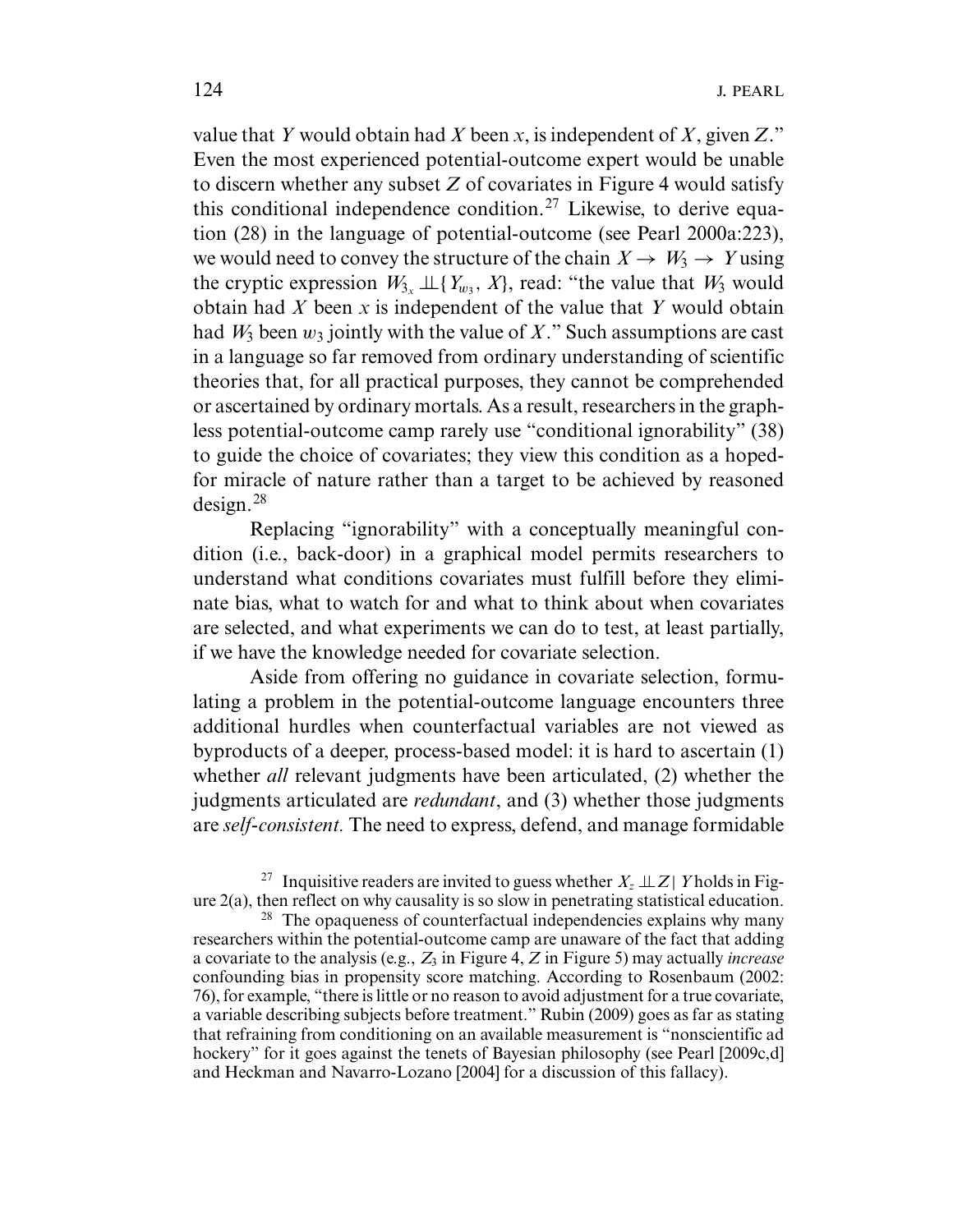counterfactual relationships of this type explains the slow acceptance of causal analysis among health scientists and statisticians, and why most economists and social scientists continue to use structural equation models (Wooldridge 2002; Stock and Watson 2003; Heckman 2008) instead of the potential-outcome alternatives advocated in Angrist et al. (1996), Holland (1988), and Sobel (1998, 2008).

On the other hand, the algebraic machinery offered by the counterfactual notation,  $Y_x(u)$ , once a problem is properly formalized, can be extremely powerful in refining assumptions (Angrist et al. 1996; Heckman and Vytlacil 2005), deriving consistent estimands (Robins 1986), bounding probabilities of necessary and sufficient causation (Tian and Pearl 2000), and combining data from experimental and nonexperimental studies (Pearl 2000a:302). The next subsection (5.3) presents a way of combining the best features of the two approaches. It is based on encoding causal assumptions in the language of diagrams; translating these assumptions into counterfactual notation; performing the mathematics in the algebraic language of counterfactuals, using (35), (36), and (37); and, finally, interpreting the result in graphical terms or plain causal language. The mediation problem of Section 6 illustrates how such symbiosis clarifies the definition and identification of direct and indirect effects, a task deemed insurmountable, "deceptive," and "ill-defined" by advocates of the structureless potential-outcome approach (Rubin 2004, 2005).

# 5.3. *Combining Graphs and Potential Outcomes*

The formulation of causal assumptions using graphs was discussed in Section 3. In this subsection we will systematize the translation of these assumptions from graphs to counterfactual notation.

Structural equation models embody causal information in both the equations and the probability function  $P(u)$  assigned to the exogenous variables; the former is encoded as missing arrows in the diagrams; the latter as missing (double arrows) dashed arcs. Each parent-child family  $(P A_i, X_i)$  in a causal diagram G corresponds to an equation in the model *M*. Hence, missing arrows encode exclusion assumptions; that is, claims that manipulating variables that are excluded from an equation will not change the outcome of the hypothetical experiment described by that equation. Missing dashed arcs encode independencies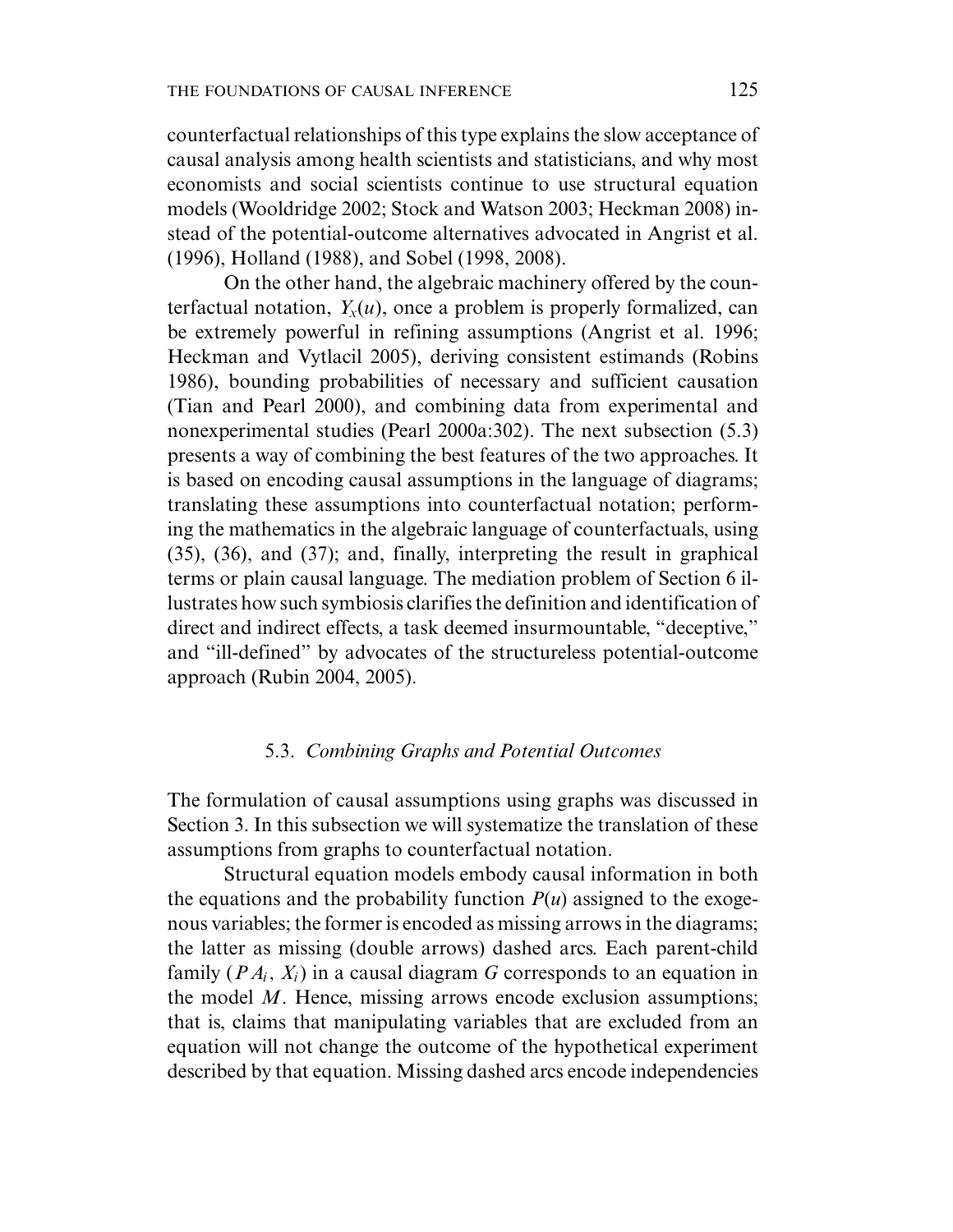among error terms in two or more equations. For example, the absence of dashed arcs between a node Y and a set of nodes  $\{Z_1, \ldots, Z_k\}$  implies that the corresponding background variables,  $U_Y$  and  $\{U_{Z_1}, \ldots, U_{Z_k}\},$ are independent in *P*(*u*).

These assumptions can be translated into the potential-outcome notation using two simple rules (Pearl 2000a:232); the first interprets the missing arrows in the graph, the second, the missing dashed arcs.

1. *Exclusion restrictions:* For every variable *Y* having parents  $PA<sub>y</sub>$  and for every set of endogenous variables *S* disjoint of  $PA<sub>r</sub>$ , we have

$$
Y_{pa_Y} = Y_{pa_Y,s}.\tag{40}
$$

2. *Independence restrictions:* If  $Z_1, \ldots, Z_k$  is any set of nodes not connected to *Y* via dashed arcs, and  $PA_1, \ldots, PA_k$  their respective sets of parents, we have

$$
Y_{p a_Y} \perp \!\!\!\perp \{Z_{1p a_1}, \ldots, Z_{k p a_k}\}.
$$
 (41)

The exclusion restrictions express the fact that each parent set includes *all* direct causes of the child variable; hence, fixing the parents of *Y* determines the value of *Y* uniquely, and intervention on any other set *S* of (endogenous) variables can no longer affect *Y*. The independence restriction translates the independence between *UY* and  ${U_{Z_1}, \ldots, U_{Z_k}}$  into independence between the corresponding potentialoutcome variables. This follows from the observation that, once we set their parents, the variables in  $\{Y, Z_1, \ldots, Z_k\}$  stand in functional relationships to the *U* terms in their corresponding equations.

As an example, consider the model shown in Figure 5, which serves as the canonical representation for the analysis of instrumental variables (Angrist et al. 1996; Balke and Pearl 1997). This model displays the following parent sets:

$$
PA_z = \{\emptyset\}, \quad PA_x = \{Z\}, \quad PA_y = \{X\}.
$$
 (42)

Consequently, the exclusion restrictions translate into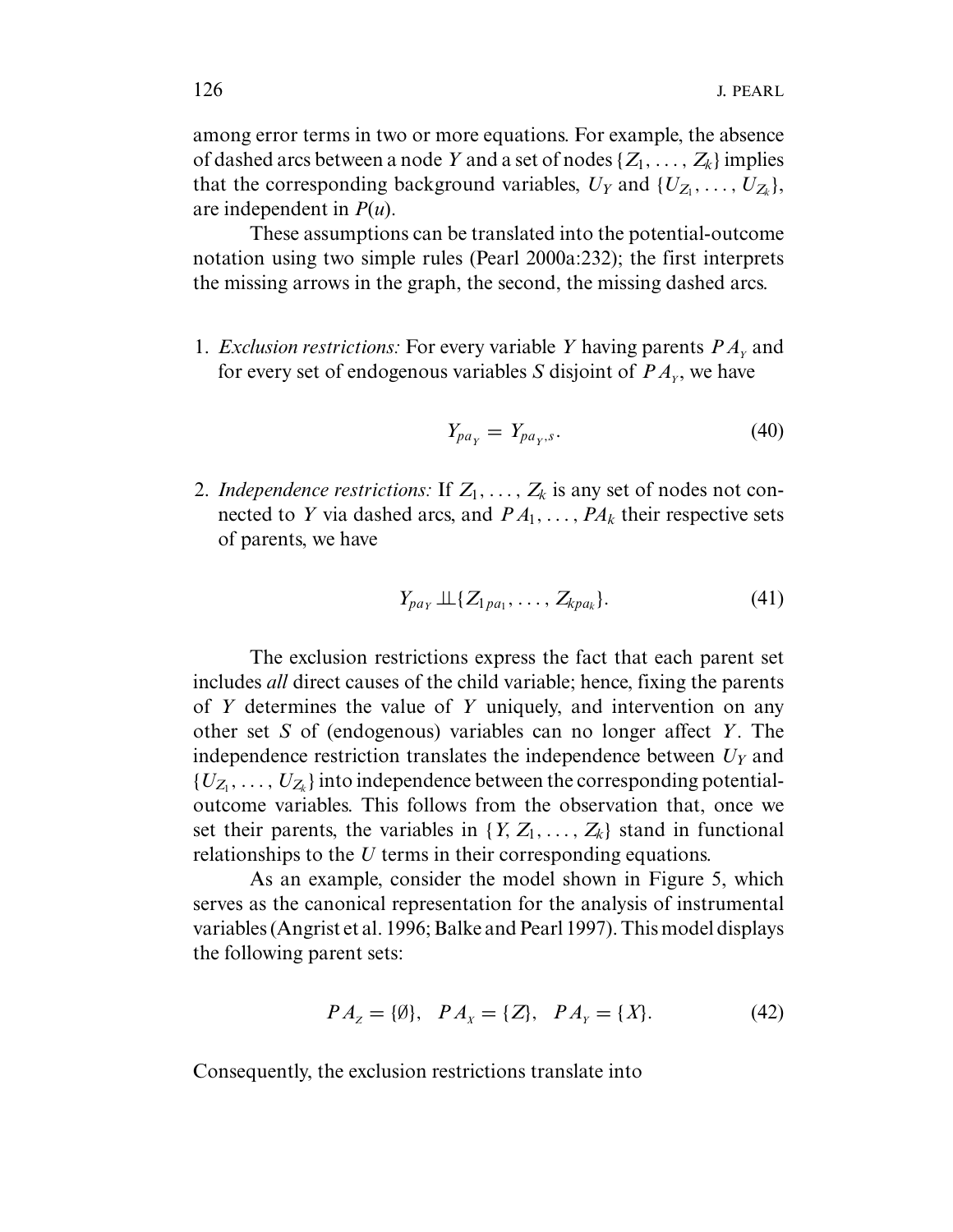$$
X_z = X_{yz}
$$
  
\n
$$
Z_y = Z_{xy} = Z_x = Z
$$
  
\n
$$
Y_x = Y_{xz},
$$
\n(43)

and the absence of any dashed arc between *Z* and {*Y*, *X*} translates into the independence restriction

$$
Z \perp \!\!\!\perp \{Y_x, X_z\}.
$$
\n<sup>(44)</sup>

This is precisely the condition of randomization; *Z* is independent of all its nondescendents—namely, independent of  $U_X$  and  $U_Y$ , which are the exogenous parents of *Y* and *X*, respectively. (Recall that the exogenous parents of any variable, say *Y*, may be replaced by the counterfactual variable  $Y_{pa_v}$ , because holding  $PA_v$  constant renders *Y* a deterministic function of its exogenous parent *UY*.)

The role of graphs is not ended with the formulation of causal assumptions. Throughout an algebraic derivation, such as the one shown in equation (39), the analyst may need to employ additional assumptions that are entailed by the original exclusion and independence assumptions, yet are not shown explicitly in their respective algebraic expressions. For example, it is hardly straightforward to show that the assumptions of equations (43)–(44) imply the conditional independence  $(Y_x \perp Z | \{X_z, X\})$  but do not imply the conditional independence  $(Y<sub>x</sub> \perp Z|X)$ . These are not easily derived by algebraic means alone. Such implications can, however, easily be tested in the graph of Figure 5 using the graphical reading for conditional independence (Definition 1). (See Pearl 2000a:16–17, 213–15.) Thus, when the need arises to employ independencies in the course of a derivation, the graph may assist the procedure by vividly displaying the independencies that logically follow from our assumptions.

### 6. MEDIATION: DIRECT AND INDIRECT EFFECTS

#### 6.1. *Direct Versus Total Effects*

The causal effect we have analyzed so far,  $P(y | do(x))$ , measures the *total* effect of a variable (or a set of variables) *X* on a response variable *Y*. In many cases, this quantity does not adequately represent the target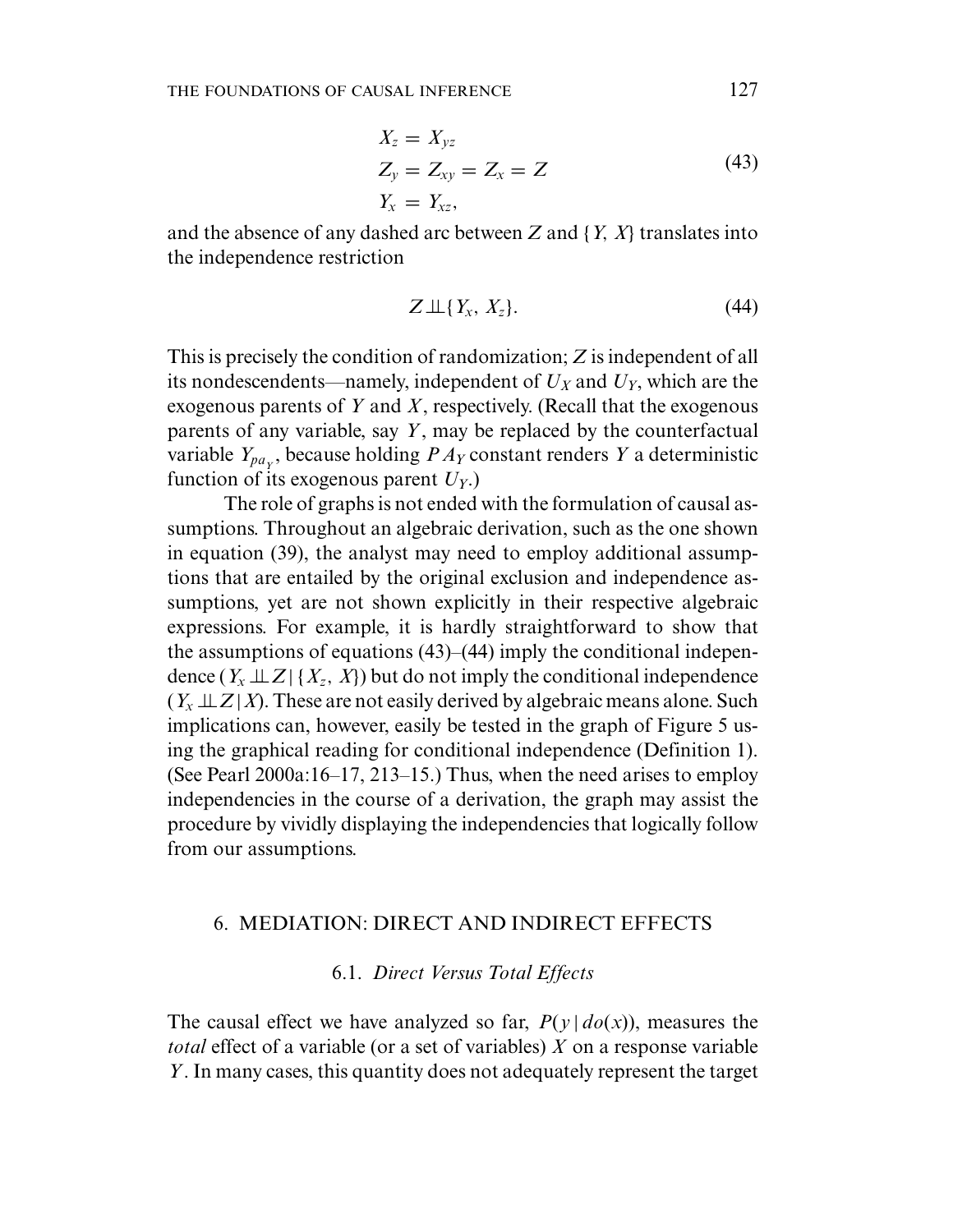of investigation and attention is focused instead on the *direct* effect of *X* on *Y*. The term "direct effect" is meant to quantify an effect that is not mediated by other variables in the model or, more accurately, the sensitivity of *Y* to changes in *X* while all other factors in the analysis are held fixed. Naturally, holding those factors fixed would sever all causal paths from *X* to *Y* with the exception of the direct link  $X \rightarrow Y$ , which is not intercepted by any intermediaries.

A classical example of the ubiquity of direct effects involves legal disputes over race or sex discrimination in hiring. Here, neither the effect of sex or race on applicants' qualification nor the effect of qualification on hiring are targets of litigation. Rather, defendants must prove that sex and race do not *directly* influence hiring decisions, whatever indirect effects they might have on hiring by way of applicant qualification.

From a policymaking viewpoint, an investigator may be interested in decomposing effects to quantify the extent to which racial salary disparity is due to educational disparity, or, more generally, the extent to which sensitivity to a given variable can be reduced by eliminating sensitivity to an intermediate factor, standing between that variable and the outcome. Often, the decomposition of effects into their direct and indirect components carries theoretical scientific importance, for it tells us "how nature works" and, therefore, enables us to predict behavior under a rich variety of conditions and interventions.

Structural equation models provide a natural language for analyzing path-specific effects and, indeed, considerable literature on direct, indirect, and total effects has been authored by SEM researchers (Alwin and Hauser 1975; Graff and Schmidt 1981; Sobel 1987; Bollen 1989), for both recursive and nonrecursive models. This analysis usually involves sums of powers of coefficient matrices, where each matrix represents the path coefficients associated with the structural equations.

Yet despite its ubiquity, the analysis of mediation has long been a thorny issue in the social and behavioral sciences (Judd and Kenny 1981; Baron and Kenny 1986; Muller et al. 2005; Shrout and Bolger 2002; MacKinnon, Fairchild, and Fritz 2007) primarily because structural equation modeling in those sciences were deeply entrenched in linear analysis, where the distinction between causal parameters and their regressional interpretations can easily be conflated. The difficulties were further amplified in nonlinear models, where sums and products are no longer applicable. As demands grew to tackle problems involving categorical variables and nonlinear interactions, researchers could no longer define direct and indirect effects in terms of structural or regressional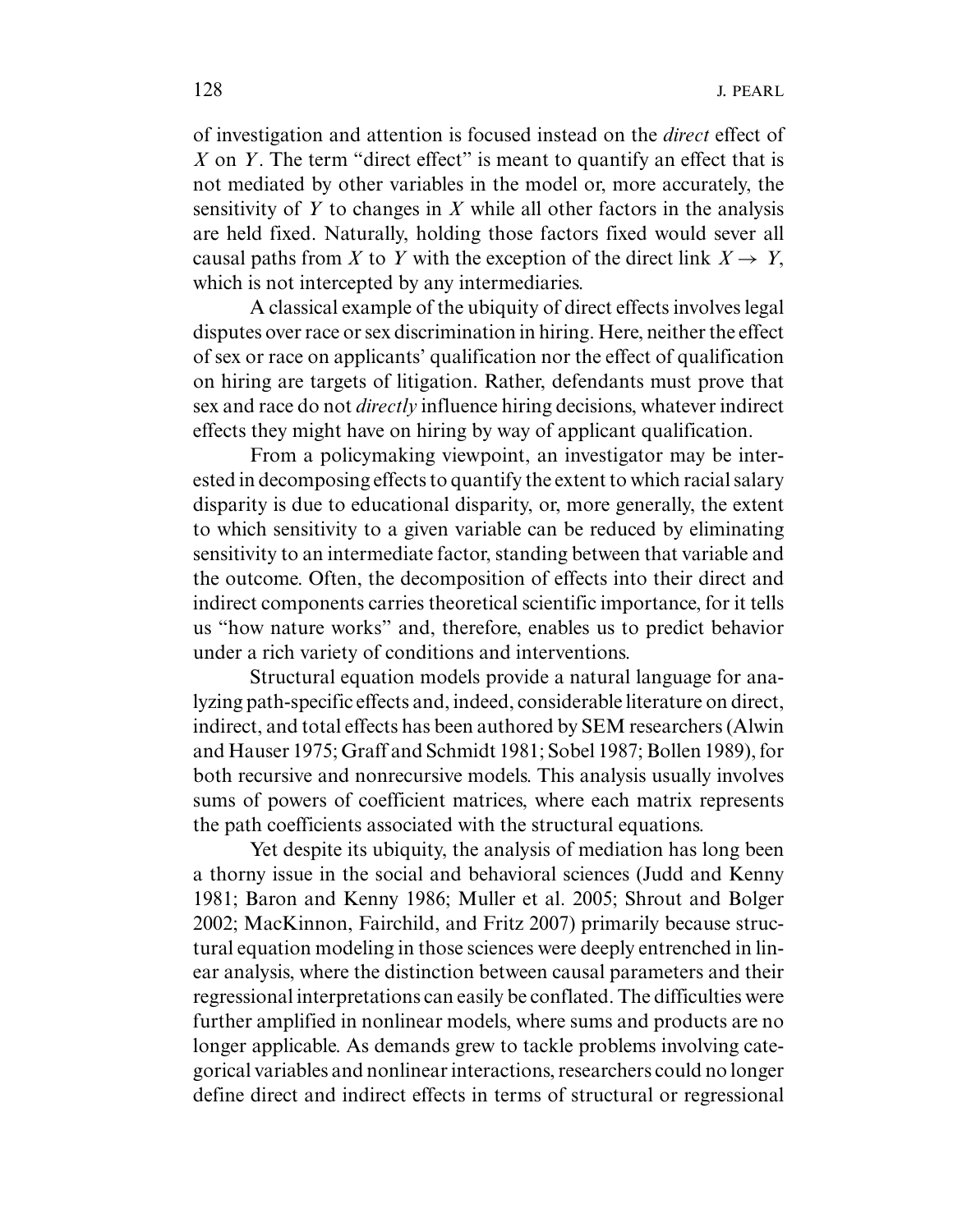coefficients, and all attempts to extend the linear paradigms of effect decomposition to nonlinear systems produced distorted results (MacKinnon, Lockwood, et al. 2007). These difficulties have accentuated the need to redefine and derive causal effects from first principles, uncommitted to distributional assumptions or a particular parametric form of the equations. The structural methodology presented in this paper adheres to this philosophy and it has produced indeed a principled solution to the mediation problem, based on the counterfactual reading of structural equations (29). The subsections that follow summarize the method and its solution.

#### 6.2. *Controlled Direct Effects*

A major impediment to progress in mediation analysis has been the lack of notational facility for expressing the key notion of "holding the mediating variables fixed" in the definition of direct effect. Clearly, this notion must be interpreted as (hypothetically) setting the intermediate variables to constants by physical intervention, not by analytical means such as selection, regression conditioning, matching, or adjustment. For example, consider the simple mediation models of Figure 4(a), which reads

$$
x = uX
$$
  
\n
$$
z = fZ(x, uZ)
$$
  
\n
$$
y = fY(x, z, uY)
$$
\n(45)

and where the error terms (not shown explicitly) are assumed to be mutually independent. To measure the direct effect of *X* on *Y* it is sufficient to measure their association conditioned on the mediator *Z*. In Figure 6(b), however, where the error terms are dependent, it will not be sufficient to measure the association between *X* and *Y* for a given level of *Z* because, by conditioning on the mediator *Z*, which is a collision node (Definition 1), we create spurious associations between *X* and *Y* through *W*2, even when there is no direct effect of *X* on *Y* (Pearl 1998; Cole and Hernán 2002).<sup>29</sup>

<sup>&</sup>lt;sup>29</sup> The need to control for mediator-outcome confounders (e.g.,  $W_2$  in Figure 6(b)) was evidently overlooked in the classical paper of Baron and Kenny (1986), and has subsequently been ignored by most social science researchers.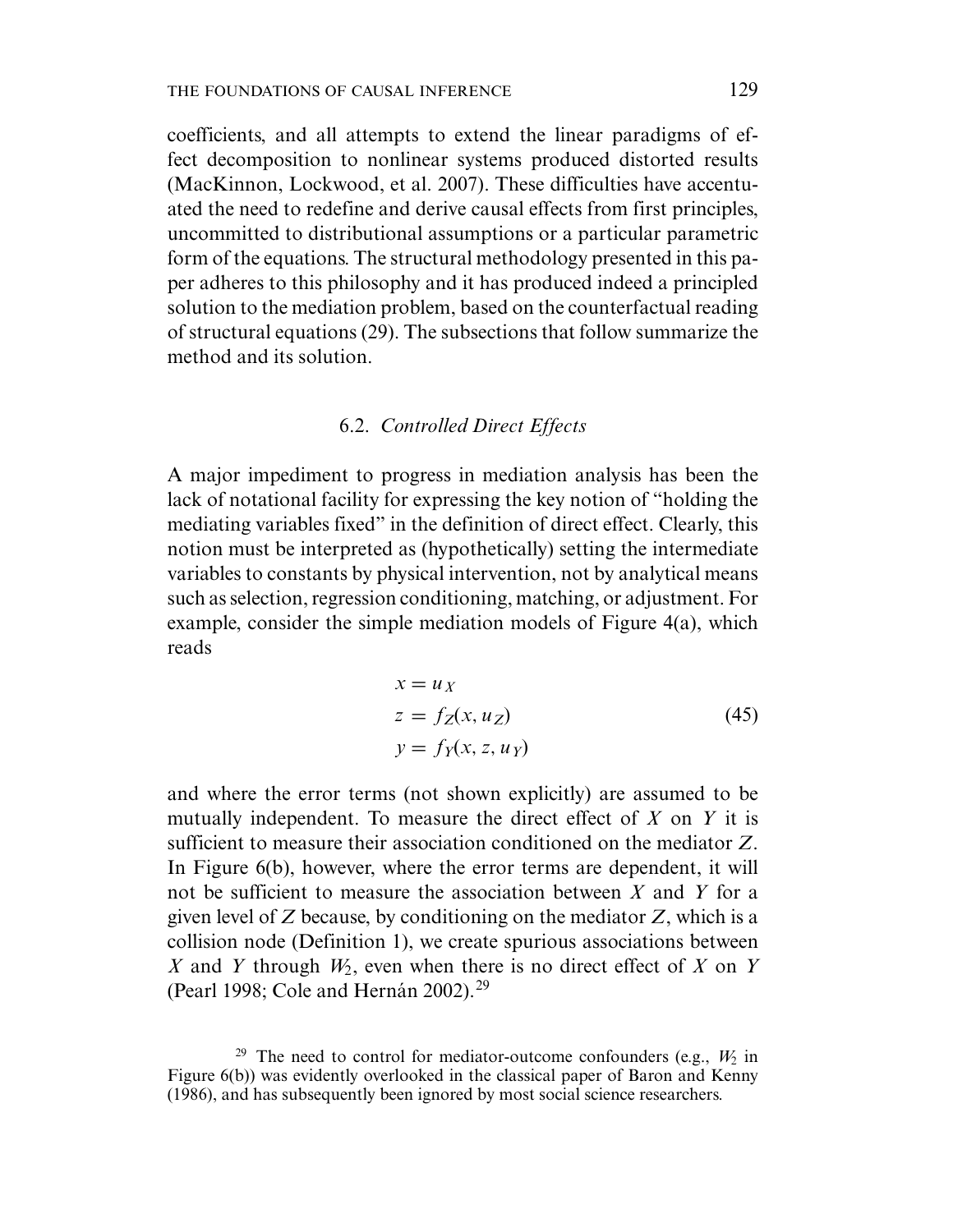

**FIGURE 6.** A generic model depicting mediation through *Z* (a) with no confounders and (b) with two confounders,  $W_1$  and  $W_2$ .

Using the  $do(x)$  notation enables us to correctly express the notion of "holding *Z* fixed" and to obtain a simple definition of the *controlled direct effect* of the transition from  $X = x$  to  $X = x'$ :

$$
CDE \stackrel{\Delta}{=} E(Y \mid do(x'), do(z)) - E(Y \mid do(x), do(z)).
$$

Or, equivalently, we can use counterfactual notation

$$
CDE \stackrel{\Delta}{=} E(Y_{x'z}) - E(Y_{xz})
$$

where  $Z$  is the set of all mediating variables. Readers can easily verify that, in linear systems, the controlled direct effect reduces to the path coefficient of the link  $X \to Y$  (see footnote 18) regardless of whether confounders are present (as in Figure 6(b)) and regardless of whether the error terms are correlated or not.

This separates the task of definition from that of identification, as demanded by Section 4.1. The identification of *CDE* would depend, of course, on whether confounders are present and whether they can be neutralized by adjustment, but these do not alter its definition. Nor should trepidation about infeasibility of the action *do*(*gender* = *male*) enter the definitional phase of the study. Definitions apply to symbolic models, not to human biology.<sup>30</sup>

Graphical identification conditions for multi-action expressions of the type  $E(Y | do(x), do(z_1), do(z_2), \ldots, do(z_k))$  in the presence of unmeasured confounders were derived by Pearl and Robins (1995) (see

 $30$  In reality, it is the employer's perception of applicant's gender and his or her assessment of gender-job compatibility that renders gender a "cause" of hiring; manipulation of gender is not needed.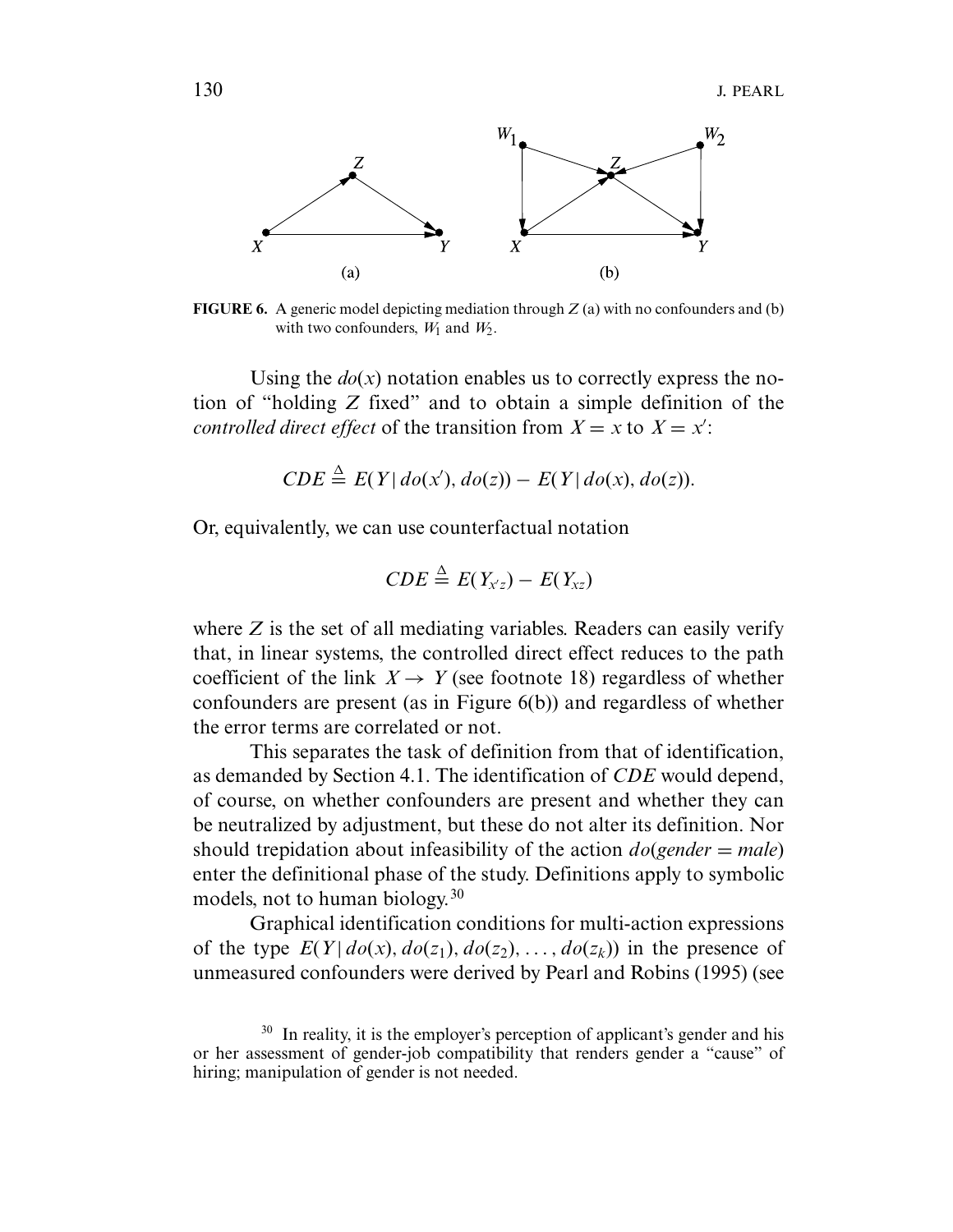Pearl 2000a, ch. 4) using sequential application of the back-door conditions discussed in Section 3.2.

## 6.3. *Natural Direct Effects*

In linear systems, the direct effect is fully specified by the path coefficient attached to the link from *X* to *Y*; therefore, the direct effect is independent of the values at which we hold *Z*. In nonlinear systems, those values would, in general, modify the effect of *X* on *Y* and thus should be chosen carefully to represent the target policy under analysis. For example, it is not uncommon to find employers who prefer males for the high-paying jobs (i.e., high *z*) and females for low-paying jobs (low *z*).

When the direct effect is sensitive to the levels at which we hold *Z*, it is often more meaningful to define the direct effect relative to some "natural" base-line level that may vary from individual to individual, and represents the level of *Z* just before the change in *X*. Conceptually, we can define the natural direct effect  $DE_{x,x'}(Y)^{31}$  as the expected change in *Y* induced by changing *X* from *x* to  $x'$  while keeping all mediating factors constant at whatever value they *would have obtained* under  $do(x)$ . This hypothetical change, which Robins and Greenland (1992) conceived and called "pure" and Pearl (2001) formalized and analyzed under the rubric "natural," mirrors what lawmakers instruct us to consider in race or sex discrimination cases: "The central question in any employment-discrimination case is whether the employer would have taken the same action had the employee been of a different race (age, sex, religion, national origin etc.) and everything else had been the same." (In *Carson versus Bethlehem Steel Corp.*, 70 FEP Cases 921, 7th Cir. [1996].) Thus, whereas the controlled direct effect measures the effect of *X* on *Y* while holding *Z* fixed at a uniform level (*z*) for all units,  $32$ the natural direct effect allows *z* to vary from individual to individual

<sup>&</sup>lt;sup>31</sup> Pearl (2001) used the acronym *NDE* to denote the natural direct effect. We will delete the letter "*N*" from the acronyms of both the direct and indirect effect, and use *DE* and *IE*, respectively.

 $32$  In the hiring discrimination example, this would amount, for example, to testing gender bias by marking all application forms with the same level of schooling and other skill-defining attributes.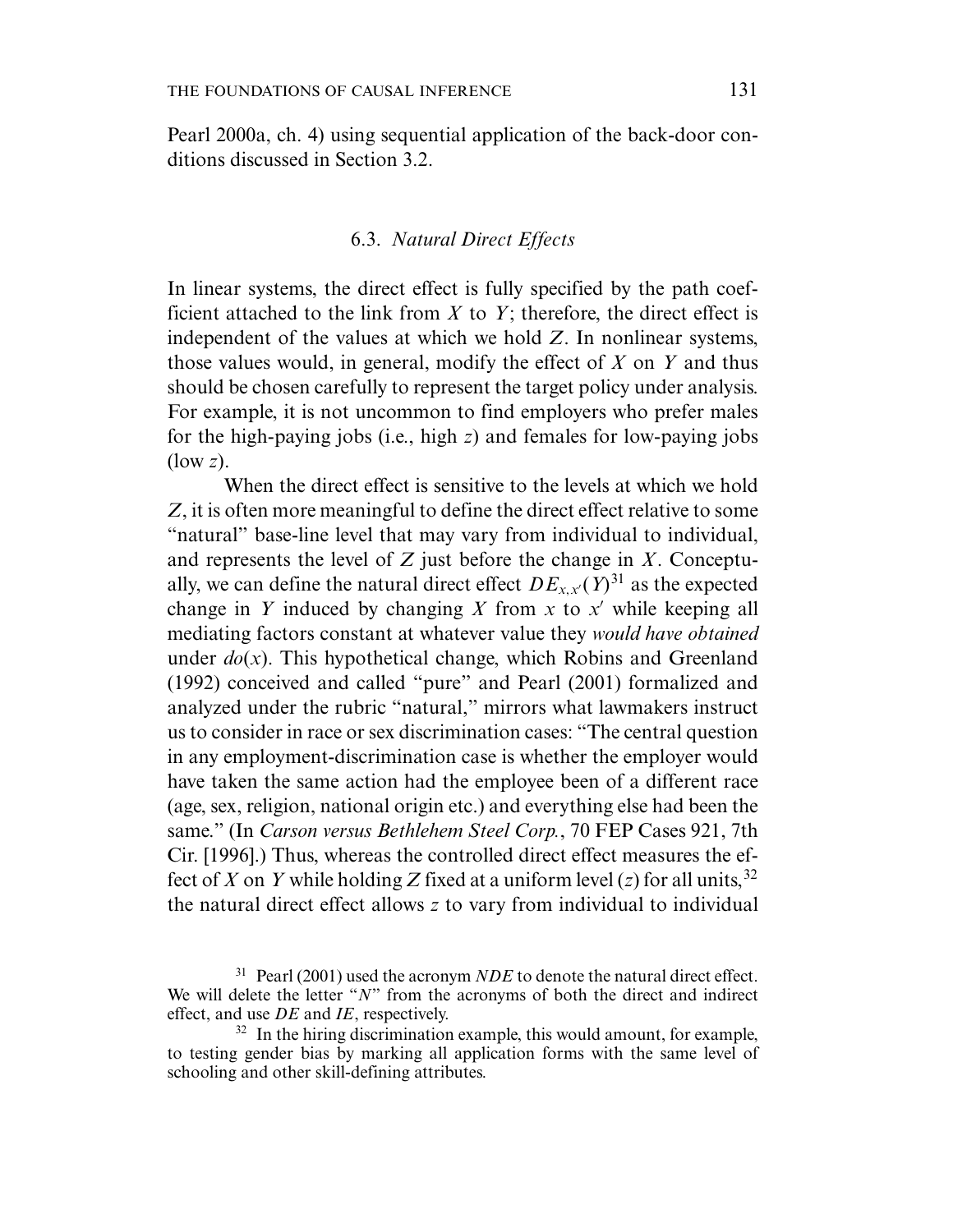to be held fixed at whatever level each individual obtains naturally, just before the change in *X*.

Extending the subscript notation to express nested counterfactuals, Pearl (2001) gave the following definition for the "natural direct effect":

$$
DE_{x,x'}(Y) = E(Y_{x',Z_x}) - E(Y_x). \tag{46}
$$

Here,  $Y_{x',Z_x}$  represents the value that *Y* would attain under the operation of setting X to  $x'$  and, simultaneously, setting Z to whatever value it would have obtained under the setting  $X = x$ . We see that  $DE_{x,x}(Y)$ , the natural direct effect of the transition from  $x$  to  $x'$ , involves probabilities of *nested counterfactuals* and cannot be written in terms of the  $do(x)$  operator. Therefore, the natural direct effect cannot in general be identified or estimated, even with the help of ideal, controlled experiments (see footnote 15 for an intuitive explanation). However, aided by the surgical definition of equation (29) and the notational power of nested counterfactuals, Pearl (2001) was nevertheless able to show that, if certain assumptions of "no confounding" are deemed valid, the natural direct effect can be reduced to

$$
DE_{x,x'}(Y) = \sum_{z} [E(Y | do(x', z)) - E(Y | do(x, z))] P(z | do(x)). \quad (47)
$$

The intuition is simple; the natural direct effect is the weighted average of the controlled direct effect, using the causal effect  $P(z | do(x))$  as a weighing function.

One condition for the validity of (47) is that  $Z_x \perp x_{x',z}$  | *W* holds for some set *W* of measured covariates. This technical condition in itself, like the ignorability condition of (38), is close to meaningless for most investigators, as it is not phrased in terms of realized variables. The surgical interpretation of counterfactuals (29) can be invoked at this point to unveil the graphical interpretation of this condition (41). It states that *W* should be admissible (i.e., satisfy the back-door condition) relative to the path(s) from *Z* to *Y*. This condition, satisfied by  $W_2$ in Figure 6(b), is readily comprehended by empirical researchers, and the task of selecting such measurements, *W*, can then be guided by available scientific knowledge. Additional graphical and counterfactual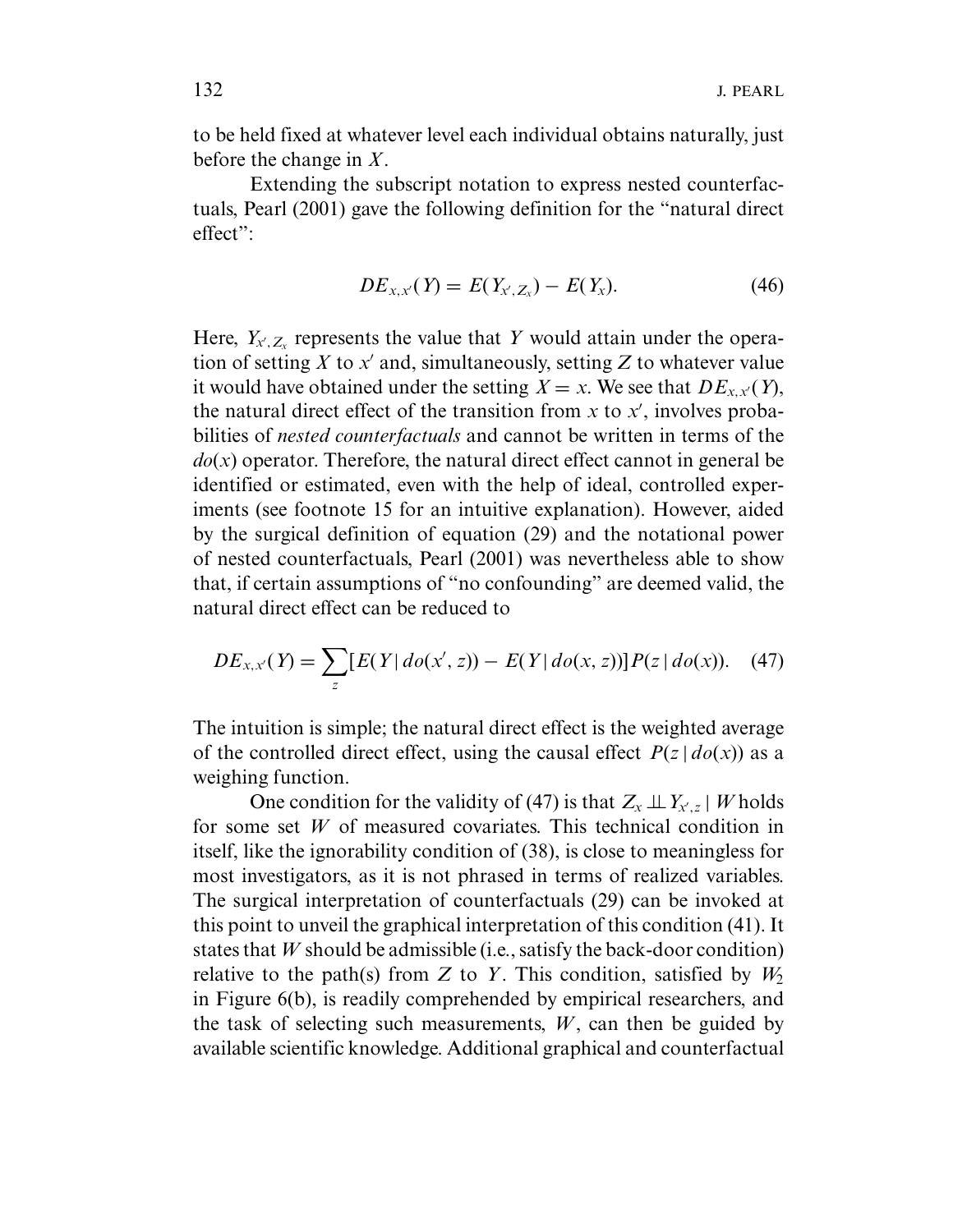conditions for identification are derived in Pearl (2001), Petersen et al. (2006), and Imai et al. (2008).

In particular, it can be shown (Pearl 2001) that expression (47) is both valid and identifiable in Markovian models (i.e., no unobserved confounders) where each term on the right can be reduced to a "*do*-free" expression using equation (24) or (25) and then estimated by regression.

For example, for the model in Figure 6(b), equation (47) reads

$$
DE_{x,x'}(Y) = \sum_{z} \sum_{w_2} P(w_2)[E(Y | x', z, w_2)) - E(Y | x, z, w_2)]
$$
  
 
$$
\times \sum_{w_1} \sum_{y_1} P(z | \mathbf{x}, \mathbf{w}_1, \mathbf{w}_2) P(w_1).
$$
 (48)  $x, w_1, w_2$ 

while for the confounding-free model of Figure 6(a) we have

$$
DE_{x,x'}(Y) = \sum_{z} [E(Y | x', z) - E(Y | x, z)] P(z | x).
$$
 (49)

Both (48) and (49) can easily be estimated by a two-step regression.

# 6.4. *Natural Indirect Effects*

Remarkably, the definition of the natural direct effect (46) can be turned around and provide an operational definition for the *indirect effect*—a concept shrouded in mystery and controversy, because it is impossible, using any physical intervention, to disable the direct link from *X* to *Y* so as to let *X* influence *Y* solely via indirect paths (Pearl 2009a:355).

The *natural indirect effect*, *IE*, of the transition from *x* to  $x'$  is defined as the expected change in *Y* affected by holding *X* constant, at  $X = x$ , and changing *Z* to whatever value it would have attained had *X* been set to  $X = x'$ . Formally, this reads

$$
IE_{x,x'}(Y) \stackrel{\Delta}{=} E[(Y_{x,Z_{x'}}) - E(Y_{x})], \tag{50}
$$

which is almost identical to the direct effect (equation 46) save for exchanging  $x$  and  $x'$  in the first term (Pearl 2001).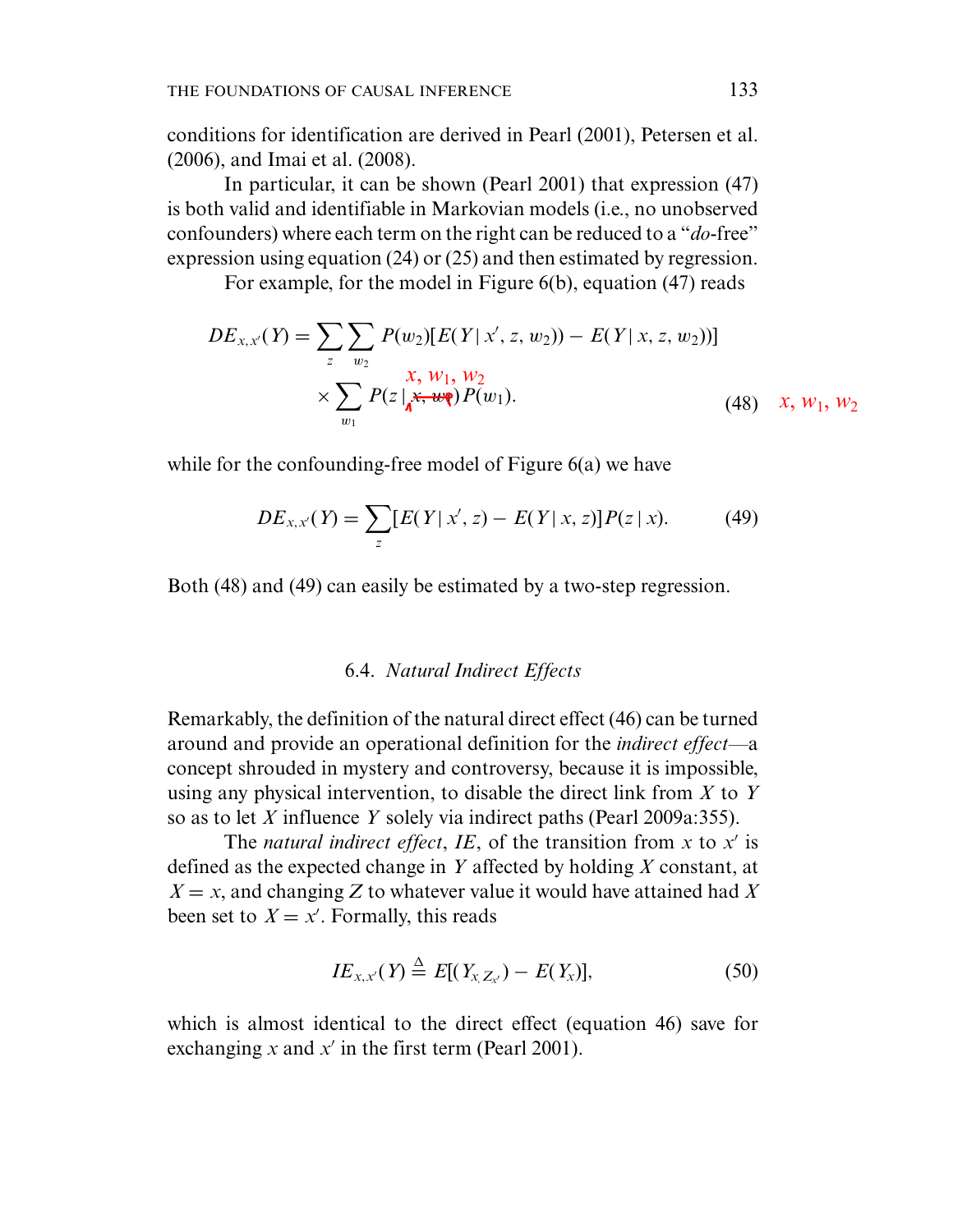Indeed, it can be shown that, in general, the total effect *TE* of a transition is equal to the *difference* between the direct effect of that transition and the indirect effect of the reverse transition. Formally,

$$
TE_{x,x'}(Y) \stackrel{\Delta}{=} E(Y_{x'} - Y_x) = DE_{x,x'}(Y) - IE_{x',x}(Y). \tag{51}
$$

In linear systems, where reversal of transitions amounts to negating the signs of their effects, we have the standard additive formula

$$
TE_{x,x'}(Y) = DE_{x,x'}(Y) + IE_{x,x'}(Y). \tag{52}
$$

Since each term above is based on an independent operational definition, this equality constitutes a formal justification for the additive formula used routinely in linear systems.<sup>33</sup>

Note that, although it cannot be expressed in *do*-notation, the indirect effect has clear policymaking implications. For example, in the hiring discrimination context, a policymaker may be interested in predicting the gender mix in the workforce if gender bias is eliminated and all applicants are treated equally—say, the same way that males are currently treated. This quantity will be given by the indirect effect of gender on hiring, mediated by factors such as education and aptitude, which may be gender-dependent.

More generally, a policymaker may be interested in the effect of issuing a directive to a select set of subordinate employees, or in carefully controlling the routing of messages in a network of interacting agents. Such applications motivate the analysis of *path-specific effects*—that is, the effect of *X* on *Y* through a selected set of paths (Avin et al. 2005).

In all these cases, the policy intervention invokes the selection of signals to be sensed rather than variables to be fixed. Pearl (2001) has therefore suggested that *signal sensing* is more fundamental to the notion of causation than *manipulation*; the latter being but a crude way of stimulating the former in an experimental setup. The mantra "No causation without manipulation" must be rejected (see Pearl 2009a, sec. 11.4.5).

<sup>33</sup> Some authors (e.g., VanderWeele 2009) define the natural indirect effect as the difference*TE–DE*. This renders the additive formula a tautology of definition, rather than a theorem predicated upon the anti-symmetry  $IE_{x,x'}(Y) = -IE_{x',x}(Y)$ . Violation of (52) will be demonstrated in the next section.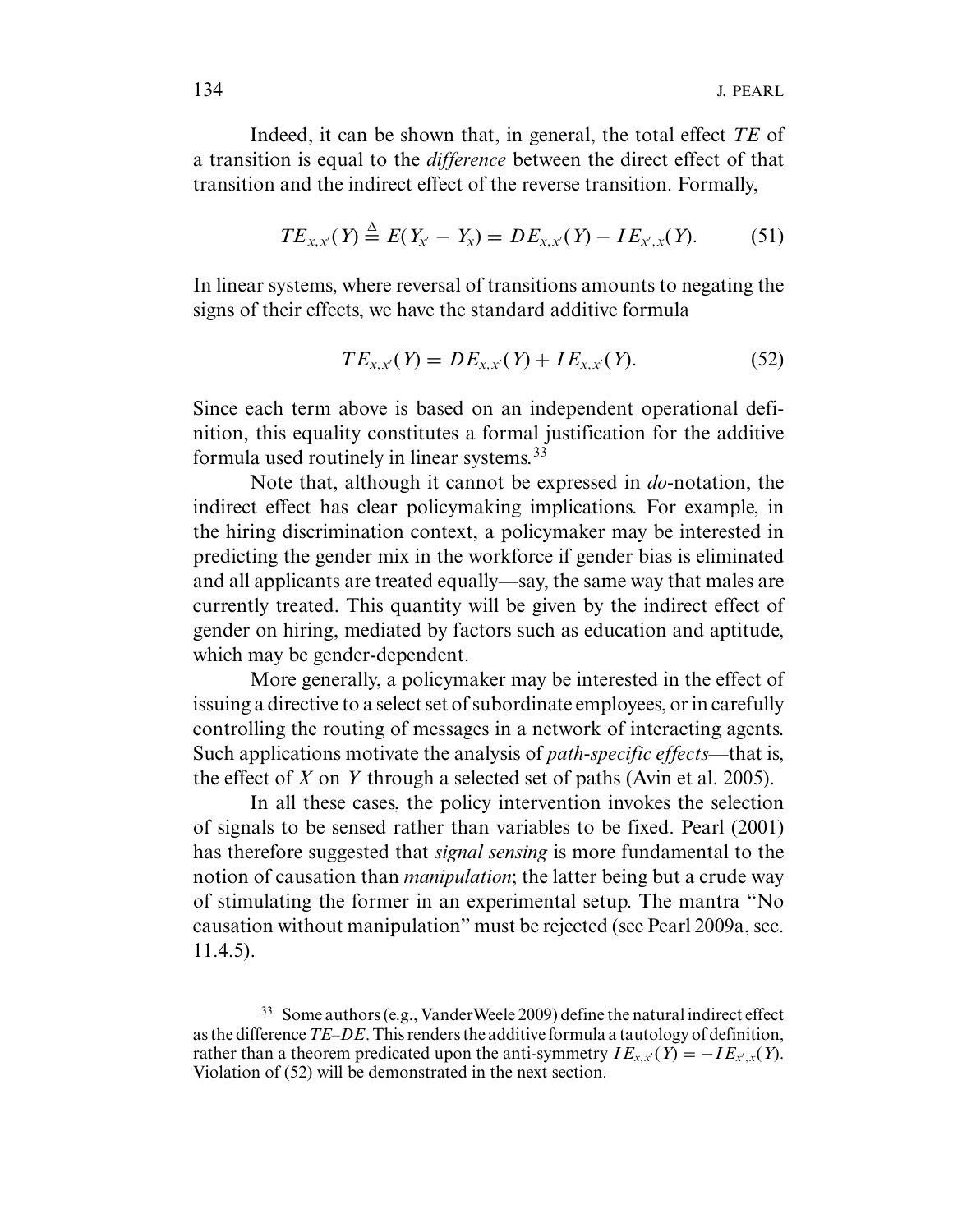It is remarkable that counterfactual quantities like *DE* and *IE*, which could not be expressed in terms of  $do(x)$  operators and therefore appear void of empirical content, can under certain conditions be estimated from empirical studies, and serve to guide policies. Awareness of this potential should embolden researchers to go through the definitional step of the study and freely articulate the target quantity  $O(M)$ in the language of science—that is, structure-based counterfactuals despite the seemingly speculative nature of each assumption in the model (Pearl 2000b).

## 6.5. *The Mediation Formula: A Simple Solution to a Thorny Problem*

This subsection demonstrates how the solution provided in equations (49) and (52) can be applied in assessing mediation effects in nonlinear models. We will use the simple mediation model of Figure 6(a), where all error terms (not shown explicitly) are assumed to be mutually independent, with the understanding that adjustment for appropriate sets of covariates *W* may be necessary to achieve this independence (as in equation 48) and that integrals should replace summations when dealing with continuous variables (Imai et al. 2008).

Combining (47) and (52), the expression for the indirect effect, *IE*, becomes

$$
IE_{x,x'}(Y) = \sum_{z} E(Y \mid x, z)[P(z \mid x') - P(z \mid x)] \tag{53}
$$

which provides a general formula for mediation effects, applicable to any nonlinear system, any distribution (of *U*), and any type of variables. Moreover, the formula is readily estimable by regression. Owing to its generality and ubiquity, I have referred to this expression as the "Mediation Formula" (Pearl 2009b, 2010a).

The Mediation Formula represents the average increase in the outcome *Y* that the transition from  $X = x$  to  $X = x'$  is expected to produce absent any direct effect of *X* on *Y*. Though based on solid causal principles, it embodies no causal assumption other than the generic mediation structure of Figure 6(a). When the outcome *Y* is binary (e.g., recovery, or hiring) the ratio  $(1 - IE/TE)$  represents the fraction of responding individuals who owe their response to direct paths,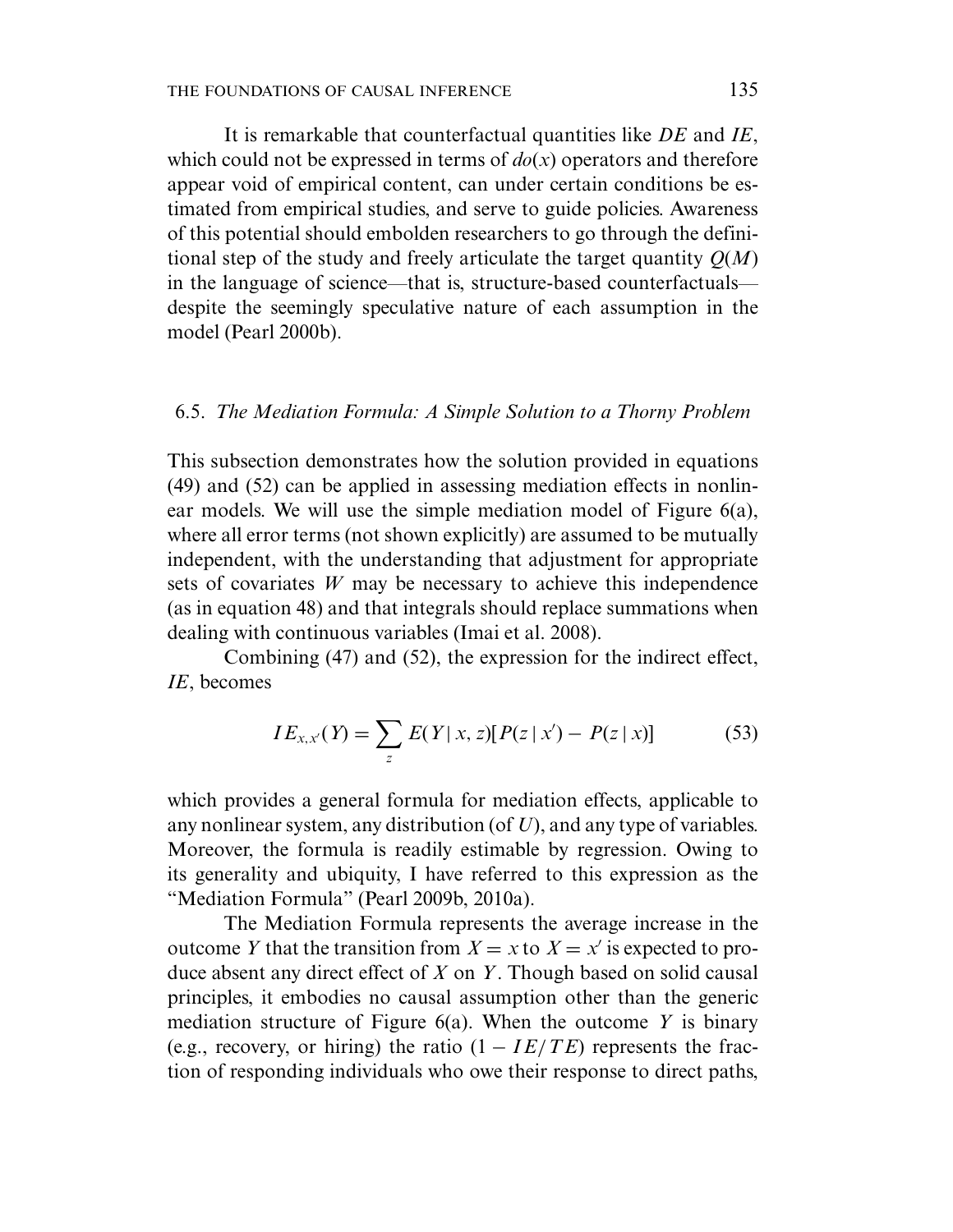while (1 − *DE*/*TE*) represents the fraction who owe their response to *Z*-mediated paths.

The Mediation Formula tells us that *IE* depends only on the expectation of the counterfactual  $Y_{xz}$ , not on its functional form  $f_Y(x, z, u_Y)$  or its distribution  $P(Y_{xz} = y)$ . It calls therefore for a twostep regression which, in principle, can be performed nonparametrically. In the first step we regress *Y* on *X* and *Z*, and obtain the estimate

$$
g(x, z) = E(Y | x, z)
$$

for every  $(x, z)$  cell. In the second step we estimate the conditional expectation of  $g(x, z)$  with respect to *z*, conditional on  $X = x'$  and  $X = x$ , respectively, and take the difference

$$
F_{x,x}(Y) = E_z[g(x', z) - g(x, z)].
$$
  
\n
$$
IE_{x,x'}(Y) = E_{Z|X}[g(x,z)|x'] - E_{Z|X}[g(x,z|x')].
$$

Nonparametric estimation is not always practical. When *Z* consists of a vector of several mediators, the dimensionality of the problem might prohibit the estimation of  $E(Y | x, z)$  for every  $(x, z)$  cell, and the need arises to use parametric approximation. We can then choose any convenient parametric form for  $E(Y | x, z)$  (e.g., linear, logit, probit), estimate the parameters separately (e.g., by regression or maximum likelihood methods), insert the parametric approximation into (53), and estimate its two conditional expectations (over *z*) to get the mediated effect (VanderWeele 2009; Pearl 2010a).

Let us examine what the Mediation Formula yields when applied to the linear version of Figure 6(a) (equation 45), which reads

$$
x = uX
$$
  
\n
$$
z = b0 + bxx + uZ
$$
  
\n
$$
y = c0 + cxx + czz + uY
$$
\n(54)

with  $u_x$ ,  $u_y$ , and  $u_z$  uncorrelated. Computing the conditional expectation in (53) gives

$$
E(Y | x, z) = E(c_0 + c_x x + c_z z + u_Y) = c_0 + c_x x + c_z z
$$

and yields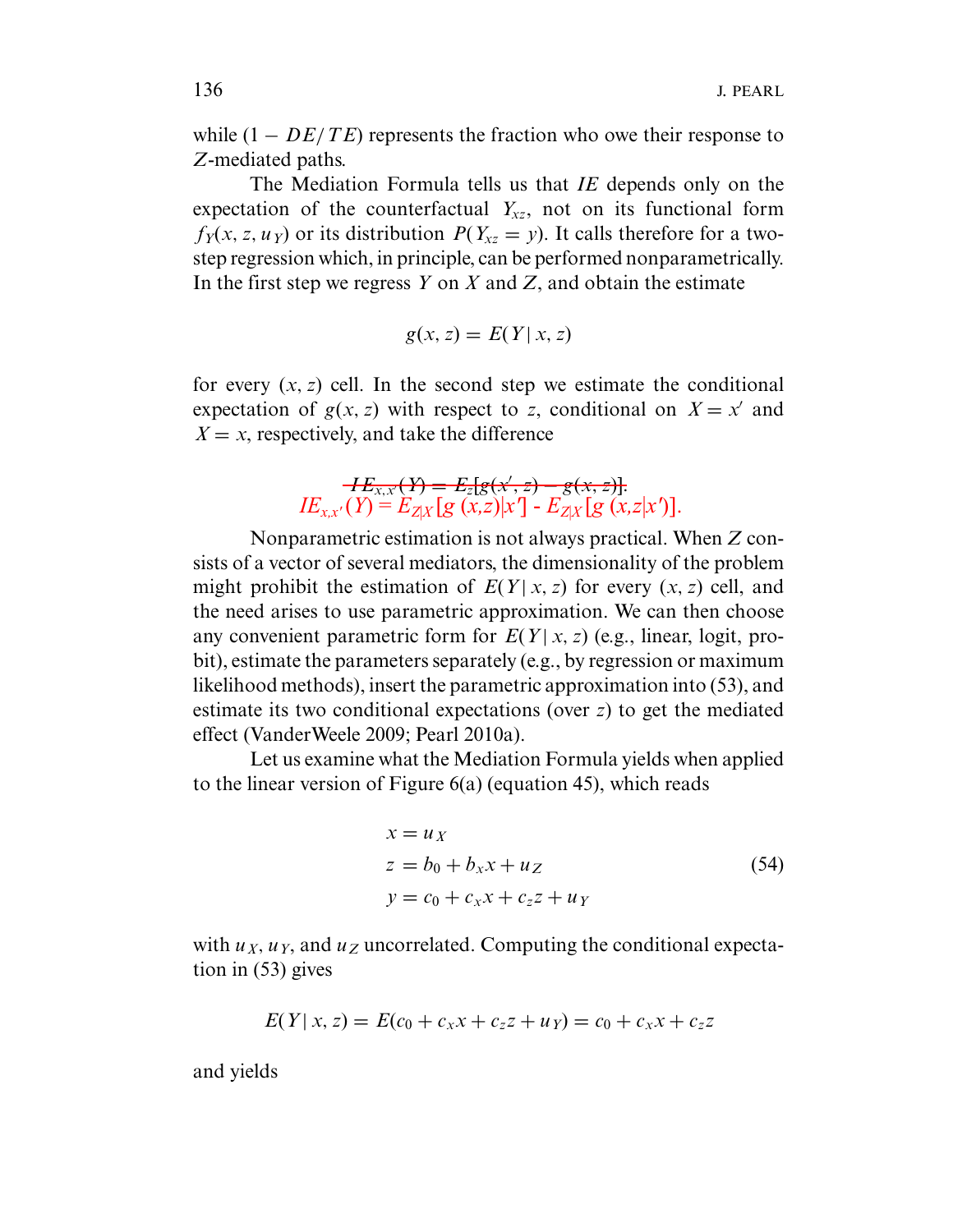$$
IE_{x,x'}(Y) = \sum_{z} (c_x x + c_z z)[P(z | x') - P(z | x)].
$$
  
=  $c_z[E(Z | x') - E(Z | x)]$  (55)

$$
= (x' - x)(c_z b_x) \tag{56}
$$

$$
= (x'-x)(b-c_x) \tag{57}
$$

where *b* is the total effect coefficient,

$$
b = (E(Y | x') – E(Y | x))/(x' – x) = c_x + c_z b_x.
$$

We thus obtained the standard expressions for indirect effects in linear systems, which can be estimated either as a difference in two regression coefficients (equation 57) or a product of two regression coefficients (equation 56), with *Y* regressed on both *X* and *Z* (see (MacKinnon et al. 2007)). These two strategies do not generalize to nonlinear systems, as shown in Pearl (2010a); direct application of (53) is necessary.

To understand the difficulty, consider adding an interaction term  $c_{xz}$ *xz* to the model in equation (54), yielding

$$
y = c_0 + c_x x + c_z z + c_{xz} xz + u_Y
$$

Now assume that, through elaborate regression analysis, we obtain accurate estimates of all parameters in the model. It is still not clear what combinations of parameters measure the direct and indirect effects of *X* on *Y*, or, more specifically, how to assess the fraction of the total effect that is *explained* by mediation and the fraction that is *owed* to mediation. In linear analysis, the former fraction is captured by the product  $c_xb_x/b$ (equation 56), the latter by the difference  $(b - c<sub>x</sub>)/b$  (equation 57), and the two quantities coincide. In the presence of interaction, however, each fraction demands a separate analysis, as dictated by the Mediation Formula.

$$
DE = c_x + b_0 c_{xz}
$$
  
\n
$$
IE = b_x c_z
$$
  
\n
$$
TE = c_x + b_0 c_{xz} + b_x (c_z + c_{xz})
$$
  
\n
$$
= DE + IE + b_x c_{xz}.
$$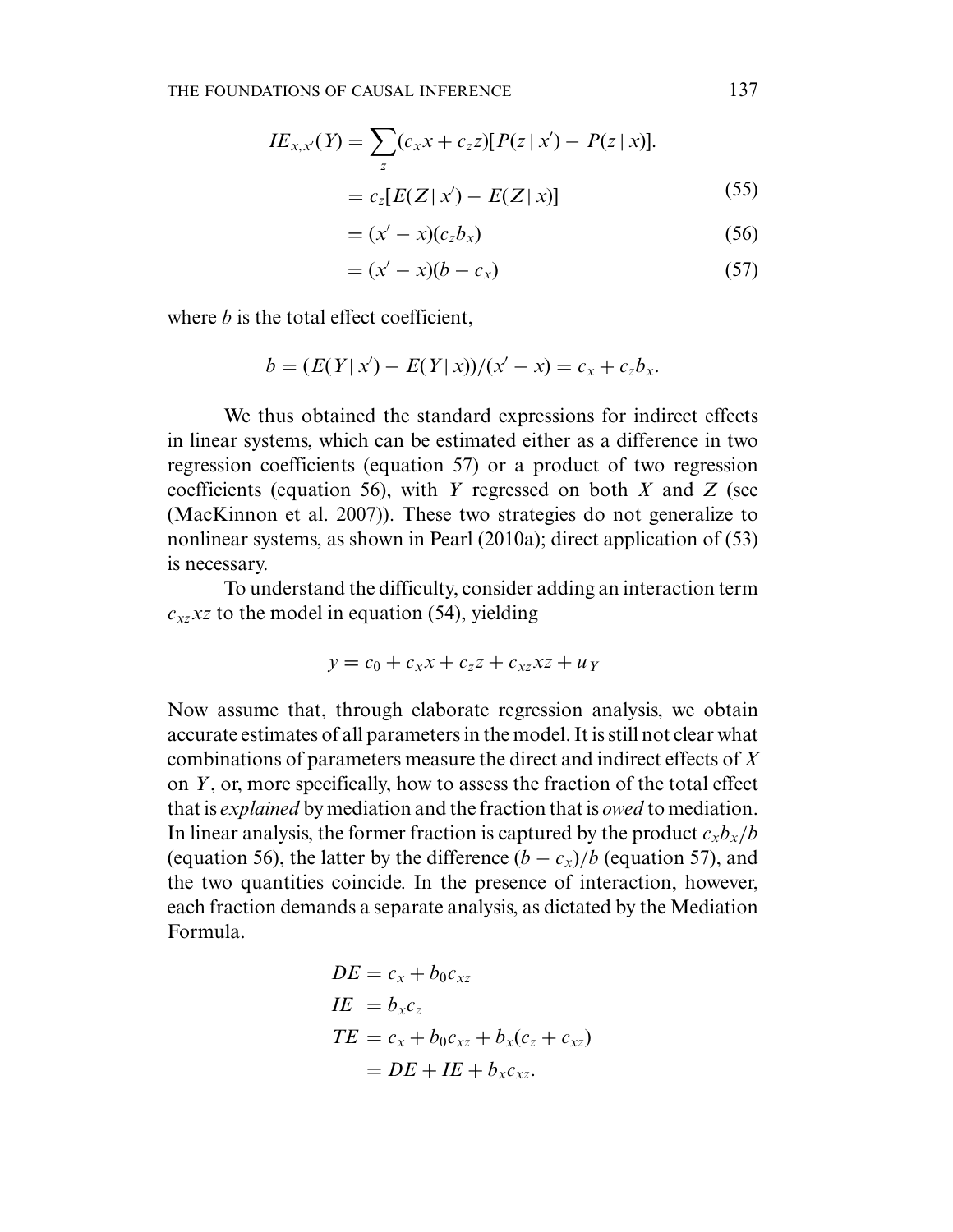We therefore conclude that the fraction of output change for which mediation would be *sufficient* is

$$
IE/TE = b_x c_x / (c_x + b_0 c_{xz} + b_x (c_x + c_{xz})),
$$

while the fraction for which mediation would be *necessary* is

$$
1 - DE/TE = b_x(c_z + c_{xz})/(c_x + b_0c_{xz} + b_x(c_z + c_{xz})).
$$

We note that, due to interaction, a direct effect can be sustained even when the parameter  $c_x$  vanishes and, moreover, a total effect can be sustained even when both the direct and indirect effects vanish. This illustrates that estimating parameters in isolation tells us little about the effect of mediation and, more generally, mediation and modetration are intertwined and cannot be assessed separately.

If the policy evaluated aims to prevent the outcome *Y* by weakening the mediating pathways, the target of analysis should be the difference  $TE - DE$ , which measures the highest prevention effect of any such policy. If, on the other hand, the policy aims to prevent the outcome by weakening the direct pathway, the target of analysis should shift to *IE*, for  $TE - IE$  measures the highest preventive impact of this type of policies.

The main power of the Mediation Formula shines in studies involving categorical variables, especially when we have no parametric model of the data generating process. To illustrate, consider the case where all variables are binary, still allowing for arbitrary interactions and arbitrary distributions of all processes. The low dimensionality of the binary case permits both a nonparametric solution and an explicit demonstration of how mediation can be estimated directly from the data. Generalizations to multivalued outcomes are straightforward.

Assume that the model of Figure 6(a) is valid and that the observed data are given by Figure 7. The factors  $E(Y | x, z)$  and  $P(Z | x)$ can be readily estimated as shown in the two right-most columns of Figure 7 and, when substituted in (49), (52), (53), yield

$$
DE = (g_{10} - g_{00})(1 - h_0) + (g_{11} - g_{01})h_0
$$
\n(58)

$$
IE = (h_1 - h_0)(g_{01} - g_{00})
$$
\n<sup>(59)</sup>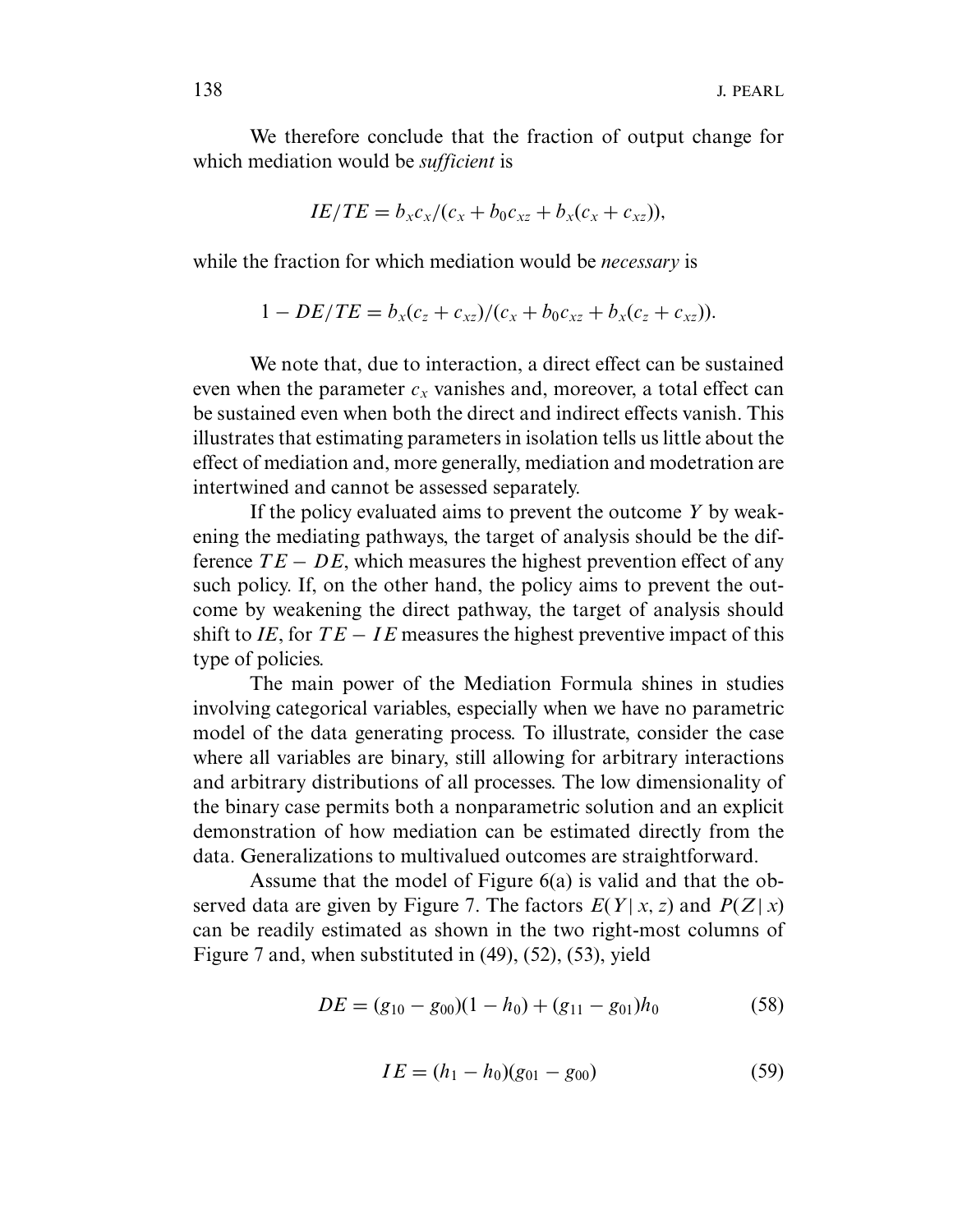| Number<br>of Samples |                |                |                | $X \mid Z \mid Y \mid E(Y x, z) = g_{xz} \mid E(Z x) = h_x$ |                                       |
|----------------------|----------------|----------------|----------------|-------------------------------------------------------------|---------------------------------------|
| $n_1$                | $\overline{0}$ | $\overline{0}$ | $\overline{0}$ | $\frac{n_2}{n_1+n_2}=g_{00}$                                | $\frac{n_3+n_4}{n_1+n_2+n_3+n_4}=h_0$ |
| n <sub>2</sub>       | $\overline{0}$ | $\overline{0}$ | $\mathbf{1}$   |                                                             |                                       |
| $n_3$                | $\overline{0}$ | $\mathbf{1}$   | $\overline{0}$ | $\frac{n_4}{n_3+n_4}=g_{01}$                                |                                       |
| $n_4$                | $\overline{0}$ | $\mathbf{1}$   | $\mathbf{1}$   |                                                             |                                       |
| $n_5$                | $\mathbf 1$    | $\overline{0}$ | $\overline{0}$ | $\frac{n_6}{n_5+n_6}=g_{10}$                                | $\frac{n_7+n_8}{n_5+n_6+n_7+n_8}=h_1$ |
| $n_6$                | $\mathbf{1}$   | $\overline{0}$ | $\mathbf{1}$   |                                                             |                                       |
| n <sub>7</sub>       | $\mathbf{1}$   | $\mathbf{1}$   | $\overline{0}$ | $\frac{n_8}{1}$ $\frac{n_8}{n_7+n_8} = g_{11}$              |                                       |
| $n_8$                | $\mathbf{1}$   |                |                |                                                             |                                       |

**FIGURE 7.** Computing the Mediation Formula for the model in Figure 6(a), with *X*, *Y*, *Z* binary.

$$
TE = g_{11}h_1 + g_{10}(1 - h_1) - [g_{01}h_0 + g_{00}(1 - h_0)] \tag{60}
$$

We see that logistic or probit regression is not necessary; simple arithmetic operations suffice to provide a general solution for any conceivable data set, regardless of the data-generating process.

In comparing these results to those produced by conventional mediation analyses, we should note that conventional methods do not define direct and indirect effects in a setting where the underlying process is unknown. MacKinnon (2008, ch. 11), for example, analyzes categorical data using logistic and probit regressions and constructs effect measures using products and differences of the parameters in those regressional forms. This strategy is not compatible with the causal interpretation of effect measures, even when the parameters are precisely known;*IE* and *DE* may be extremely complicated functions of those regression coefficients (Pearl 2010b). Fortunately, those coefficients need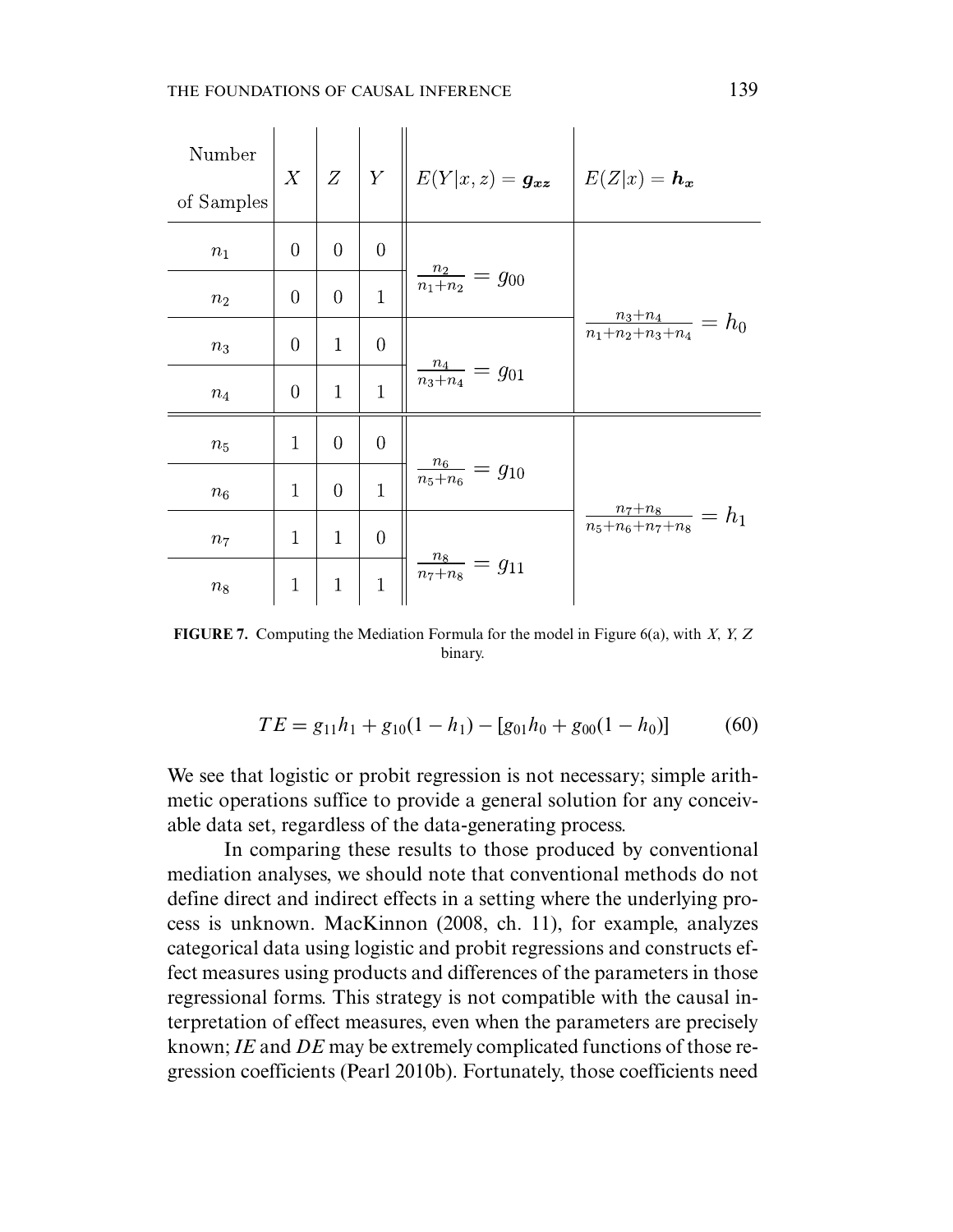not be estimated at all; effect measures can be estimated directly from the data, circumventing the parametric analysis altogether, as shown in equations (58) and (59).

In addition to providing causally sound estimates for mediation effects, the Mediation Formula also enables researchers to evaluate analytically the effectiveness of various parametric specifications relative to any assumed model (Imai et al. 2008; Pearl 2010a). This type of analytical "sensitivity analysis" has been used extensively in statistics for parameter estimation but could not be applied to mediation analysis, owing to the absence of an objective target quantity that captures the notion of indirect effect in both linear and nonlinear systems, free of parametric assumptions. The Mediation Formula of equation (53) explicates this target quantity formally, and casts it in terms of estimable quantities.

The derivation of the Mediation Formula was facilitated by taking seriously the five steps of the structural methodology (Section 4) together with the graphical-counterfactual-structural symbiosis spawned by the surgical interpretation of counterfactuals (equation 29).

In contrast, when the mediation problem is approached from an exclusivist potential-outcome viewpoint, void of the structural guidance of equation (29), counterintuitive definitions ensue, carrying the label "principal stratification" (Rubin 2004, 2005), which are at variance with common understanding of direct and indirect effects. For example, the direct effect is definable only in units absent of indirect effects. This means that a grandfather would be deemed to have no direct effect on his grandson's behavior in families where he has had some effect on the father. This precludes from the analysis all typical families, in which a father and a grandfather have simultaneous, complementary influences on children's upbringing. In linear systems, to take an even sharper example, the direct effect would be undefined whenever indirect paths exist from the cause to its effect. The emergence of such paradoxical conclusions underscores the wisdom, if not necessity of a symbiotic analysis, in which the counterfactual notation  $Y_x(u)$  is governed by its structural definition, equation  $(29)$ .<sup>34</sup>

<sup>&</sup>lt;sup>34</sup> Such symbiosis is now standard in epidemiology research (Robins 2001; Petersen et al. 2006; VanderWeele and Robins 2007; Hafeman and Schwartz 2009; VanderWeele 2009) and is making its way slowly toward the social and behavioral sciences.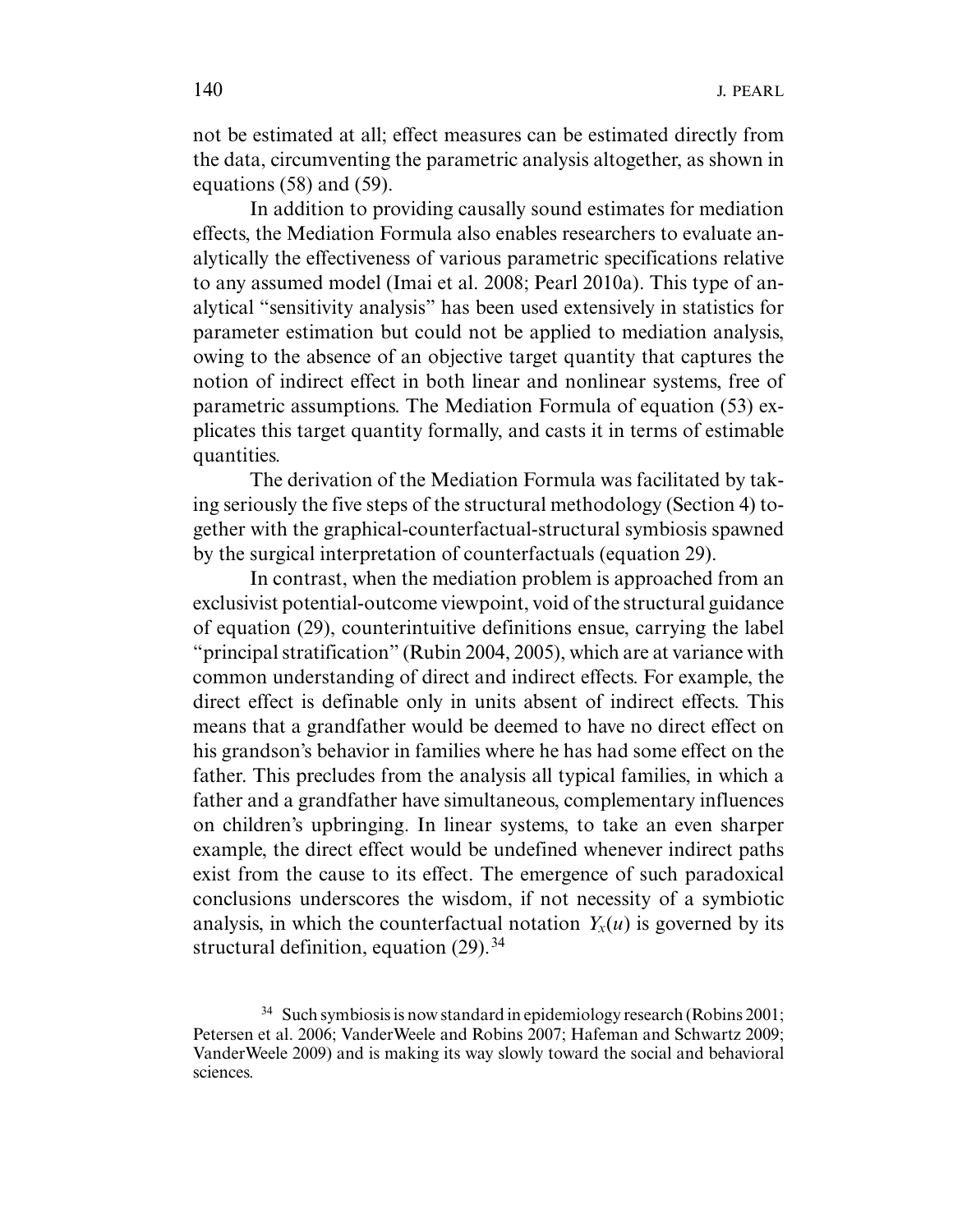#### 7. CONCLUSIONS

Traditional statistics is strong in devising ways of describing data and inferring distributional parameters from samples. Causal inference requires two additional ingredients: a science-friendly language for articulating causal knowledge and a mathematical machinery for processing that knowledge, combining it with data and drawing new causal conclusions about a phenomenon. This paper surveys recent advances in causal analysis from the unifying perspective of the structural theory of causation and shows how statistical methods can be supplemented with the needed ingredients. The theory invokes nonparametric structural equation models as a formal and meaningful language for defining causal quantities, formulating causal assumptions, testing identifiability, and explicating many concepts used in causal discourse. These include randomization, intervention, direct and indirect effects, confounding, counterfactuals, and attribution. The algebraic component of the structural language coincides with the potential-outcome framework, and its graphical component embraces Wright's method of path diagrams. When unified and synthesized, the two components offer statistical investigators a powerful and comprehensive methodology for empirical research.

#### **REFERENCES**

- Ali, R., T. Richardson, and P. Spirtes. 2009. "Markov Equivalence for Ancestral Graphs." *Annals of Statistics* 37:2808–37.
- Alwin, D., and R. Hauser. 1975. "The Decomposition of Effects in Path Analysis." *American Sociological Review* 40:37–47.
- Angrist, J., G. Imbens, and D. Rubin. 1996. "Identification of Causal Effects Using Instrumental Variables (with Comments)." *Journal of the American Statistical Association* 91:444–72.
- Arjas, E., and J. Parner. 2004. "Causal Reasoning from Longitudinal Data." *Scandinavian Journal of Statistics* 31:171–87.
- Austin, P. 2008. "A Critical Appraisal of Propensity-Score Matching in the Medical Literature from 1996 to 2003." *Statistics in Medicine* 27:2037–49.
- Avin, C., I. Shpitser, and J. Pearl. 2005. "Identifiability of Path-Specific Effects." In *Proceedings of the Nineteenth International Joint Conference on Artificial Intelligence IJCAI-05*. Edinburgh, Scotland: Morgan Kaufmann.
- Balke, A., and J. Pearl. 1995. "Counterfactuals and Policy Analysis in Structural Models." Pp. 11–18 in *Uncertainty in Artificial Intelligence*, proceeding (the eleventh conference) edited by P. Besnard and S. Hanks. San Francisco: Morgan Kaufmann.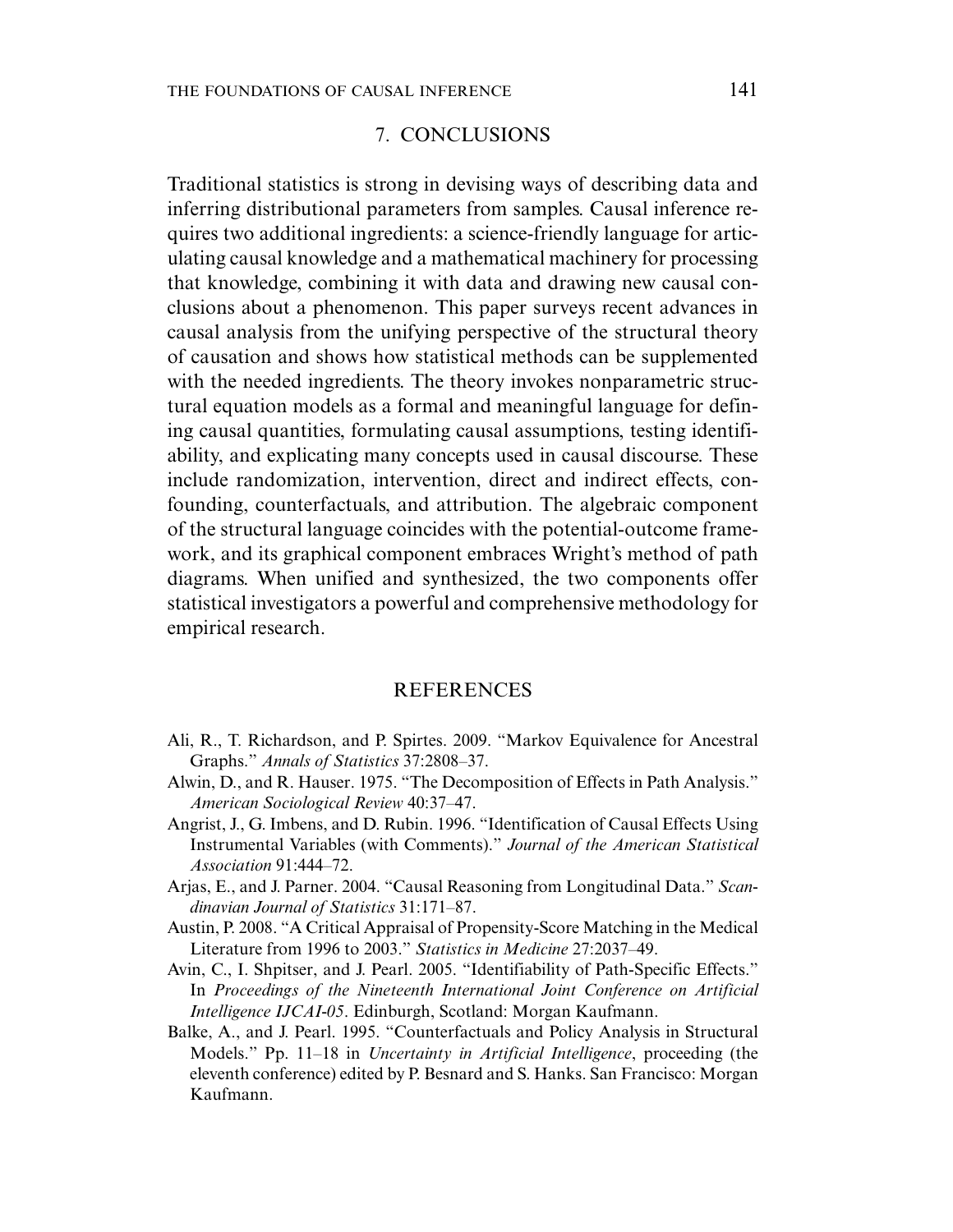———. 1997. "Bounds on Treatment Effects from Studies with Imperfect Compliance." *Journal of the American Statistical Association* 92:1172–76.

- Baron, R., and D. Kenny. 1986. "The Moderator-Mediator Variable Distinction in Social Psychological Research: Conceptual, Strategic, and Statistical Considerations." *Journal of Personality and Social Psychology* 51:1173–82.
- Baumrind, D. 1993. "Specious Causal Attributions in Social Sciences: The Reformulated Stepping-Stone Theory of Hero in use as Exemplar." *Journal of Personality and Social Psychology* 45:1289–98.
- Berk, R., and J. de Leeuw. 1999. "An Evaluation of California's Inmate Classification System Using a Generalized Regression Discontinuity Design." *Journal of the American Statistical Association* 94:1045–52.
- Berkson, J. 1946. "Limitations of the Application of Fourfold Table Analysis to Hospital Data." *Biometrics Bulletin* 2:47–53.
- Bhattacharya, J., and W. Vogt. 2007. "Do Instrumental Variables Belong in Propensity Scores?" Tech. Rep. NBER Technical Working Paper 343, National Bureau of Economic Research, Cambridge, MA.
- Blalock, H. 1964. *Causal Inferences in Nonexperimental Research*. Chapel Hill: University of North Carolina Press.
- Bollen, K. 1989. *Structural Equations with Latent Variables*. New York: Wiley.
- Cai, Z., andM. Kuroki. 2008. "On Identifying Total Effects in the Presence of Latent Variables and Selection Bias." Pp. 62–69 in *Uncertainty in Artificial Intelligence, Proceedings of the Twenty-Fourth Conference*, edited by D. McAllester and P. Myllymaki. Arlington, VA: AUAI. ¨
- Cartwright, N. 2007. *Hunting Causes and Using Them: Approaches in Philosophy and Economics*. New York: Cambridge University Press.
- Chalak, K., and H. White. 2006. "An Extended Class of Instrumental Variables for the Estimation of Causal Effects." Discussion Paper, Department of Economics, Univerisity of California, San Diego.
- Chickering, D., and J. Pearl. 1997. "A Clinician's Tool for Analyzing Noncompliance." *Computing Science and Statistics* 29:424–31.
- Chin, W. 1998. "Commentary: Issues and Opinion on Structural Equation Modeling." *Management Information Systems Quarterly* 22:7–16.
- Cliff, N. 1983. "Some Cautions Concerning the Application of Causal Modeling Methods." *Multivariate Behavioral Research* 18:115–26.
- Cole, S., and M. Hernán. 2002. "Fallibility in Estimating Direct Effects." *International Journal of Epidemiology* 31:163–65.
- D'Agostino, Jr., R. 1998. "Propensity Score Methods for Bias Reduction in the Comparison of a Treatment to a Nonrandomized Control Group." *Statistics in Medicine* 17:2265–81.
- Dawid, A. 1979. "Conditional Independence in Statistical Theory." *Journal of the Royal Statistical Society*, Series B 41:1–31.
- ———. 2000. "Causal Inference Without Counterfactuals" (with Comments and Rejoinder). *Journal of the American Statistical Association* 95:407–48.
- Dehejia, R., and S. Wahba. 1999. "Causal Effects in Nonexperimental Studies: Re-evaluating the Evaluation of Training Programs." *Journal of the American Statistical Association* 94:1053–63.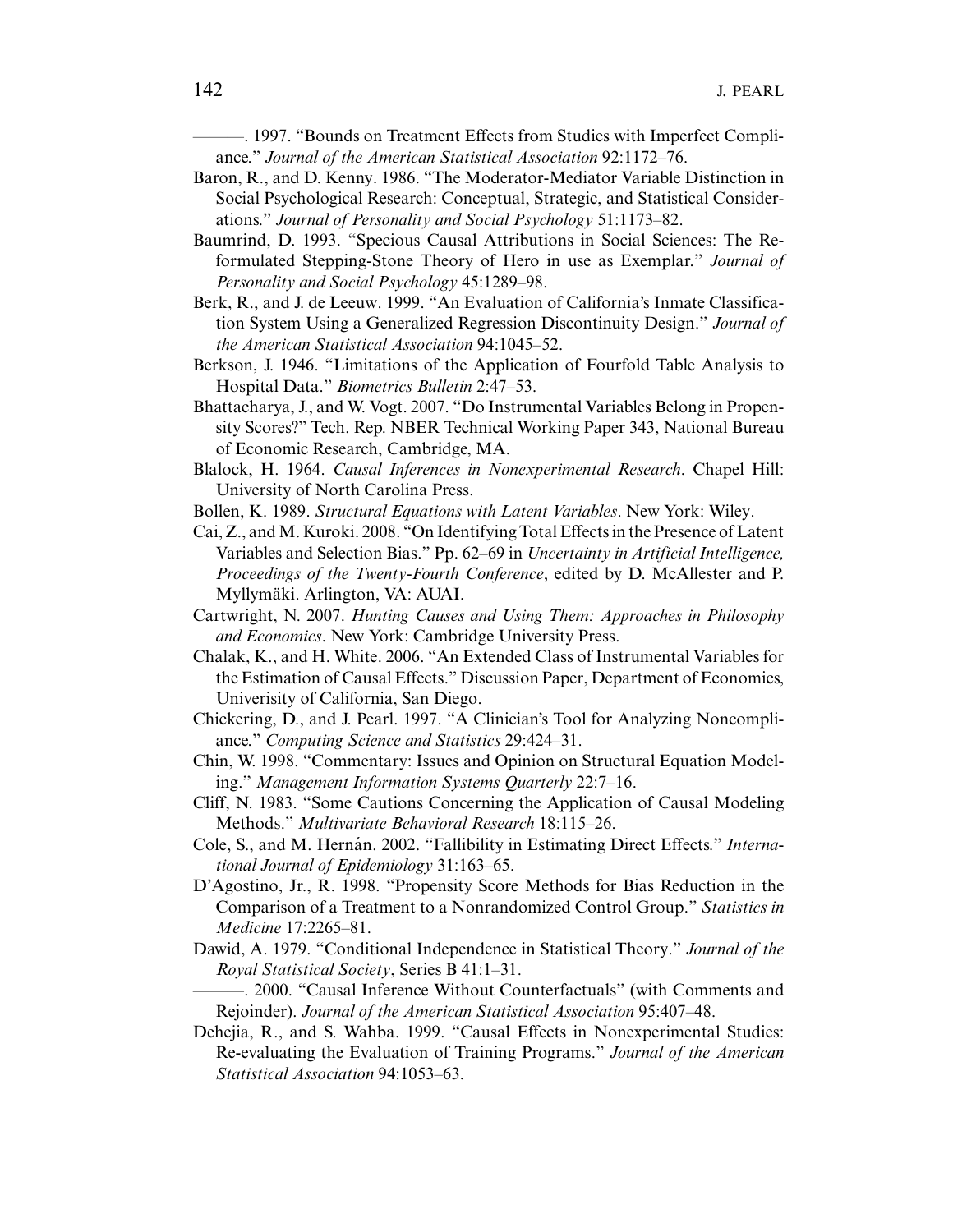- Duncan, O. 1975.*Introduction to Structural Equation Models*. New York: Academic Press.
- Eells, E. 1991. *Probabilistic Causality*. New York: Cambridge University Press.
- Elwert, F., and C. Winship. 2010. "Effect Heterogeneity and Bias in Main-effectsonly Regression Models." Pp. 327–36 in *Heuristics, Probability and Causality: A Tribute to Judea Pearl*, edited by R. Dechter, H. Geffner, and J. Halpern. London: College Publications.
- Frangakis, C., and D. Rubin. 2002. "Principal Stratification in Causal Inference." *Biometrics* 1:21–29.
- Freedman, D. 1987. "As Others See Us: A Case Study in Path Analysis" (with Discussion). *Journal of Educational Statistics* 12:101–223.
- Goldberger, A. 1972. "Structural Equation Models in the Social Sciences." *Econometrica: Journal of the Econometric Society* 40:979–1001.
- Graff, J., and P. Schmidt. 1981. "A General Model for Decomposition of Effects." Pp. 131–48 in *Systems Under Indirect Observation, Part 1*, edited by K. Jöreskog and H. Wold. Amsterdam, Netherlands: North-Holland.
- Greenland, S., J. Pearl, and J. Robins. 1999. "Causal Diagrams for Epidemiologic Research." *Epidemiology* 10:37–48.
- Haavelmo, T. 1943. "The Statistical Implications of a System of Simultaneous Equations." *Econometrica* 11:1–12. Reprinted in D. F. Hendry and M. S. Morgan, eds., *The Foundations of Econometric Analysis*, pp. 477–90. Cambridge, England: Cambridge University Press. 1995.
- Hafeman, D., and S. Schwartz. 2009. "Opening the Black Box: A Motivation for the Assessment of Mediation." *International Journal of Epidemiology* 3:838– 45.
- Halpern, J. 1998. "Axiomatizing Causal Reasoning." Pp. 202–10 in *Uncertainty in Artificial Intelligence*, edited by G. Cooper and S. Moral. San Francisco, CA: Morgan Kaufmann. Also, *Journal of Artificial Intelligence Research* 12:3, 17–37, 2000.
- Heckman, J. 1992. "Randomization and Social Policy Evaluation." Pp. 201–30 in *Evaluations: Welfare and Training Programs*, edited by C. Manski and I. Garfinkle. Cambridge, MA: Harvard University Press.
- -. 2005. "The Scientific Model of Causality." Pp. 1–97 in *Sociological Methodology*, vol. 35, edited by R. M. Stolzenberg. Boston, MA: Blackwell Publishing. ———. 2008. "Econometric Causality." *International Statistical Review* 76:1–27.
- Heckman, J., H. Ichimura, and P. Todd. 1998. "Matching as an Econometric Evaluation Estimator." *Review of Economic Studies* 65:261–94.
- Heckman, J., and S. Navarro-Lozano. 2004. "Using Matching, Instrumental Variables, and Control Functions to Estimate Economic Choice Models." *Review of Economics and Statistics* 86:30–57.
- Heckman, J., and E. Vytlacil. 2005. "Structural Equations, Treatment Effects and Econometric Policy Evaluation." *Econometrica* 73:669–738.
- Hernán, M., and S. Cole. 2009. "Invited Commentary: Causal Diagrams and Measurement Bias." *American Journal of Epidemiology* 170:959–62.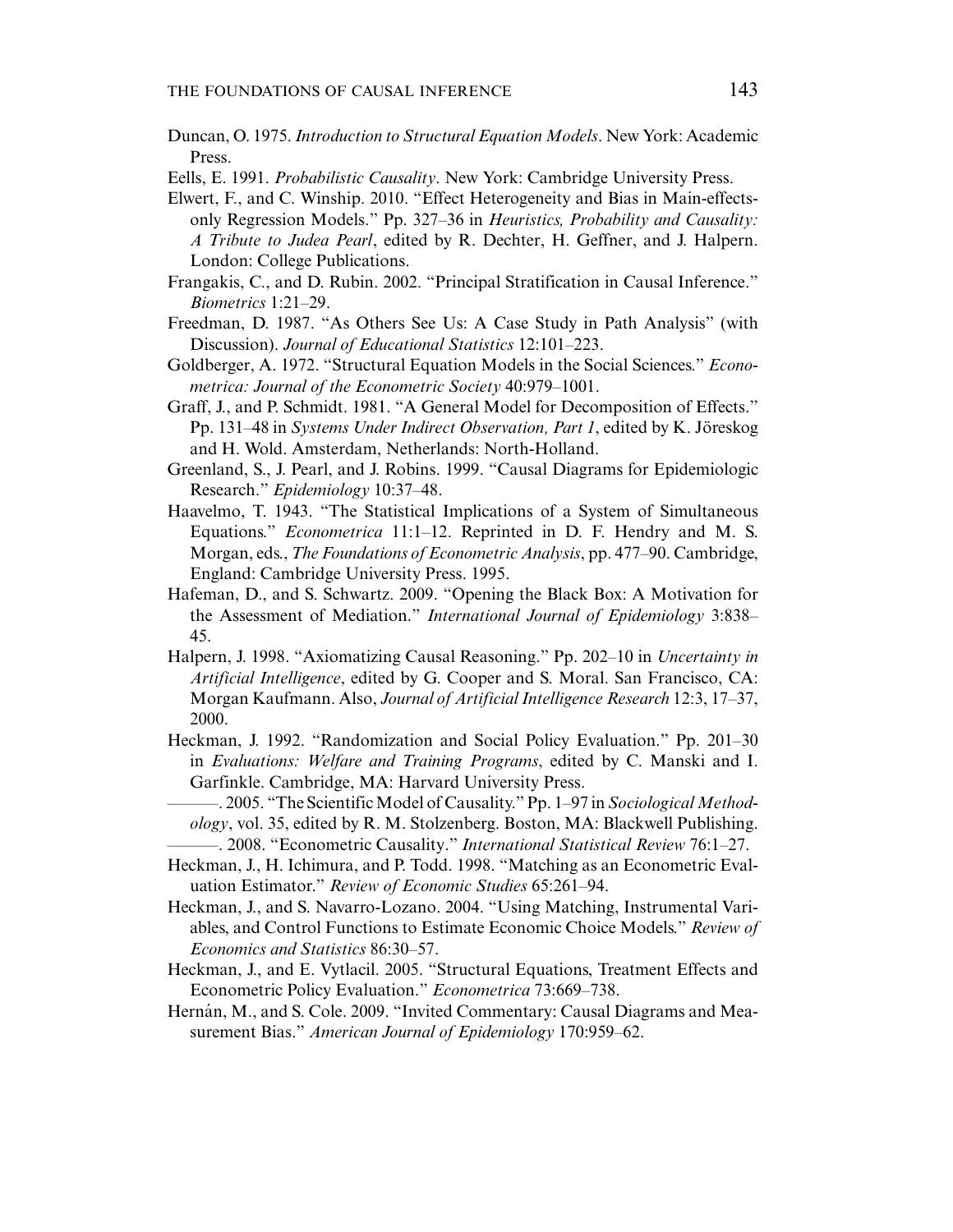- Holland, P. 1988. "Causal Inference, Path Analysis, and Recursive Structural Equations Models." Pp. 449–84 in *Sociological Methodology*, edited by C. Clogg. Washington, DC: American Sociological Association.
- ———. 1995. "Some Reflections on Freedman's Critiques." *Foundations of Science* 1:50–57.
- Hurwicz, L. 1950. "Generalization of the Concept of Identification." Pp. 245– 57 in *Statistical Inference in Dynamic Economic Models,* Cowles Commission, Monograph 10, edited by T. Koopmans. New York: Wiley.
- Imai, K., L. Keele, and T. Yamamoto. 2008. "Identification, Inference, and Sensitivity Analysis for Causal Mediation Effects." Tech. rep., Department of Politics, Princton University. Forthcoming, *Statistical Science*.
- Imbens, G., and J. Wooldridge. 2009. "Recent Developments in the Econometrics of Program Evaluation." *Journal of Economic Literature* 47.
- Judd, C., and D. Kenny. 1981. "Process Analysis: Estimating Mediation in Treatment Evaluations." *Evaluation Review* 5:602–19.
- Kaufman, S., J. Kaufman, and R. MacLenose. 2009. "Analytic Bounds on Causal Risk Differences in Directed Acyclic Graphs Involving Three Observed Binary Variables." *Journal of Statistical Planning and Inference* 139:3473–87.
- Kelloway, E. 1998. *Using LISREL for Structural Equation Modeling*. Thousand Oaks, CA: Sage.
- Kiiveri, H., T. Speed, and J. Carlin. 1984. "Recursive Causal Models." *Journal of Australian Math Society* 36:30–52.
- Koopmans, T. 1953. "Identification Problems in Econometric Model Construction." Pp. 27–48 in *Studies in Econometric Method*, edited by W. Hood and T. Koopmans. New York: Wiley.
- Kuroki, M., and M. Miyakawa. 1999. "Identifiability Criteria for Causal Effects of Joint Interventions." *Journal of the Royal Statistical Society* 29:105–17.
- Kyono, T. 2010. "Commentator: A Front-End User-Interface Module for Graphical and Structural Equation Modeling." Tech. Rep. R-364, <http://ftp.cs. ucla.edu/pub/stat ser/r364.pdf>, master's thesis, Department of Computer Science, University of California, Los Angeles.
- Lauritzen, S. 2001. "Causal Inference from Graphical Models." Pp. 63–107 in *Complex Stochastic Systems*, edited by D. Cox and C. Kluppelberg. Boca Raton, FL: Chapman and Hall/CRC Press.
- Lee, S., and S. Hershberger. 1990. "A Simple Rule for Generating Equivalent Models in Covariance Structure Modeling." *Multivariate Behavioral Research* 25:313–34.
- Lindley, D. 2002. "Seeing and Doing: The Concept of Causation." *International Statistical Review* 70:191–214.
- Luellen, J., W. Shadish, and M. Clark. 2005. "Propensity Scores: An Introduction and Experimental Test." *Evaluation Review* 29:530–58.
- MacKinnon, D. 2008. *Introduction to Statistical Mediation Analysis*. New York: Lawrence Erlbaum.
- MacKinnon, D., A. Fairchild, and M. Fritz. 2007. "Mediation Analysis." *Annual Review of Psychology* 58:593–614.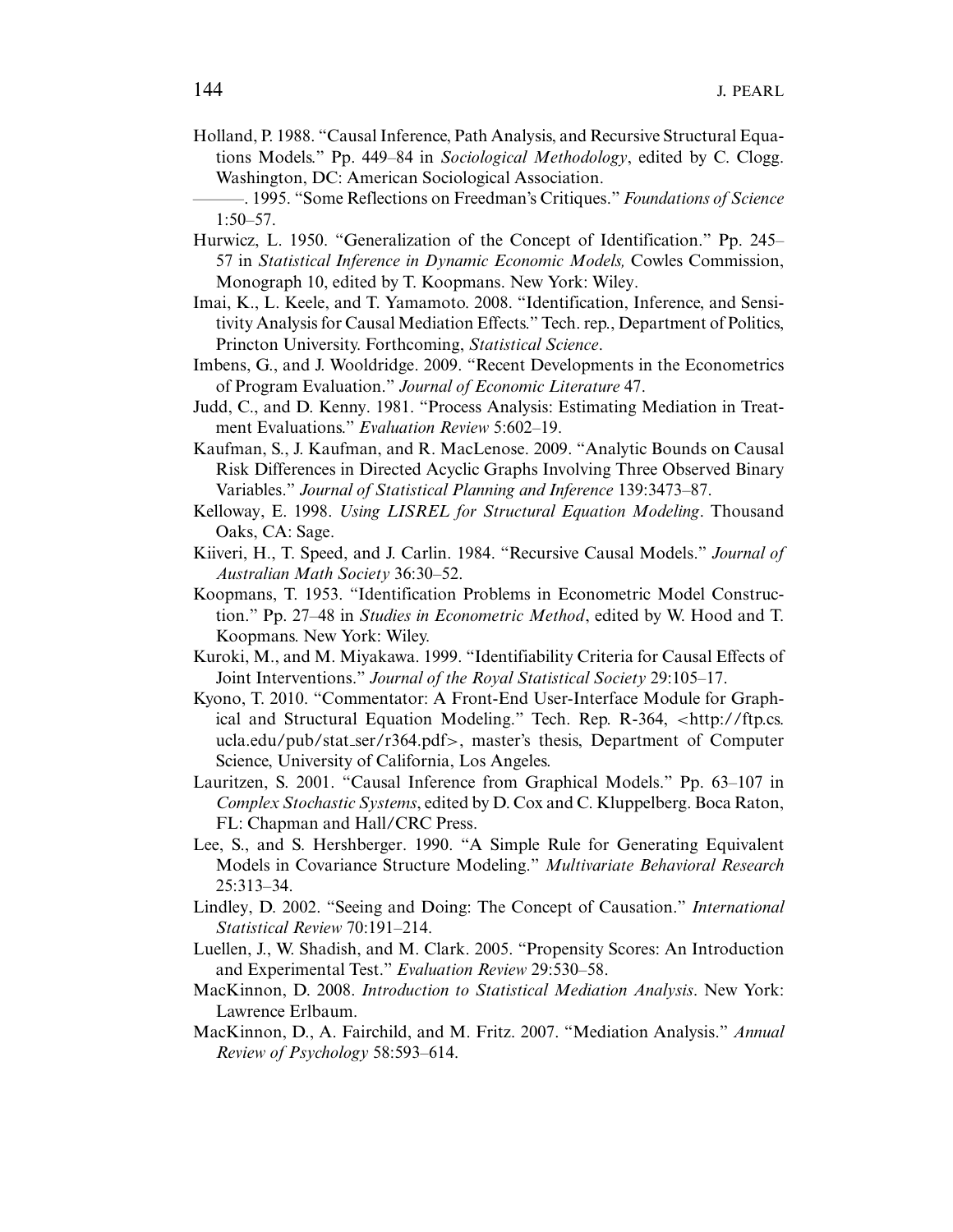- MacKinnon, D., C. Lockwood, C. Brown, W. Wang, and J. Hoffman. 2007. "The Intermediate Endpoint Effect in Logistic and Probit Regression." *Clinical Trials* 4:499–513.
- Manski, C. 1990. "Nonparametric Bounds on Treatment Effects." *American Economic Review, Papers and Proceedings* 80:319–23.
- Marschak, J. 1950. " Statistical Inference in Economics," Cowles Commission for Research in Economics, Monograph 10. Pp. 1–50 in *Statistical Inference in Dynamic Economic Models,* edited by T. Koopmans. New York: Wiley.
- Morgan, S., and C. Winship. 2007. *Counterfactuals and Causal Inference: Methods and Principles for Social Research (Analytical Methods for Social Research)*. New York: Cambridge University Press.
- Muller, D., C. Judd, and V. Yzerbyt. 2005. "When Moderation is Mediated and Mediation is Moderated." *Journal of Personality and Social Psychology* 89:852– 63.
- Muthen, B. 1984. "A General Structural Equation Model with Dichotomous, Or- ´ dered Categorical, and Continuous Latent Variable Indicators." *Psychometrika* 46:115–32.
- –. 1987. "Response to Freedman's Critique of Path Analysis: Improve Credibility by Better Methodological Training." *Journal of Educational Statistics* 12:178–84.
- Neyman, J. 1923. "On the Application of Probability Theory to Agricultural Experiments. Essay on Principles. Section 9." *Statistical Science* 5:465–80.
- Pearl, J. 1988. *Probabilistic Reasoning in Intelligent Systems*. San Mateo, CA: Morgan Kaufmann.
	- ———. 1993a. Comment: Graphical Models, Causality, and Intervention." *Statistical Science* 8:266–69.
	- ———. 1993b. Mediating Instrumental Variables. Tech. Rep. R-210, <http://ftp. cs.ucla.edu/pub/stat ser/R210.pdf>, Department of Computer Science, University of California, Los Angeles.
	- ———. 1995. "Causal Diagrams for Empirical Research." *Biometrika* 82:669–710.
	- ———. 1998. "Graphs, Causality, and Structural Equation Models." *Sociological Methods and Research* 27:226–84.
	- ———. 2000a. *Causality: Models, Reasoning, and Inference*. New York: Cambridge University Press, 2nd ed., 2009.
	- ———. 2000b. Comment on A. P. Dawid', "Causal Inference Without Counterfactuals." *Journal of the American Statistical Association* 95:428–31.
	- ———. 2001. "Direct and Indirect Effects." Pp. 411–20 in Uncertainty in Artificial Intelligence: *Proceedings of the Seventeenth Conference*. San Francisco, CA: Morgan Kaufmann <http://ftp.cs.ucla.edu/pub/stat\_ser/R273-U.pdf>.
	- ———. 2004. "Robustness of Causal Claims." Pp. 446–53 in *Proceedings of the Twentieth Conference Uncertainty in Artificial Intelligence*, edited by M. Chickering and J. Halpern. Arlington, VA: AUAI Press. <http://ftp.cs.ucla.edu/pub/stat\_ser/r320-uai04.pdf>.
	- ———. 2009a. *Causality: Models, Reasoning, and Inference*. 2nd ed. New York: Cambridge University Press.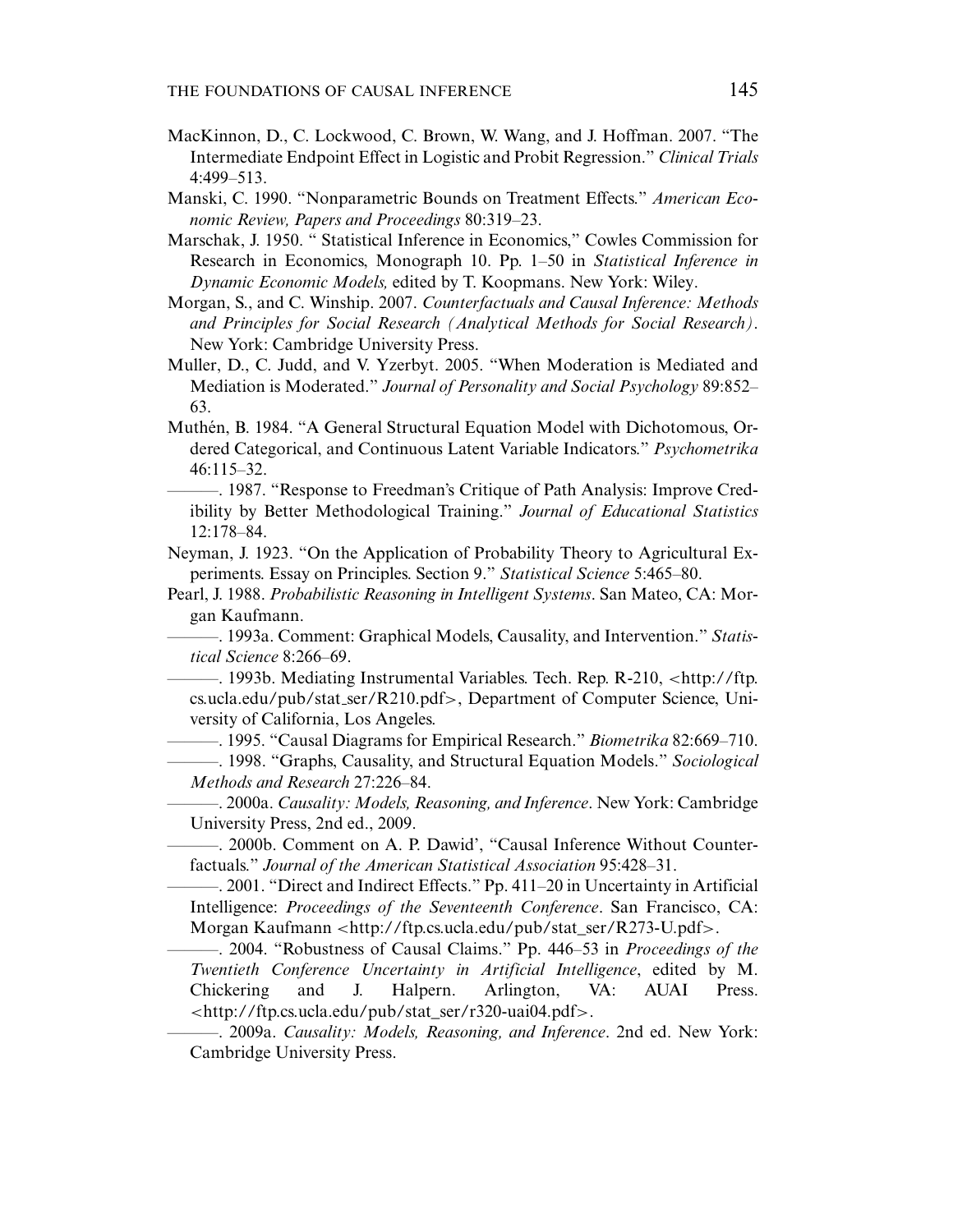———. 2009b. "Causal Inference in Statistics: An Overview." *Statistics Surveys*  $3:96-146.$  (<http://ftp.cs.ucla.edu/pub/stat\_ser/r350.pdf>).

———. 2009c. "Remarks on the Method of Propensity Scores." *Statistics in Medicine* 28:1415–16. (<http://ftp.cs.ucla.edu/pub/stat\_ser/r345-sim.pdf>).

———. 2009d. "Myth, Confusion, and Science in Causal Analysis." Tech. Rep. R-348, <http://ftp.cs.ucla.edu/pub/stat ser/r348.pdf>, University of California, Los Angeles.

———. 2010a. "An Introduction to Causal Inference." *International Journal of Biostatistics* 6: DOI: 10.2202/1557–4679.1203, Retrieved March 2010  $(\langle \text{http://www.bepress.com/ijb/vol6/iss2/7/}\rangle).$ 

———. 2010b. "The Mediation: A Guide to the Assessment of Causal Pathways." Tech. Rep. R-363, <http://ftp.cs.ucla.edu/pub/stat ser/r363.pdf>, Department of Computer Science, University of California, Los Angeles.

———. 2010c. "On the Consistency Rule in Causal Inference: An Axiom, Definition, Assumption, or a Theorem?" Tech. Rep. R-358, <http://ftp. cs.ucla.edu/pub/stat ser/r358.pdf>, Department of Computer Science, University of California, Los Angeles, CA. Forthcoming, *Epidemiology*.

-. 2010d. "On a Class of Bias-Amplifying Covariates that Endanger Effect Estimates." Pp. 417–424 in *Proceedings of the Twenty-Sixth Conference on Uncertainty in Artificial Intelligence*, edited by P. Grunwald and P. Spirtes. Corvallis, OR: AUAI.

———. 2010e. "On Measurement Bias in Causal Inference." Pp. 425–432 in *Proceedings of the Twenty-Sixth Conference on Uncertainty in Artificial Intelligence*, edited by P. Grunwald and P. Spirtes. Corvallis, OR: AUAI.

- Pearl, J., and A. Paz. 2010. "Confounding Equivalence in Observational Studies. (Or, When Are Two Measurements Equally Valuable for Effect Estimation?)." Pp. 433–441 in *Proceedings of the Twenty-Sixth Conference on Uncertainty in Artificial Intelligence*, edited by P. Grunwald and P. Spirtes. Corvallis, OR: AUAI.
- Pearl, J., and J. Robins. 1995. "Probabilistic Evaluation of Sequential Plans from Causal Models with Hidden Variables." Pp. 444–53 in *Uncertainty in Artificial Intelligence 11*, edited by P. Besnard and S. Hanks. San Francisco: Morgan Kaufmann.

Pearl, J., and T. Verma. 1991. "A Theory of Inferred Causation." Pp. 441–52 in *Principles of Knowledge Representation and Reasoning: Proceedings of the Second International Conference*, edited by J. Allen, R. Fikes, and E. Sandewall. San Mateo, CA: Morgan Kaufmann.

- Peikes, D., L. Moreno, and S. Orzol. 2008. "Propensity Scores Matching: A Note of Caution for Evaluators of Social Programs." *American Statistician* 62:222–31.
- Petersen, M., S. Sinisi, and M. van der Laan. 2006. "Estimation of Direct Causal Effects." *Epidemiology* 17:276–84.
- Richard, J. 1980. "Models with Several Regimes and Changes in Exogeneity." *Review of Economic Studies* 47:1–20.
- Robins, J. 1986. "A New Approach to Causal Inference in Mortality Studies with a Sustained Exposure Period—Applications to Control of the Healthy Workers Survivor Effect." *Mathematical Modeling* 7:1393–1512.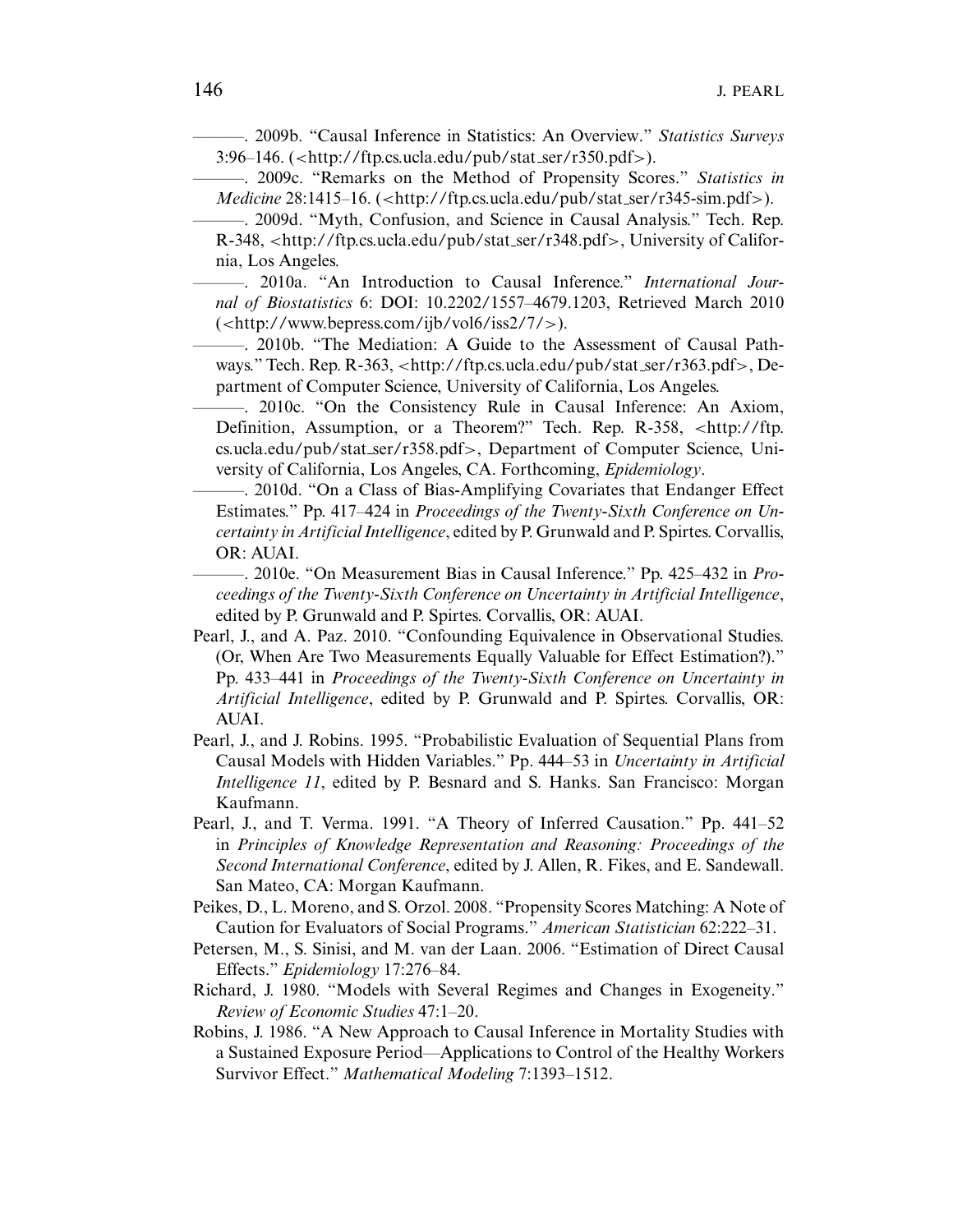———. 1987. "A Graphical Approach to the Identification and Estimation of Causal Parameters in Mortality Studies with Sustained Exposure Periods." *Journal of Chronic Diseases* 40:139S–61S.

———. 1989. "The Analysis of Randomized and Nonrandomized Aids Treatment Trials Using a New Approach to Causal Inference in Longitudinal Studies." Pp. 113–59 in *Health Service Research Methodology: A Focus on AIDS*, edited by L. Sechrest, H. Freeman, and A. Mulley. Washington, DC: NCHSR, U.S. Public Health Service.

-. 1999. "Testing and Estimation of Directed Effects by Reparameterizing Directed Acyclic with Structural Nested Models." Pp. 349–405 in *Computation, Causation, and Discovery*, edited by C. Glymour and G. Cooper. Cambridge, MA: AAAI/MIT Press.

–. 2001. "Data, Design, and Background Knowledge in Etiologic Inference." *Epidemiology* 12:313–20.

Robins, J., and S. Greenland. 1992. "Identifiability and Exchangeability for Direct and Indirect Effects." *Epidemiology* 3:143–55.

Rosenbaum, P. 2002. *Observational Studies*. 2nd ed. New York: Springer-Verlag.

Rosenbaum, P., and D. Rubin. 1983. "The Central Role of Propensity Score in Observational Studies for Causal Effects." *Biometrika* 70:41–55.

Rubin, D. 1974. "Estimating Causal Effects of Treatments in Randomized and Nonrandomized Studies." *Journal of Educational Psychology* 66:688–701.

———. 2004. "Direct and Indirect Causal Effects via Potential Outcomes." *Scandinavian Journal of Statistics* 31:161–70.

-. 2005. "Causal Inference Using Potential Outcomes: Design, Modeling, Decisions." *Journal of the American Statistical Association* 100:322–31.

———. 2007. "The Design Versus the Analysis of Observational Studies for Causal Effects: Parallels with the Design of Randomized Trials." *Statistics in Medicine* 26:20–36.

———. 2009. "Should Observational Studies Be Designed to Allow Lack of Balance in Covariate Distributions Across Treatment Group?" *Statistics inMedicine* 28:1420–23.

- Shadish, W., and T. Cook. 2009. "The Renaissance of Field Experimentation in Evaluating Interventions." *Annual Review of Psychology* 60: 607–29.
- Shpitser, I., and J. Pearl. 2006. "Identification of Conditional Interventional Distributions." Pp. 437–44 in *Proceedings of the Twenty-Second Conference on Uncertainty in Artificial Intelligence*, edited by R. Dechter and T. Richardson. Corvallis, OR: AUAI Press.

-. 2008. "Dormant Independence." Pp. 1081–87 in *Proceedings of the Twenty*-*Third Conference on Artificial Intelligence*. Menlo Park, CA: AAAI Press.

- Shrier, I. 2009. "Letter to the Editor: Propensity Scores." *Statistics in Medicine* 28:1317–18; see also Pearl (2009d).
- Shrout, P., and N. Bolger. 2002. "Mediation in Experimental and Nonexperimental Studies: New Procedures and Recommendations." *Psychological Methods* 7:422–45.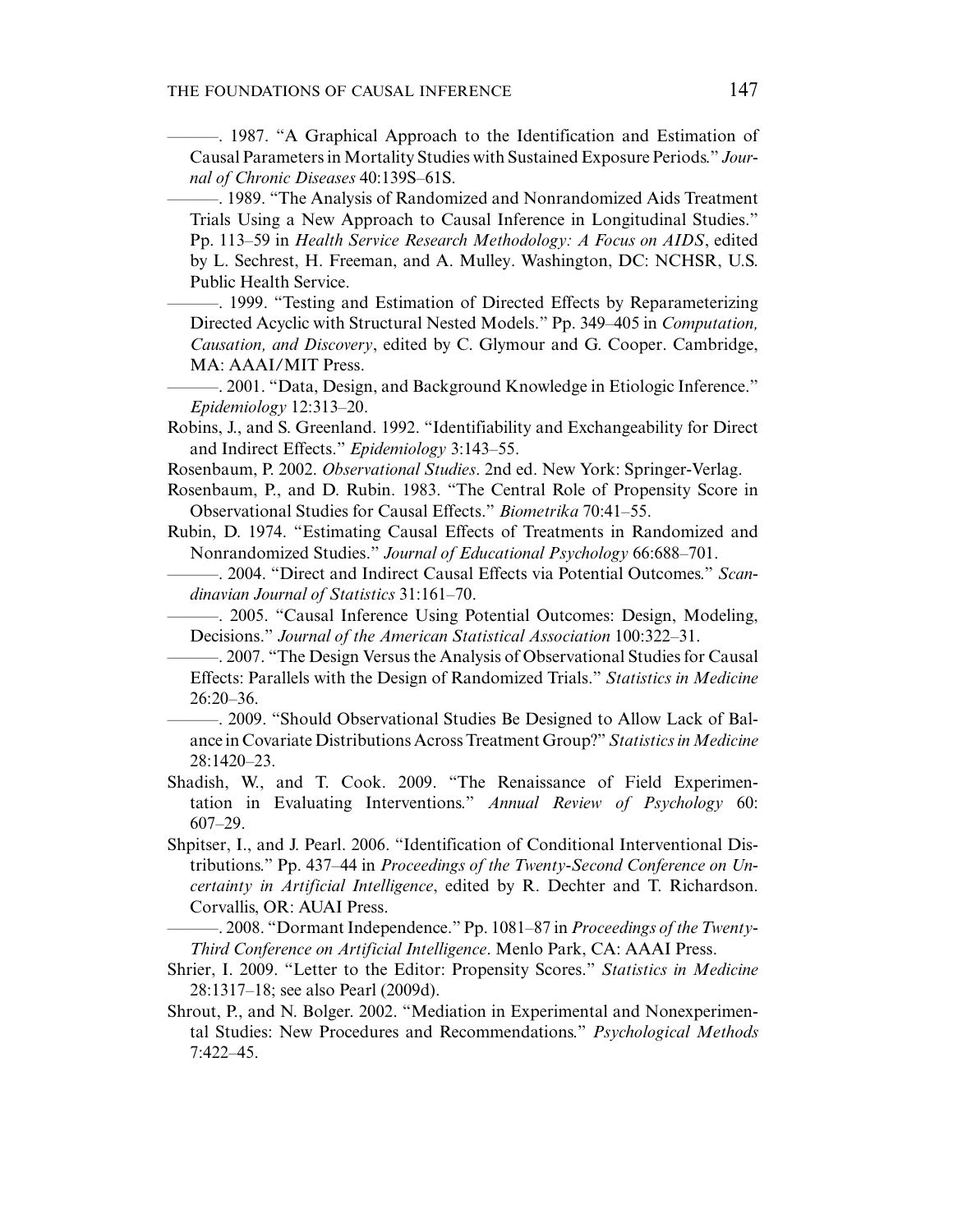- Simon, H. 1953. "Causal Ordering and Identifiability." Pp. 49–74 in *Studies in Econometric Method*, edited by W. C. Hood and T. Koopmans. New York: Wiley.
- Simon, H., and N. Rescher. 1966. "Cause and Counterfactual." *Philosophy and Science* 33:323–40.
- Sjolander, A. 2009. "Letter to the Editor: Propensity Scores and M-Structures." ¨ *Statistics in Medicine* 28:1416–23.
- Smith, J., and P. Todd. 2005. "Does Matching Overcome LaLonde's Critique of Nonexperimental Estimators?" *Journal of Econometrics* 125:305–53.
- Sobel, M. 1987. "Direct and Indirect Effects in Linear Structural Equation Models." *Sociological Methods and Research* 16:1155–76.
- ———. 1996. "An Introduction to Causal Inference." *Sociological Methods and Research* 24:353–79.
- ———. 1998. "Causal Inference in Statistical Models of the Process of Socioeconomic Achievement." *Sociological Methods & Research* 27:318–48.
- ———. 2008. "Identification of Causal Parameters in Randomized Studies with Mediating Variables." *Journal of Educational and Behavioral Statistics* 33:230– 31.
- Sørensen, A. 1998. "Theoretical Mechanisms and the Empirical Study of Social Processes." Pp. 238–66 in *Social Mechanisms: An Analytical Approach to Social Theory, Studies in Rationality, and Social Change*, edited by P. Hedström and R. Swedberg. New York: Cambridge University Press.
- Spirtes, P., C. Glymour, and R. Scheines. 1993. *Causation, Prediction, and Search*. New York: Springer-Verlag.
	- ———. 2000. *Causation, Prediction, and Search*. 2nd ed. Cambridge, MA: MIT Press.
- Stock, J., and M. Watson. 2003. *Introduction to Econometrics*. New York: Addison Wesley.
- Strotz, R., and H. Wold. 1960. "Recursive Versus Nonrecursive Systems: An Attempt at Synthesis." *Econometrica* 28:417–27.
- Tian, J., A. Paz, and J. Pearl. 1998. "Finding Minimal Separating Sets." Tech. Rep. R-254, <http://ftp.cs.ucla.edu/pub/stat ser/r254.pdf>, Computer Science Department, University of California, Los Angeles.
- Tian, J., and J. Pearl. 2000. "Probabilities of Causation: Bounds and Identification." *Annals of Mathematics and Artificial Intelligence* 28:287–313.
	- ———. 2002. "A General Identification Condition for Causal Effects." Pp. 567–73 in *Proceedings of the Eighteenth National Conference on Artificial Intelligence*. Menlo Park, CA: AAAI Press/MIT Press.
- VanderWeele, T. 2009. "Marginal Structural Models for the Estimation of Direct and Indirect Effects." *Epidemiology* 20:18–26.
- VanderWeele, T., and J. Robins. 2007. "Four Types of Effect Modification: A Classification Based on Directed Acyclic Graphs." *Epidemiology* 18:561– 68.
- Verma, T., and J. Pearl. 1990. "Equivalence and Synthesis of Causal Models." Pp. 220–68 in Uncertainty in Artificial Intelligence: *Proceedings of the Sixth*